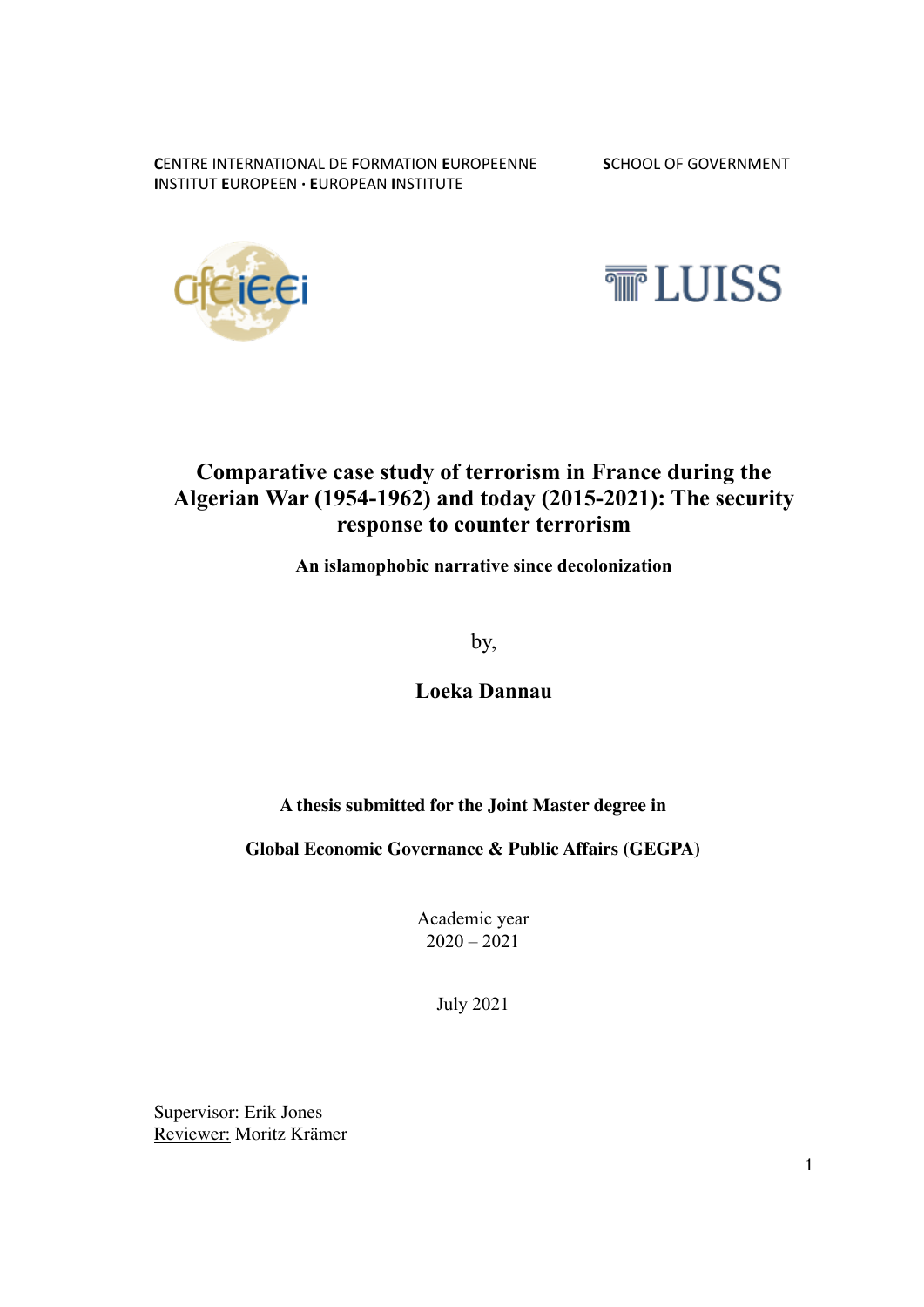### **Plagiarism Statement**

I certify that this thesis is my own work, based on my personal study and/or research and that I have acknowledged all material and sources used in its preparation. I further certify that I have not copied or used any ideas or formulations from any book, article or thesis, in printed or electronic form, without specifically mentioning their origin, and that the complete citations are indicated in quotation marks.

I also certify that this assignment/report has not previously been submitted for assessment in any other unit, except where specific permission has been granted from all unit coordinators involved, and that I have not copied in part or whole or otherwise plagiarized the work of other students and/or persons.

In accordance with the law, failure to comply with these regulations makes me liable to prosecution by the disciplinary commission and the courts of the French Republic for university plagiarism.

*19/07/2021 Dannau Loeka*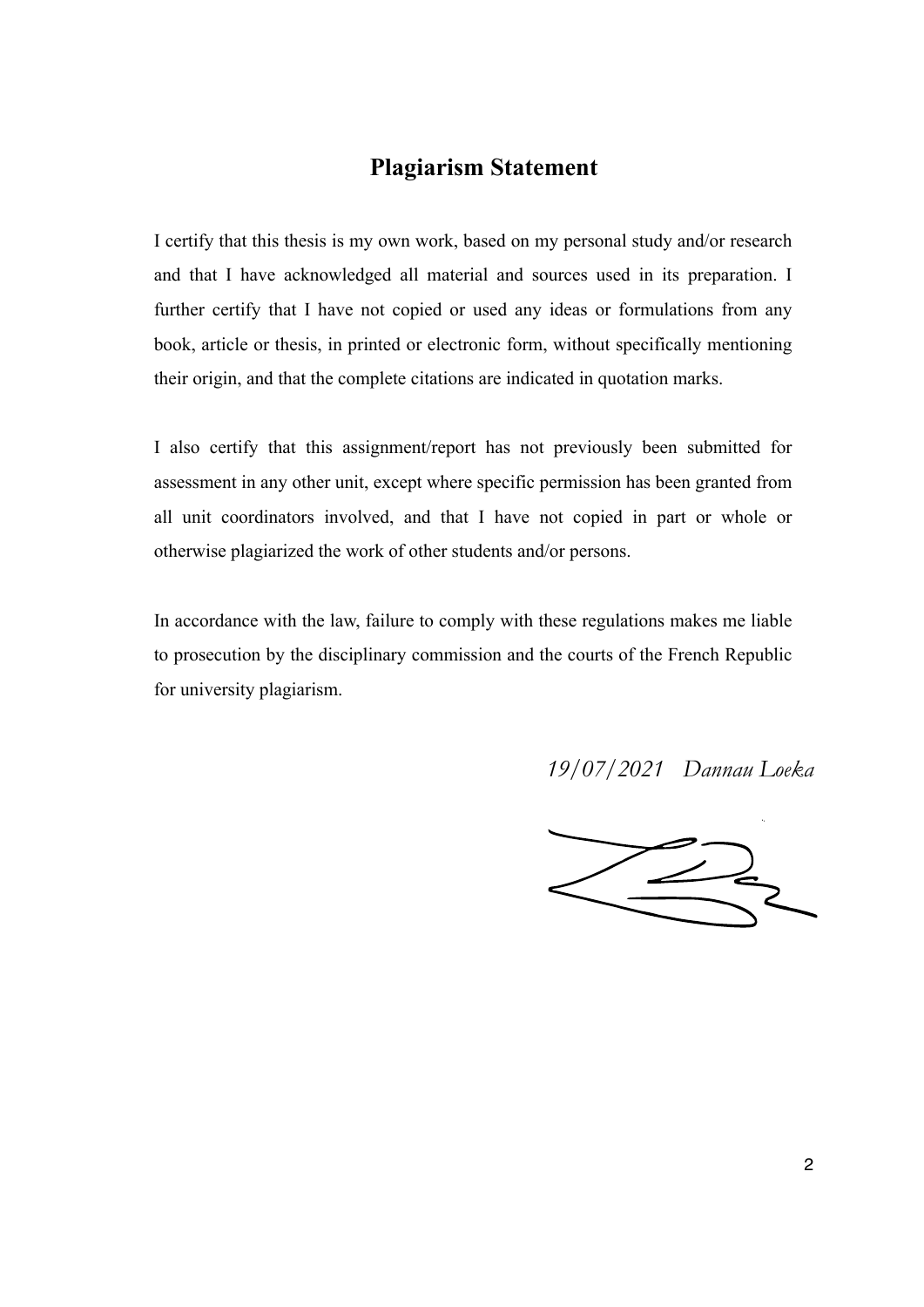#### **Abstract**

From January to November 2015, France was hit by a series of terrorist attacks that shook the country in the face of a new phenomenon to the French population and governments. The government of François Hollande and then Emmanuel Macron implemented a series of policies that will be integrated into the fight against terrorism and radicalization. They will be pointed out and strongly criticized by the media and the public opinion, qualified as a security turn and islamophobia policies. If this phenomenon seemed new, France has been challenging and long affected by the terrorism of the National Liberation Front (FLN) and the Secret Army Organization (OAS) during the Algerian War between 1954 and 1962.

This proposal aims to study the political response to terrorism during the Algerian War and today. It will seek to ascertain whether the implementation of security policies is a new phenomenon described as a security shift or whether it is part of a long security tradition since the Algerian War and the beginning of the Fifth Republic.

**Keywords:** Terrorism, Security Policies, Algerian War, Fifth Republic, Law Enforcement, France, Counterterrorism, Legislation, Public Opinion, Political Communication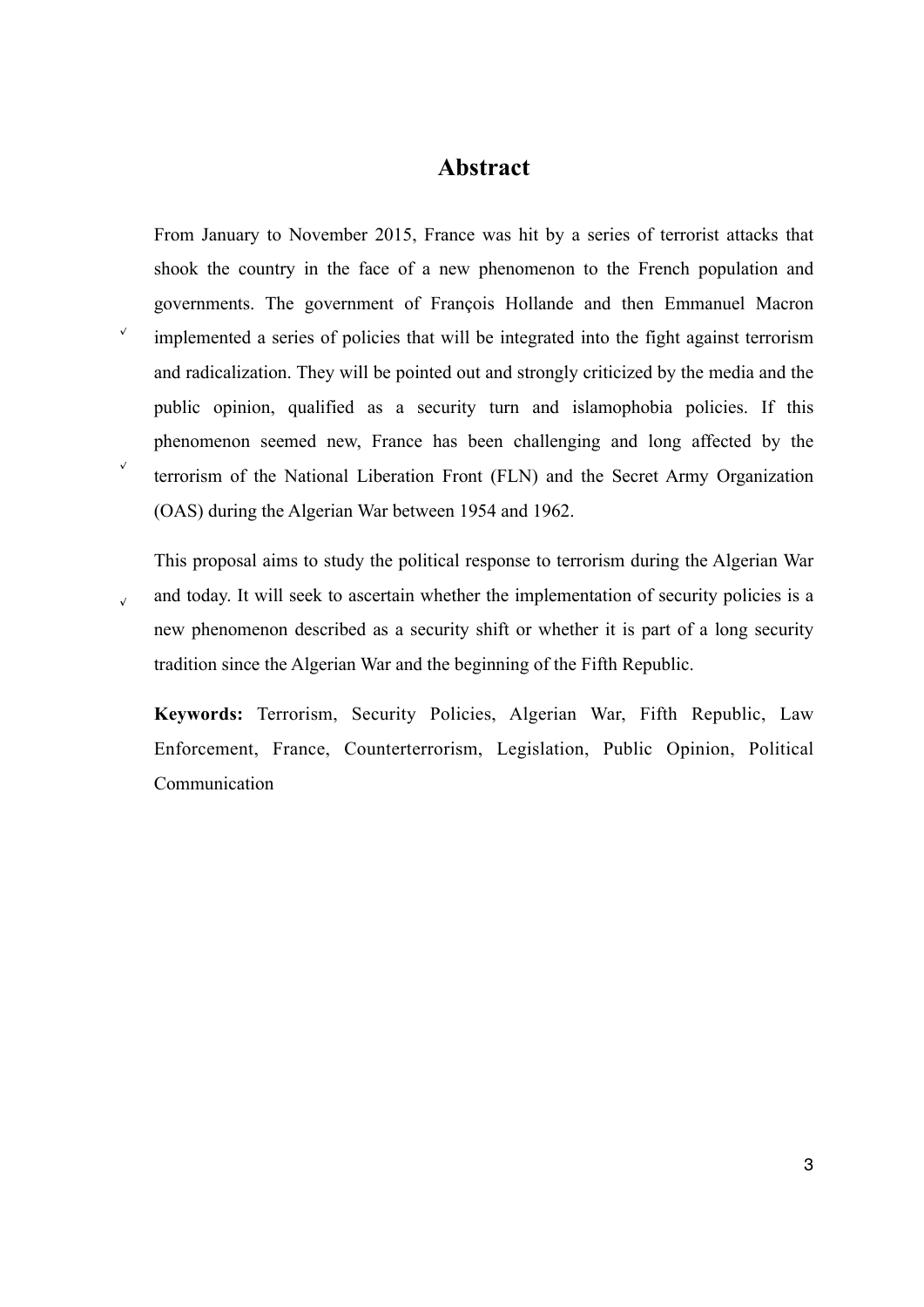## **Acknowledgements**

I want to thank all those who contributed to the development of this thesis.

First of all, I want to warmly thank my supervisor advisor, Erik Jones, Director of European and Eurasian Studies and Professor of European Studies and International Political Economy at the Paul H. Nitze School of Advanced International Studies of the Johns Hopkins University.

Then, I would also like to warmly thank my revision advisor Moritz Krämer, Chief economist at CountryRisk.io and professor in Global and local regulation, sustainable finance: the governance of sovereigns and sovereign risk analysis at CIFE.

Both of them brought me their expertise and knowledge, which allowed me to understand the running issues better and have been valuable both in how my research question was formulated and how it has been elaborated. I thank them for their investment and dedication to my research paper.

Finally, I thank all the professors at LUISS Guido Carli and CIFE who have given me over this year the skills and knowledge necessary to complete this end-of-cycle research paper.

I also have a thought for my parents, family, and friends to support me and always be by my side.

Thank you to each and every one of you.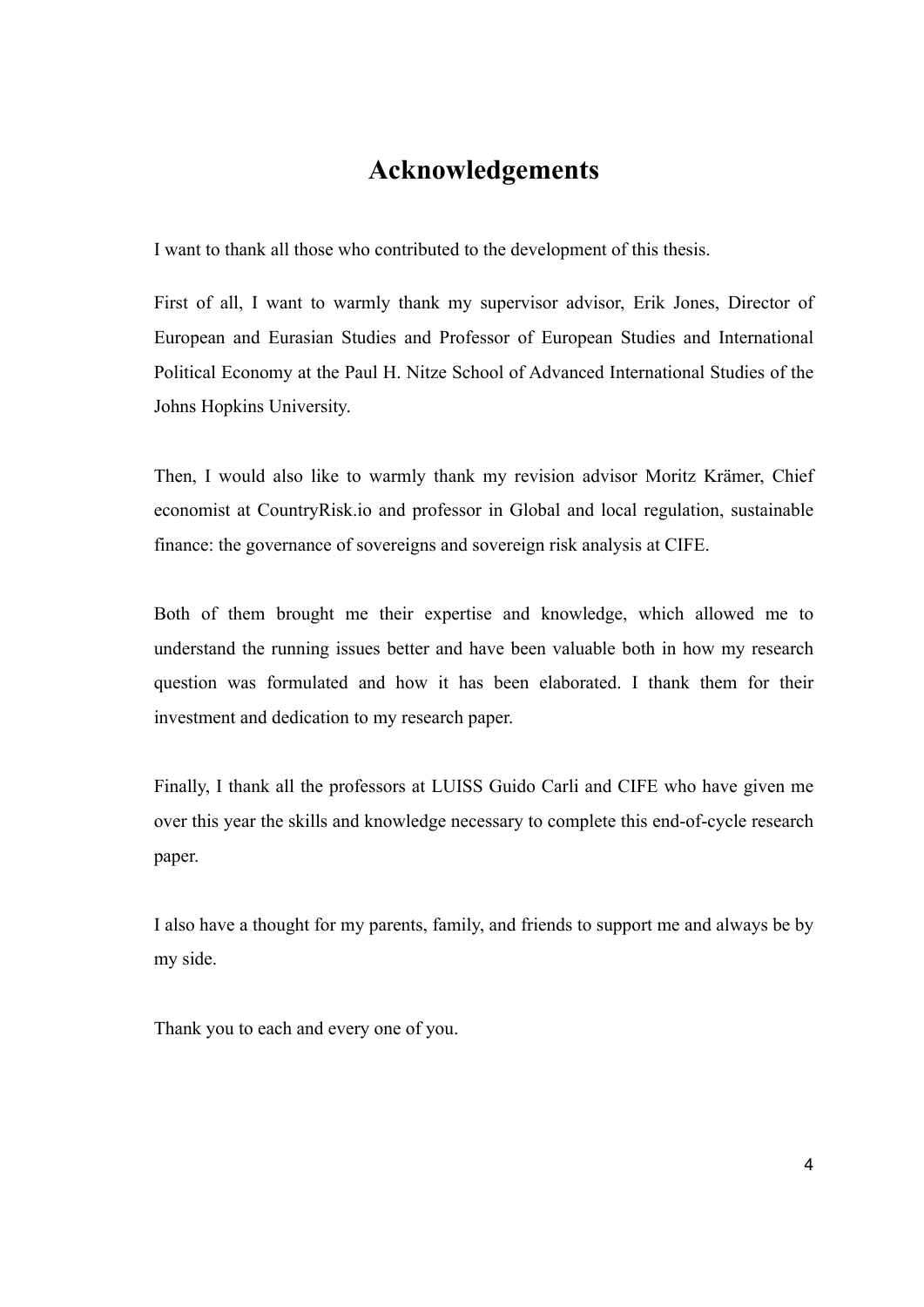# **Table of contents**

| • CHAPTER 1: STATE OF EMERGENCY: THE OPPOSITION BETWEEN                                 |
|-----------------------------------------------------------------------------------------|
| 1.1 State of Law to State of Security: The State of Emergency an exceptional measure to |
|                                                                                         |
|                                                                                         |
| • CHAPTER 2: POLICIES AGAINST RADICALIZATION31                                          |
|                                                                                         |
| 2.2 Separatism Act: Terrorism becoming an islamophobic security discourse36             |
|                                                                                         |
| • CHAPTER 3: THE FAR-RIGHT AND THE IMPORTANCE OF A SECURITY                             |
|                                                                                         |
|                                                                                         |
|                                                                                         |
|                                                                                         |
|                                                                                         |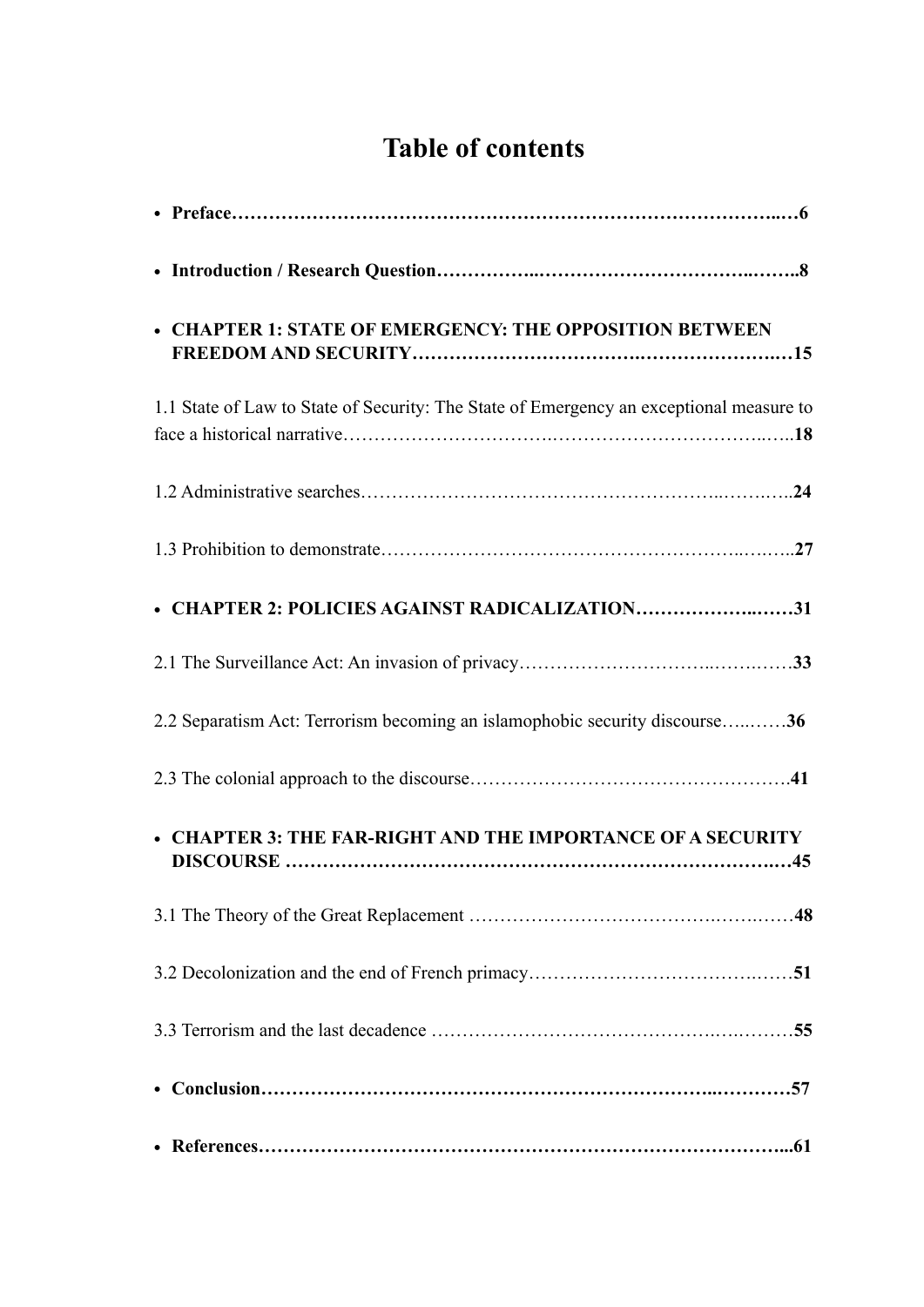## **Preface**

This research studies the security character of anti-terrorist policies in France and their impact on society. Throughout this work, we will use a qualitative and explanatory approach by empirically studying the policies and discourses of the fight against terrorism.

In the introduction, we will define the different concepts, the history of terrorism in France and the evolution of its discourses.

In chapter 1, through a comparative case between modern terrorism (2015-2021) and the terrorism of the Algerian war (1954-1962), we will try to see if the government's security response is a new phenomenon or if it is a phenomenon that previously existed during the Algerian war.

We will analyze the law of the State of emergency provided by Law n° 55-385 of April 3, 1955. The State of Emergency was put in place during the Algerian War and from 2015 onwards. We will compare the repercussions of this law during these two periods of history and if it has a security aim restricting citizens' freedom.

Moreover, this chapter will allow us to understand the relationship between the concepts of freedom and security.

Chapter 2 will focus on the concept of radicalization, and we will try to understand the impact of the fight against radicalization within French society. We will analyze the Intelligence Act to understand how the government has seized the new means of communication as a control source. Then we will analyze the Law on Separatism to understand how the fight against radicalization is interfering in the very heart of society in the name of respect for secularism. We will develop the hypothesis that these laws limit the freedoms of individuals and target an entire community of society, the Muslim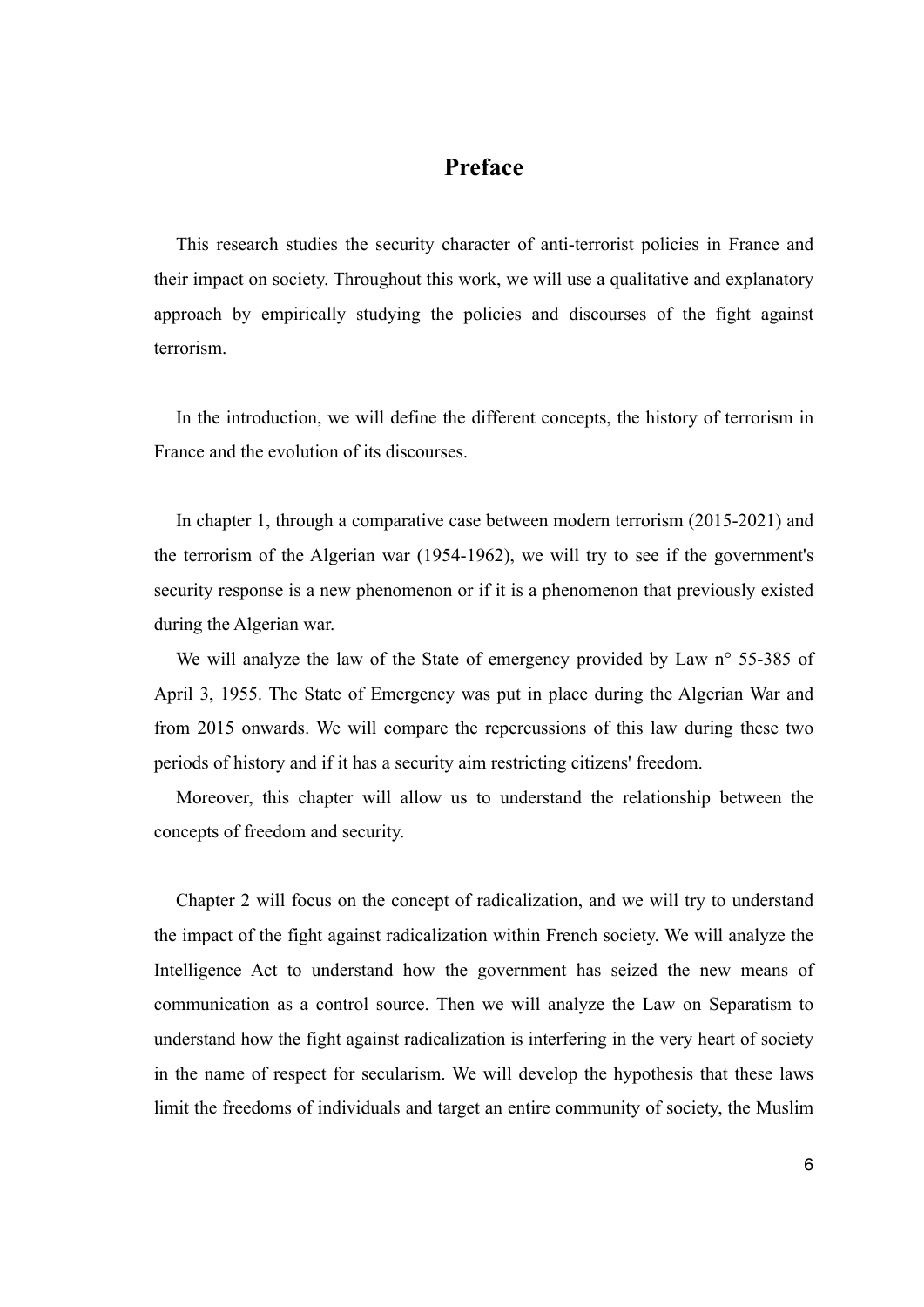population. Through security policies to fight terrorism, the government is developing an islamophobia policy rooted in colonial history.

Finally, in the last chapter, we will understand the importance of the far-right in the security and islamophobia discourse. Using a deductive method, we will use the great replacement theory to understand the far-right discourse. We will study the evolution of the theory within history to understand its influence and impact on the fight against terrorism.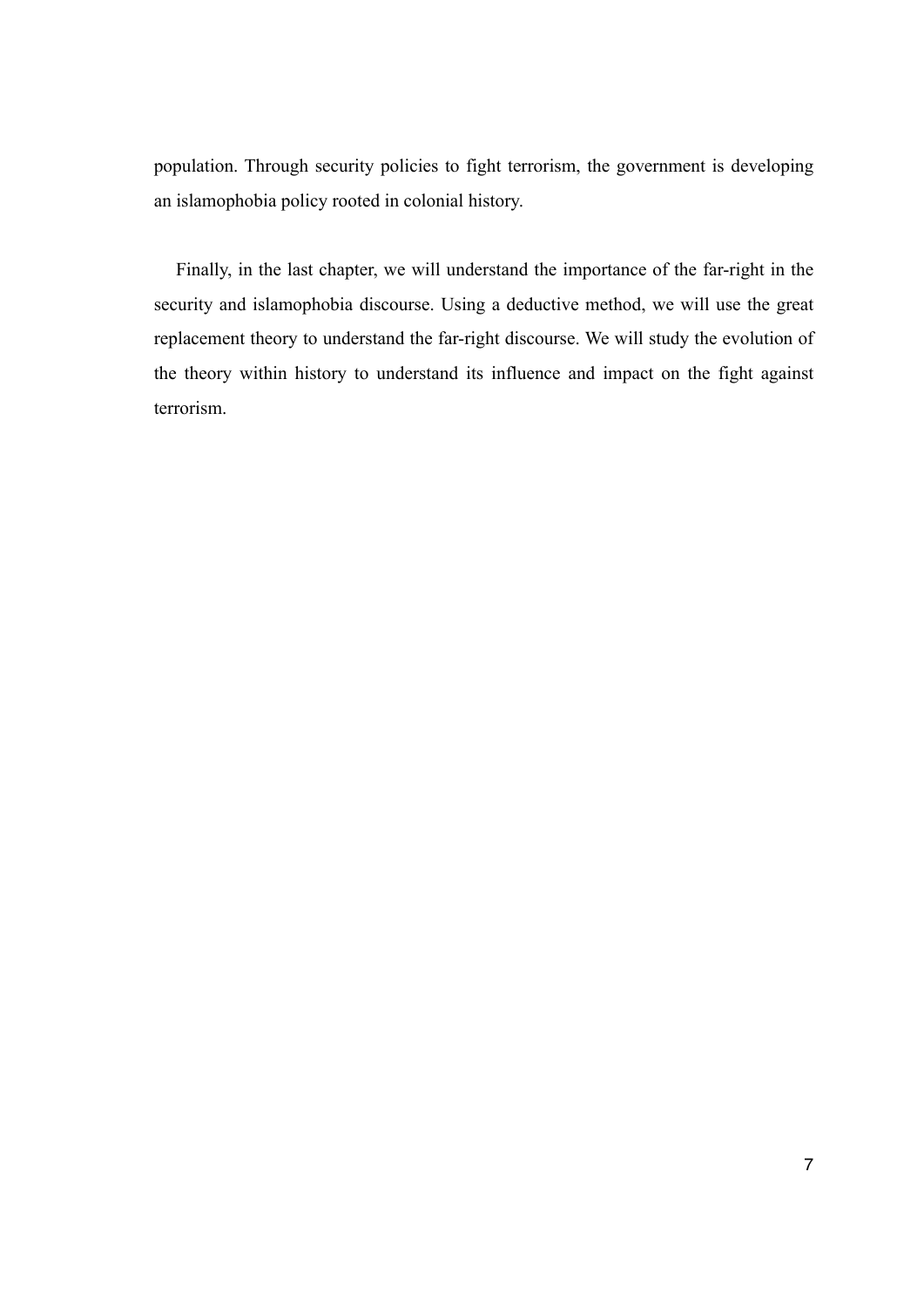#### <span id="page-7-3"></span>**Introduction /Research Question**

On October 16, 2020, history-geography teacher Samuel Paty was beheaded by an Islamist terrorist. The aggressor accused him of Islamophobia, following a moral and civic education course he dedicated to freedom of expression<sup>1</sup>[.](#page-7-0) During his class, he presented the cartoons of the Prophet Mohammed that had been published by the satirical newspaper Charlie Hebdo, which provoked the terrorist's attack in 2015, causing 17 victims<sup>[2](#page-7-1)</sup>. Many French people felt this terrorist attack was a declaration of war on the Republic's foundations, particularly on secularism of French schools.

<span id="page-7-4"></span>A few months after the teacher's death, a set of laws were presented by the government of Emmanuel Macron, such as the law against separatism, the law for global security. They had many repercussions within public opinion and the media. Macron's policies were pointed out, denouncing a securitian turn as opposed to public liberties and a threat to democracy.

If terrorism seems to be at the heart of the political and media subject these last years, for Jean-François Gayraud and David Sénat in their book Le terrorisme, the phenomenon is not new in France. For these two authors, modern terrorist attacks or State terrorism are :

« un acte qui cherche à imposer une réforme, une situation ; c'est un geste d'attaque, qui vise davantage un état de fait qu'un personnage qui n'en est que le symbole » (an act that seeks to impose a reform, a situation; it is a gesture of attack, aimed more at a state of affairs than at a person who is merely its symbol $)$ <sup>3</sup>[.](#page-7-2)

<span id="page-7-5"></span><span id="page-7-0"></span>Violaine Morin, Mattea Battaglia, 2020. Après la mort de Samuel Paty, l'« enchaînement des faits » [1](#page-7-3) détaillé par l'inspection générale. Le Monde.fr.

<span id="page-7-1"></span>Attentats de janvier 2015 : un procès pour les 17 victimes 2020 . Franceinfo. [2](#page-7-4)

<span id="page-7-2"></span><sup>&</sup>lt;sup>3</sup>Gayraud, J. & Sénat, D. (2006). Le terrorisme. In: Jean-Francois Gayraud ed. Le terrorisme (pp. 12-47). Paris cedex 14, France: Presses Universitaires de France.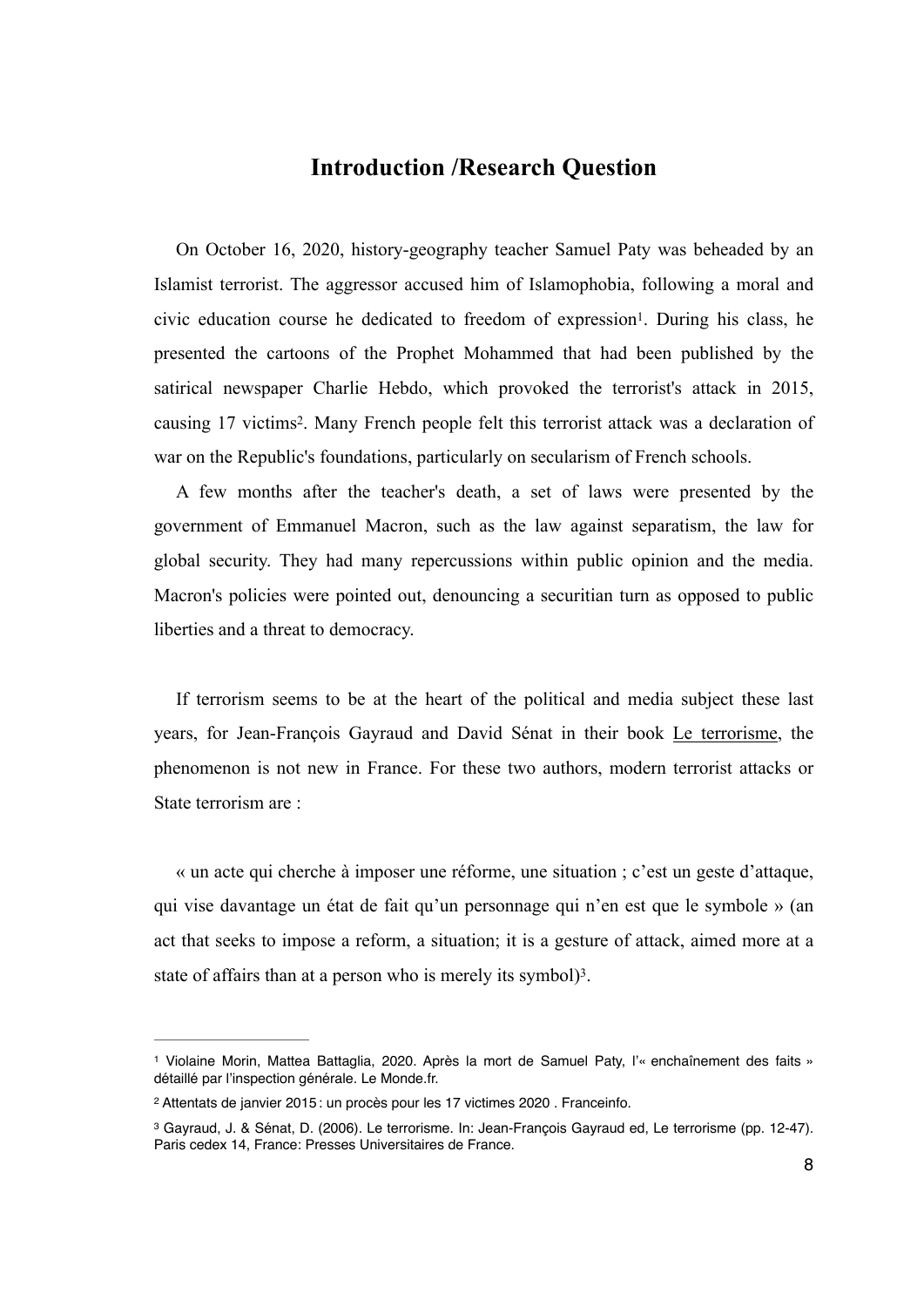Terrorism differs from the tyrannicide that strikes a man more than a system as a whole. During the French Revolution, terrorism was born with the attack of the rue Saint-Nicaise, as an attempt of assassination towards Bonaparte, which caused eight dead and twenty-seven wounded<sup>[4](#page-8-0)</sup>.

<span id="page-8-2"></span>There are many definitions of terrorism, and they vary from region to region because this concept is attached to many legal elements. In France, terrorism first appeared in dictionaries at the end of the 18th century to designate the policies conducted by Robespierre during the French Revolution. However, the meaning of the word evolved quickly<sup>[5](#page-8-1)</sup>.

<span id="page-8-3"></span>Today, terrorism is defined by the French State, in its 2013 Livre Blanc on Defense and National Security, as :

« un mode d'action auquel ont recours des adversaires qui s'affranchissent des règles de guerre conventionnelle pour compenser l'insuffisance de leurs moyens et atteindre leurs objectifs politiques » (a mode of action used by adversaries who break the rules of conventional warfare to compensate for their lack of resources and achieve their political objectives ).

In addition, the Livre Blanc states that terrorism :

« frappe sans discernement des civils et que la violence qu'il déploie vise d'abord à tirer parti des effets que son irruption brutale produit sur les opinions publiques pour contraindre les gouvernements » (strikes indiscriminately at civilians and that the violence it deploys is primarily intended to take advantage of the effects that its brutal irruption produces on public opinion in order to force governments ).

<span id="page-8-0"></span>[<sup>4</sup>](#page-8-2) Ibid

<span id="page-8-1"></span>[<sup>5</sup>](#page-8-3) Raflik, J., 2017. La France face au terrorisme d'hier à aujourd'hui. Outre-Terre N° 51, 202-214.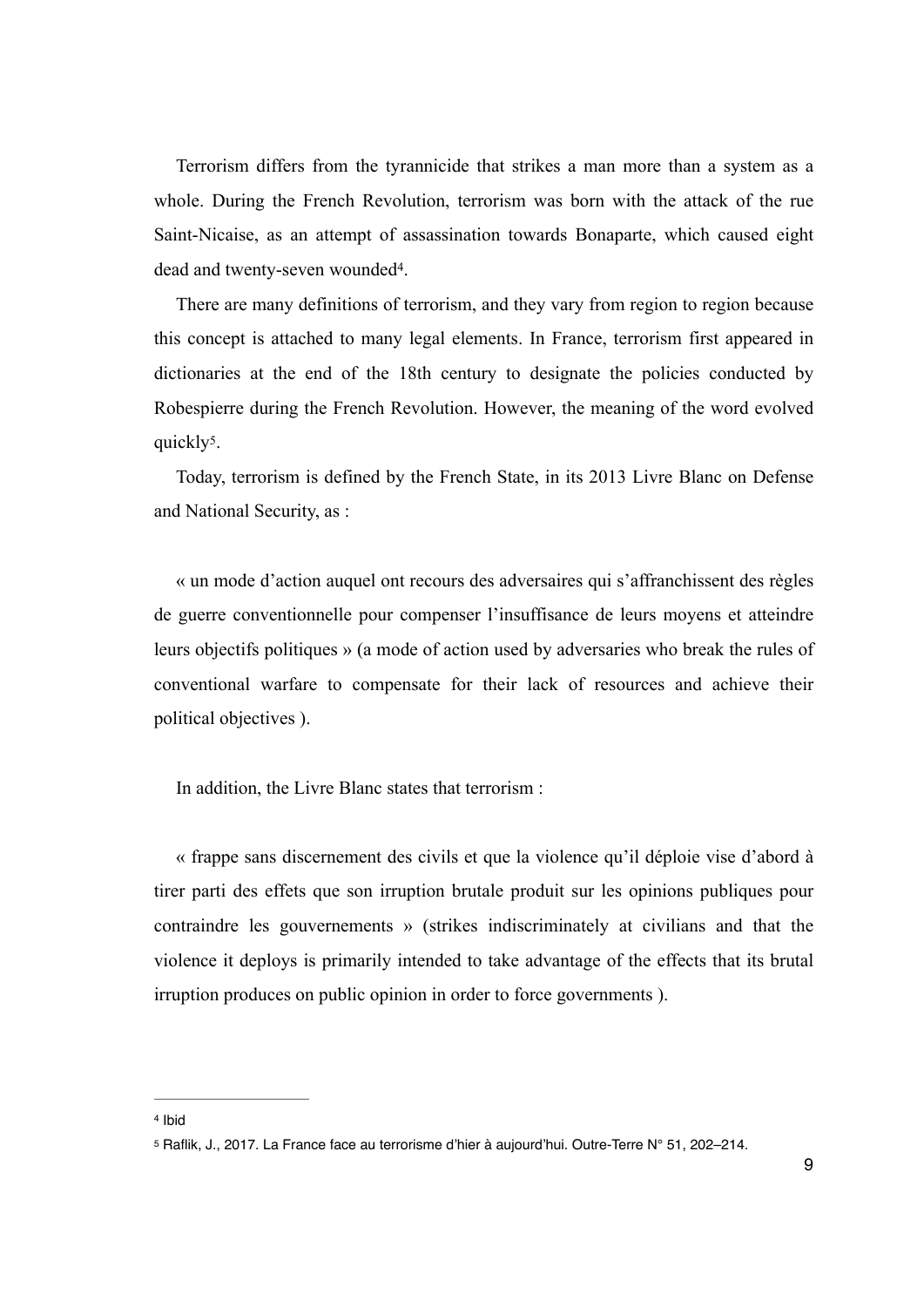<span id="page-9-3"></span>However, it is essential to note that terrorism can also be state-based<sup>[6](#page-9-0)</sup>.

France identifies within its history several significant periods of terrorism. For the authors of the book Le Terrorisme, he differentiates five different periods. The «carbonariste » took place in the middle of the 19th century; the second « anarchiste » between the end of the 19th century and the beginning of the 20th century; the third « balkanique » in the 1930s; a fourth, specific to France, with the Algerian War and then finally a fifth « proteiform » since the end of the 1960s.

<span id="page-9-5"></span><span id="page-9-4"></span>The fourth period or the terrorism of the Algerian War (1954-1962), was rooted in decolonization. Algeria became a French colony on July 5, 1830, through the expedition of Algiers<sup>[7](#page-9-1)</sup>. King Charles X decided to launch a prestigious operation to pretend to possess a solid power to impose a more authoritarian government. This operation was not enough to maintain his power as he was overthrown a few days later, but Algeria remained colonized. Under the third Republic, colonization developed, despite the hostility of the population towards this occupation. According to France Info<sup>8</sup>[,](#page-9-2) from 1880 to 1900, the number of colonists increased from 100,000 to 700,000. The French presence in Algeria lasted 132 years. On January 8, 1961, 74% of the French people voted "Yes" to the self-determination of Algeria. Then, on March 18, 1962, France finally granted independence to Algeria during the Evian Agreements, putting an end to 8 years of confrontations.

During the Algerian war, attacks were widespread. Several groups were opposed, the National Liberation Front (FLN), which were Muslims for the independence of Algeria; the Algerian National Movement (MNA), which were independents and the Organization of the Secret Army (OAS). The OAS was against Algeria's independence and was created during Algeria's self-determination in 1961. On March 20, 1962, the

<span id="page-9-0"></span><sup>&</sup>lt;sup>[6](#page-9-3)</sup> Comprendre le terrorisme, n.d., Gouvernement.fr.

<span id="page-9-1"></span>Catherine Le Brech, 2018. Algérie: de la conquête française à la colonisation. Franceinfo. [7](#page-9-4)

<span id="page-9-2"></span>[<sup>8</sup>](#page-9-5) Ibid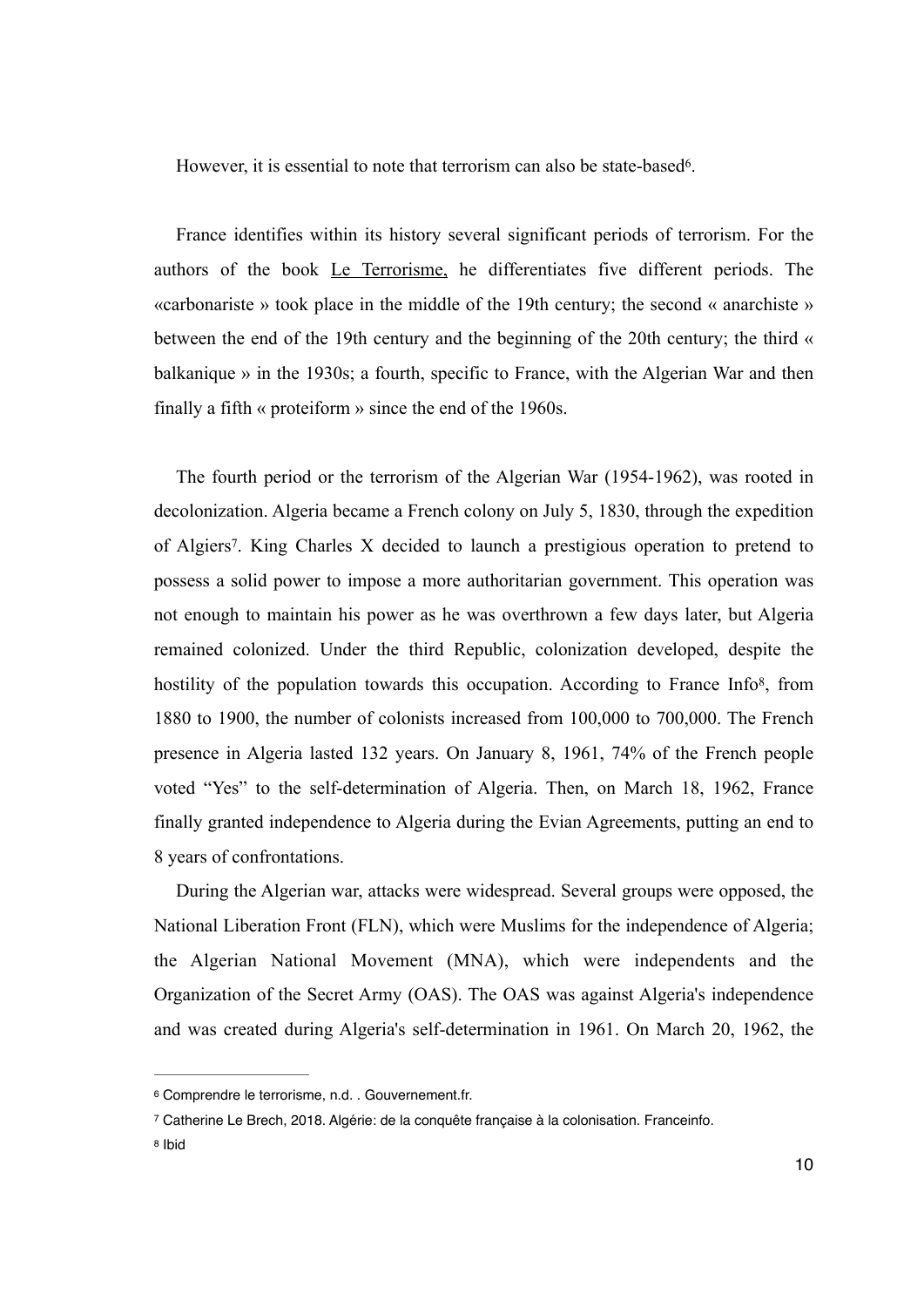<span id="page-10-3"></span>newspaper Le Monde gave the following figures for the total duration of the Franco-Algerian conflict until the cease-fire: 4,300 killed and nearly 9,000 injured due to attacks<sup>9</sup>[.](#page-10-0) However, these figures varied according to the different sources and did not consider the number of victims on Algerian soil, which was the region most affected by terrorism.

The « proteiform » period is a period of terrorism with multiple motivations, of internal origin (independentist) and external. The external or international terrorism of Salvationist Islam is the one that has had the most repercussion these last years. It appeared in 1986 on French soil with the attack on the Rue de Rennes in Paris, killing seven people and injuring fifty-five $10$ .

<span id="page-10-5"></span><span id="page-10-4"></span>On June 29, 2014, Abu Bakr Al-Baghdadi established a Caliphate controlled by Daesh and invited all Muslims to join the Islamic State  $(IS)^{11}$  $(IS)^{11}$  $(IS)^{11}$ [.](#page-10-2) His fundamentalist project of the IS was, by all possible means including extreme violence, to unify the Muslim world and its believing community, establishing an Islamic regime on territory and respect for the sharia. It relied on weakened territories and populations to establish its power, such as in Iraq and Syria. Moreover, the IS adopted a strategy of exporting itself outside its territories, including a territorial conquest dimension by constituting transnational networks.

Through its networks, its terrorist action affected the whole world but particularly France.

However, this terrorism took another turn in France, from 2015 until today, with what would be called a new wave of terrorism claimed by the terrorist organization Islamic State or Daesh. It began in January 2015 with the terrorist attack against the editorial office of the satirical newspaper Charlie Hebdo, killing 17 people, and the

<span id="page-10-0"></span>[<sup>9</sup>](#page-10-3) Ageron, C.-R., 2005. Les Français devant la guerre civile algérienne. Histoire du Maghreb 495-512.

<span id="page-10-1"></span><sup>&</sup>lt;sup>10</sup>Amghar, S. (2008). La France face au terrorisme islamique : une typologie du salafisme jihadiste. In: Bernard Rougier ed, What is Salafism (pp. 243-255). Paris cedex 14, France: Presses Universitaires de France.

<span id="page-10-2"></span>[<sup>11</sup>](#page-10-5) Moine, A., 2017. Les aspirations à l'État et au califat de l'« organisation État Islamique ». Civitas Europa N° 38, 127–152.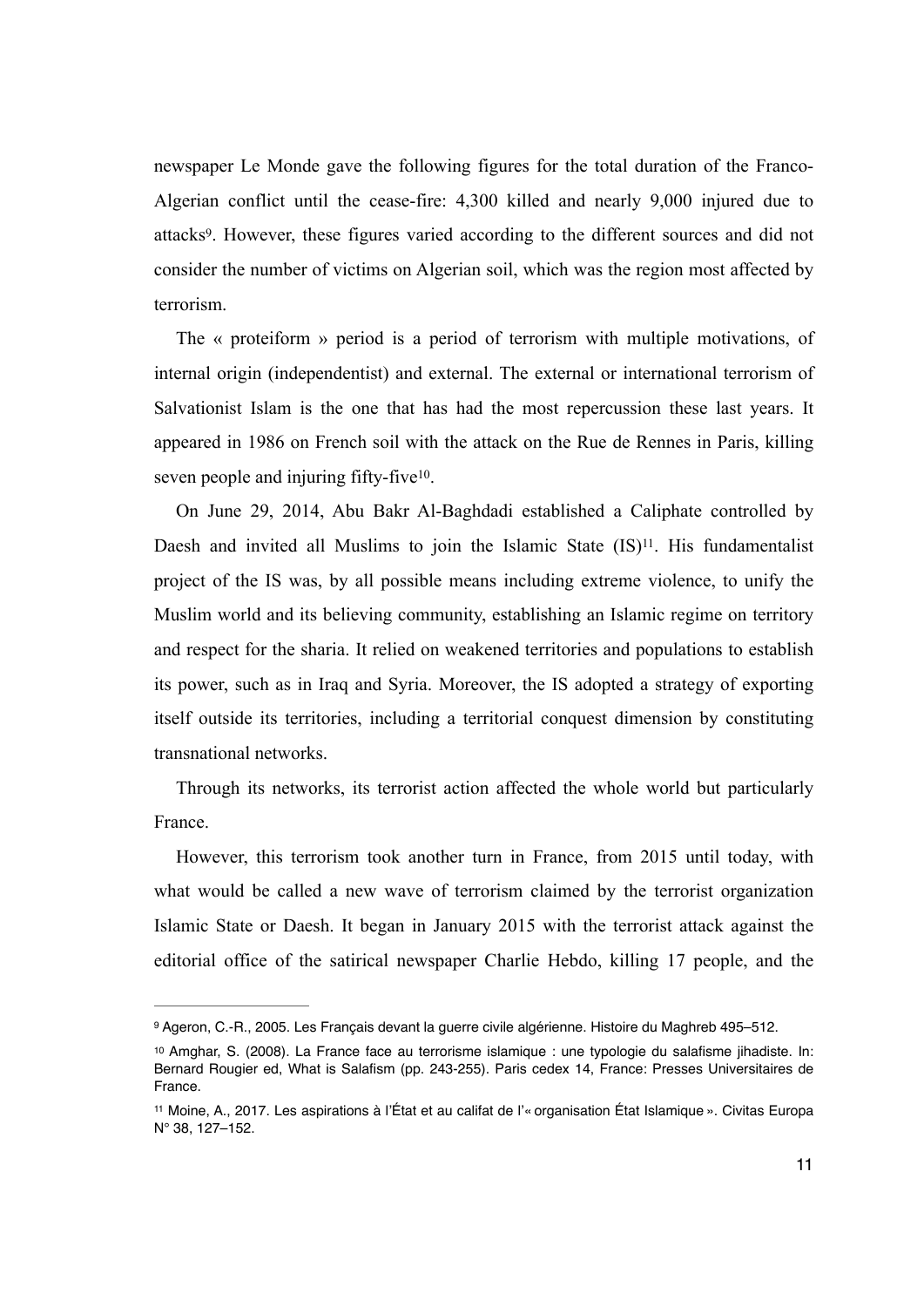Jewish supermarket Hyper Cacher, killing five people. In December of the same year were the attacks on the Bataclan, the terraces of coffee, and the Stade de France, resulting in 130 deaths and 413 injured. Six months later, an attack on the Promenade des Anglais in Nice on July 14th, the national French holiday, killed 87 people and injured 434. By attacking France, jihadist terrorism attacked the country of human rights and freedom of expression.

Terrorism was conceived as a new way of waging war and prompts States to react and defend themselves internationally and within their territory. They adopt special legislation and put in place policies to fight against terrorism. These policies aim to guarantee national security: the security of the territory and its population. However, the fight against terrorism establishes a complicated relationship between the concept of security and freedom.

The Fifth Republic was created in the middle of the Algerian war. Its constitution was adopted on September 28, 1958. Established by Charles de Gaulle, this regime is described as semi-presidential. The election of the President of the Republic is henceforth made by direct universal suffrage. One of its many particularities is that it grants many powers to the President of the Republic, establishing a strong presidential power. If this constitution gives many powers to the President, it seemed necessary for De Gaulle at that time to grant the necessary competencies and a margin of manoeuvre to the President of the Republic. These powers were, for him, fundamental to settle the Algerian situation, the confrontations, and bring stability to the country. The special abilities of Article 16 of the State of emergency are examples of the President's provisions to reinforce his authority. During the Algerian War and to deal with the attacks of 2015, the State of emergency was used as a response to terrorism.

The fight against terrorism also settles many means against radicalization. Radicalization is collectively defined through an individually held moral obligation to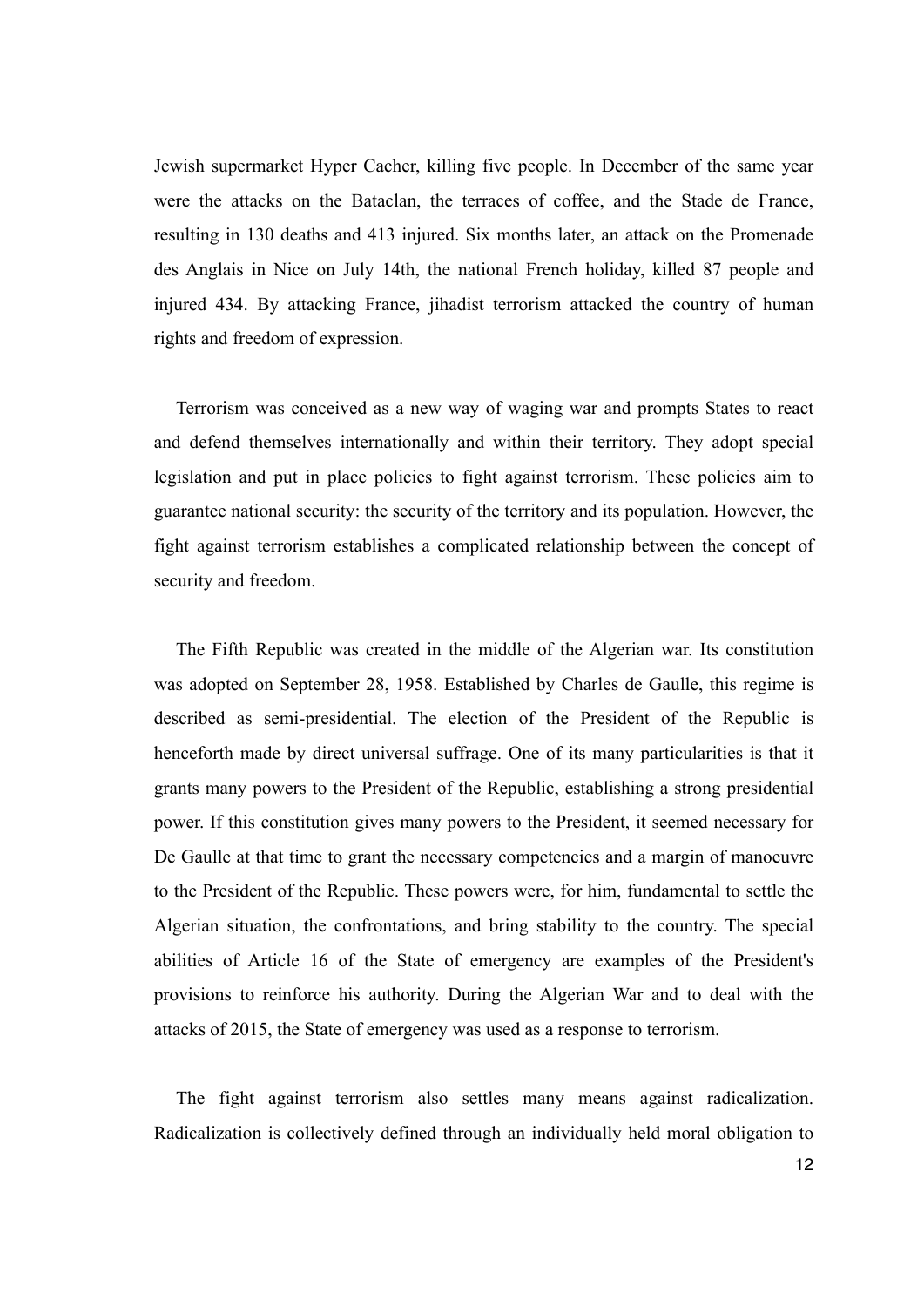participate in direct action, often textually described (Githens-Mazer, 2012, p. 563). The fight against radicalization is different from the fight against terrorism. The State no longer seeks only to punish terrorists for their acts but aims to prevent these acts by infiltrating the heart of society through the implementation of means of surveillance and censorship within society. It seems to be explicitly aimed at the country's Muslim population, hiding an islamophobia discourse.

<span id="page-12-2"></span>Chronologically, the use of the term Islamophobia spread in the aftermath of the 9/11 attacks and other attacks worldwide. These acts generally result in reactions of rejection and violence towards Islam and Muslims, particularly in the West. Etymologically, Islamophobia was built from the word 'Islam' and the suffix 'phobia,' from the Greek Phobos, which mean fear, fright<sup>12</sup>[.](#page-12-0) It referred to the powerful, irrational, and instinctive aversion to Islam and its followers, as well as the anguished obsession with them. By extension, Islamophobia refers to the detestation of Islam, marked by attitudes of fear and animosity, the extent of which varies according to time and context. These attitudes remain reflected in the press or the work of anti-discrimination associations. Although there are a few other occurrences of the word in the 1960s and 1970s, the first appearances of the term Islamophobia date back to the turn of the 20th century as part of French colonial history<sup>13</sup>[.](#page-12-1) Today Islamophobia in France is primarily present in the discourse of the far-right.

<span id="page-12-3"></span>In France, the far-right encompasses different movements such as the New Right, Revolutionary Nationalism, National Catholicism and royalism, Traditional Catholicism, Clerical Fascism, Petainism (...), and the Front National FN (now National Rally, RN).

Political scientists and the broader scientific community have long debated the definition of the extreme right. According to Jean-Yves Camus, political scientist and

<span id="page-12-0"></span><sup>&</sup>lt;sup>[12](#page-12-2)</sup> Houda Asal, 2014. Islamophobie : la fabrique d'un nouveau concept. État des lieux de la recherche l Cairn.info. Sociologie 13 à 29.

<span id="page-12-1"></span>[<sup>13</sup>](#page-12-3) Ibid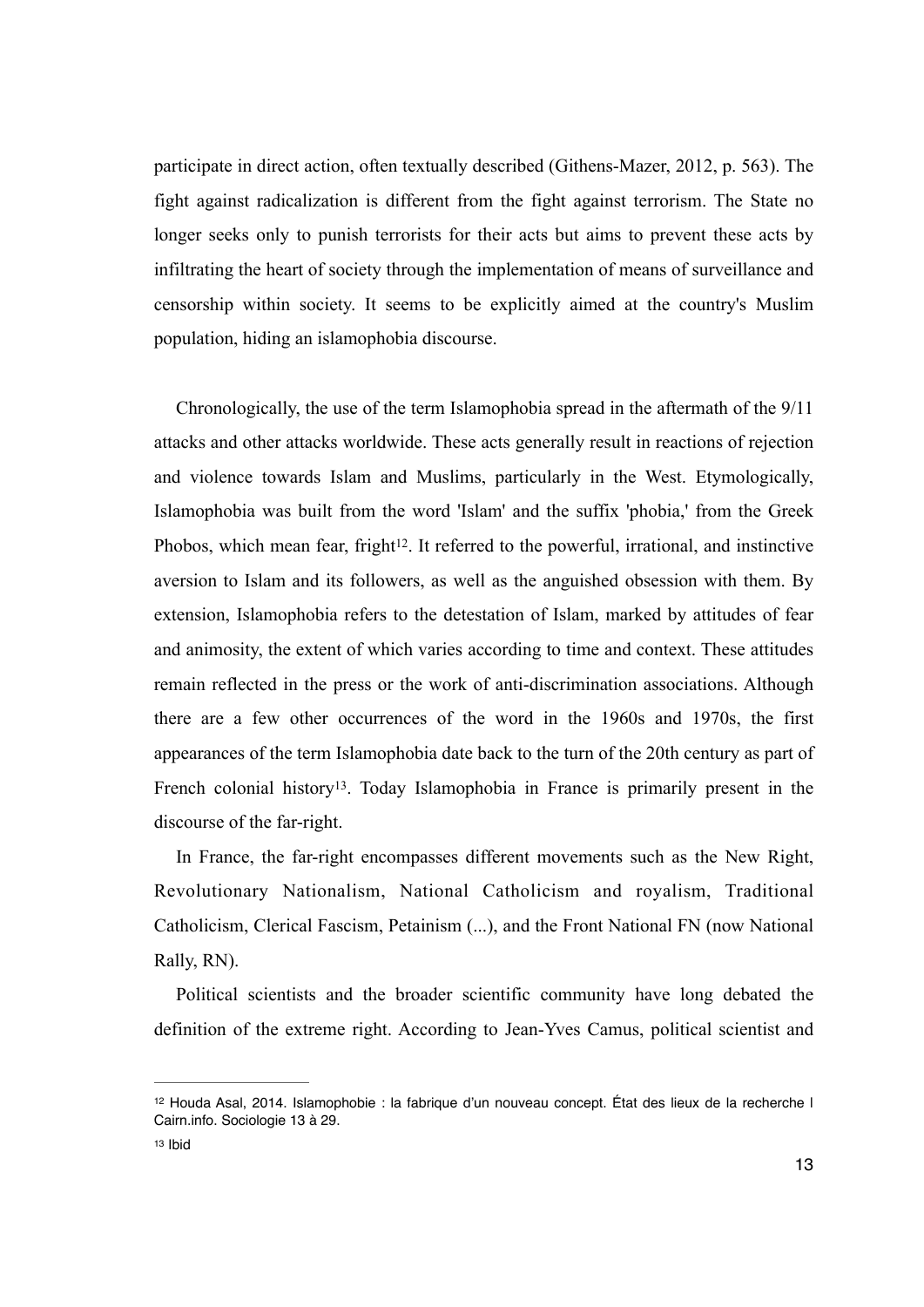director of the Observatory of Political Radicalities of the Jean Jaurès Foundation, there are several dozen definitions of the extreme right. For Cas Mudde, the extreme right combines the formations of nationalism, exclusivism (thus racism, anti-Semitism, or ethnocentrism), xenophobia, the cult of the leader, populism, and the anti-party spirit<sup>[14](#page-13-0)</sup>.

<span id="page-13-2"></span>The historical roots of the FN are in the extreme right. The historian Christophe Bourseiller, details that in :

 « 1972, le Front national est fondé à l'initiative d'un mouvement néo-fasciste, donc d'extrême droite, qui s'appelait Ordre nouveau, dans le but de disséminer ses idées à travers le style politique qu'est le populisme » (1972, the National Front was founded on the initiative of a neo-fascist movement, therefore of the extreme right, which was called Ordre nouveau, with the aim of disseminating its ideas through the political style that is populism)<sup>[15](#page-13-1)</sup>.

<span id="page-13-3"></span> The party's ambition was to unite all the extreme right-wing groupings of the time, to give them a common denominator, even though they could not agree among themselves.

The far-right plays a significant role in the diffusion of the security and islamophobia discourse influencing the fight against terrorism. It has a considerable influence on the electorate and the public agenda today.

**Is the implementation of security policies in response to terrorism in France a new phenomenon, or is it part of a long tradition of fighting terrorism since the Algerian war and the construction of the 5th Republic?** 

<span id="page-13-1"></span>[15](#page-13-3) Ibid

<span id="page-13-0"></span><sup>&</sup>lt;sup>[14](#page-13-2)</sup> Verbeke, L., 2018. Le Front national est-il un parti d'extrême droite ?. France Culture.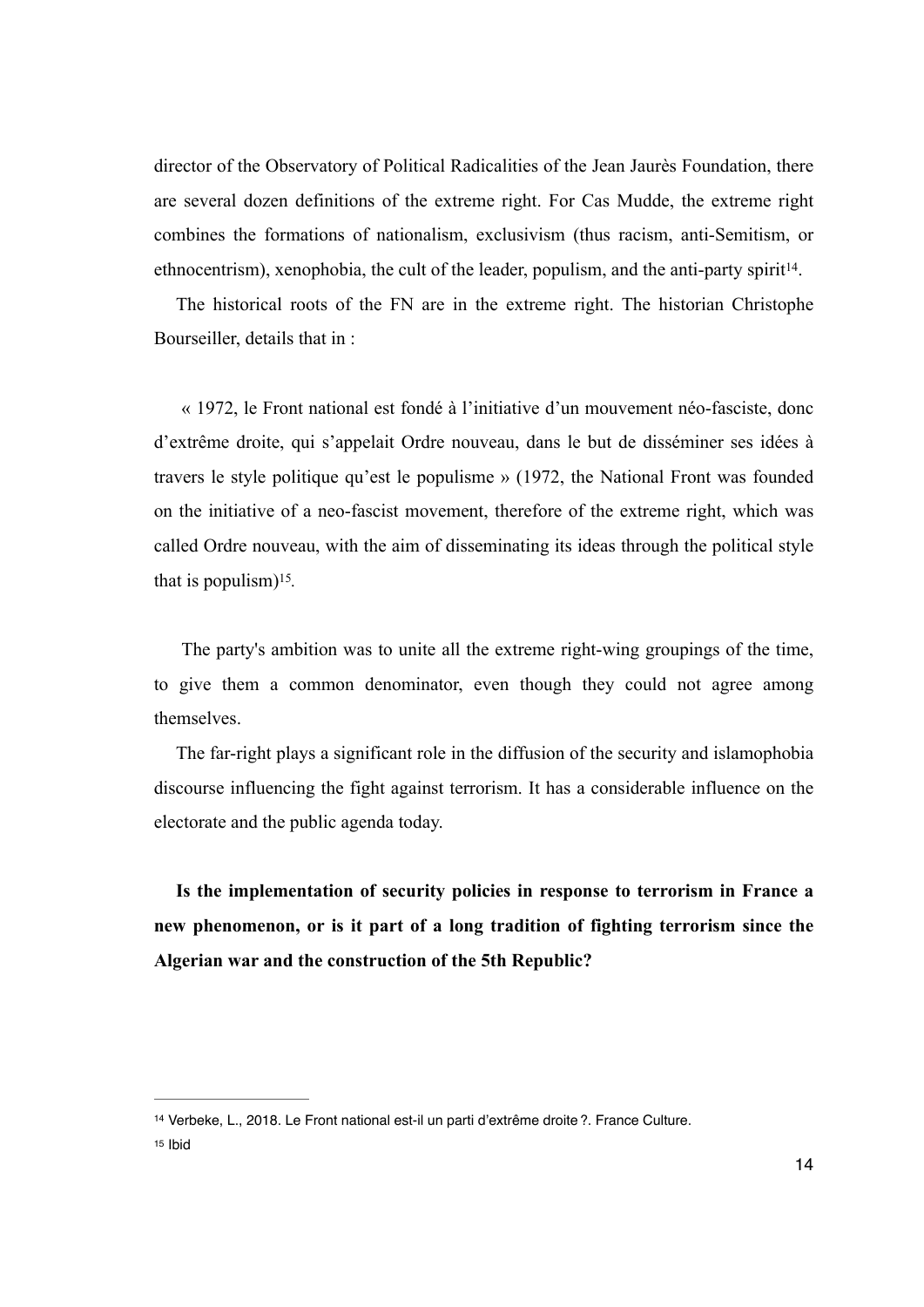# **Chapter 1: State of Emergency: The opposition between freedom and security**

The concept of security is not a modern concept specific to our time. It appeared long before the birth of the State. For example, in the Middle Ages, in Western Europe, with the development of feudalism between the tenth and second centuries, the notion of protection was already present. The feudal system was born from the administrative difficulty of the territories and the difficulty of protecting them. The hierarchy of powers did not work well, and the royal authority could no longer defend its subjects locally. Power was therefore shared between several lords who exercised their authority over a specific territory. They had to guarantee the protection of the territory and of the individuals who lived there. They organized themself around the notion of security.

On October 24, 1648, the Treaties of Westphalia were signed, which put an end to the Thirty Years' War and gave rise to the nation-states' primacy at the expense of imperial domination imposition of a religious order or conquest. States exercised sovereignty and authority, through their regalian functions, over a given territory and population. They took over the legitimate use of force in order to base security on the defense of territories. Therefore, the concept of security is at the heart of the principle and foundations of the State.

The importance of security is also visible in the theories of the social contract. Thomas Hobbes, in the Leviathan, says that man in the State of nature presupposes mutual fear and the war of all against all. Through the contract, men end this State of war by transferring their powers and liberties to the sovereign. In return, he has to guarantee their security. The sovereign becomes the only legitimate source of constraint. There is thus an ambiguous relationship between liberties and security. On the one hand, security is necessary to achieve liberty, but security also constrains it.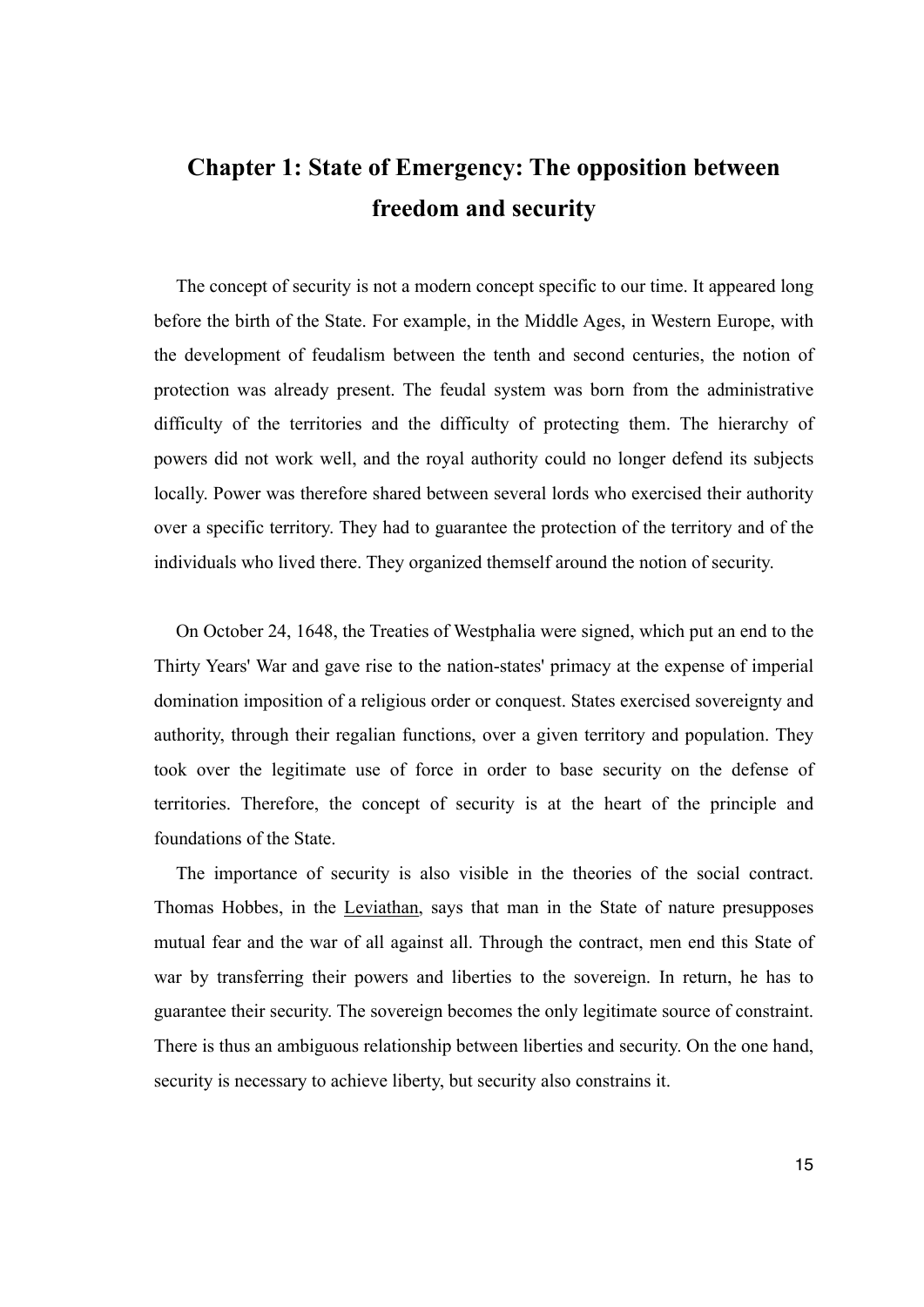In France, the concept of liberty takes a fundamental place in history. Following the French revolution and the end of the absolute monarchy, liberty was inscribed in La Déclaration des droits de l'homme et du citoyen and later became one of the preamble of the French constitution :

« Les hommes naissent et demeurent libres et égaux en droits » (Men are born and remain free and equal in rights).

Today, it is part of the three fundamental terms of the motto of the French Republic :

« Liberté, égalité, fraternité.» (Liberty, equality, fraternity).

It states a set of natural individual and common rights (freedom of expression, freedom of the press, freedom to demonstrate...), as well as the conditions of their implementation.

However, the State's role is to guarantee citizens' safety and prevent risks. Ceyhan in his article Analyser la sécurité : Dillon, Waever, Williams et les autres, analyses Buzan's definitions of security :

« Il a affirmé que le sécurité ne se réduisait pas à la seule sécurité nationale (ou la sécurité de l'Etat), mais qu'elle s'élargissait à de nouveaux objets et secteurs. Ces secteurs sont le militaire, le politique, l'économique, l'environnemental et le sociétal. » ( He argued that security is not only national security (or state security), but that it is extended to new objects and sectors. These sectors are military, political, economic, environmental and societal $)$ <sup>[16](#page-15-0)</sup>.

<span id="page-15-1"></span><span id="page-15-0"></span>[<sup>16</sup>](#page-15-1) Ceyhan, A., 1998. Analyser la sécurité : Dillon, Waever, Williams et les autres. Cultures & Conflits.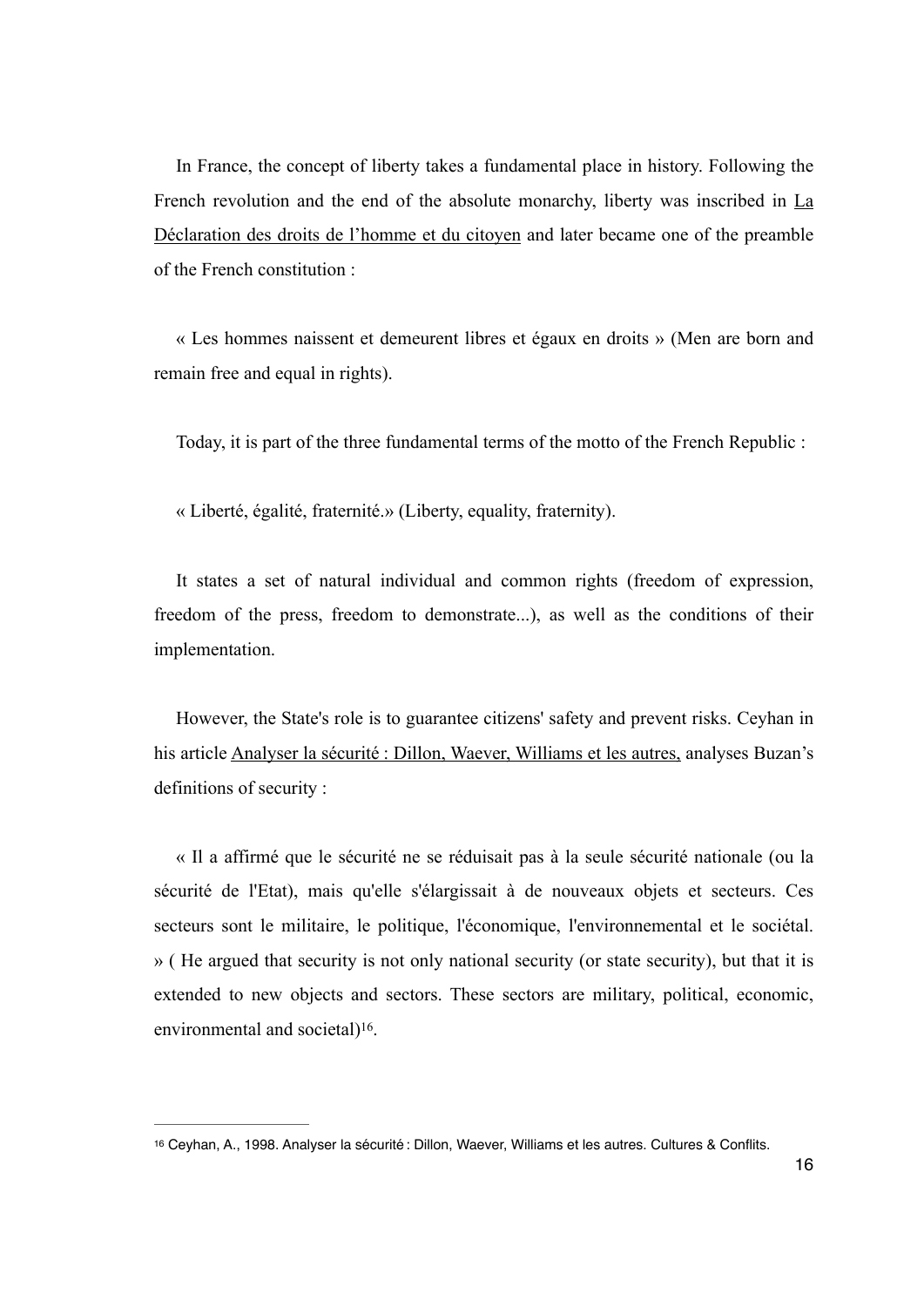If the concept of security expands to new sectors, it is because society presupposes new threats. For a long time, the main threat was invasions of the enemy, and State's role was to defend the citizens and guarantee their safety through war. Since the emergence of terrorism, this concept has been equated with the enemy. There has been a shift in the idea of the enemy away from being associated with a particular state. For example, in the governmental authorities' discourse, they continually evoke terrorism as a political and strategic enemy of democracies. The emergence of terrorism is understood as an act of violence and a threat to use violence. In reaction, there have been essential transformations in the practices and apparatuses of security and defense. If the threat of terrorism attacks democracy and freedoms, the fight against it has also strengthened security.

We can see that within history, men had gathered to protect themselves from the enemy. Security was fundamental; it was, for them, an element of survival. However, the French revolution came to put the concept of freedom in the center of society. The citizens went as far as cutting off the head of the king. It was a powerful symbol that showed the critical will of the people to access freedom. This concept has since been at the heart of the French State and society. However, this new terrorist enemy disturbs this concept. The State put in place concrete measures to guarantee the security of their citizens by sacrificing certain freedoms.

Terrorism is an illustration of the difficulty of incorporating these two concepts together. The way a country fights against terrorism illustrates the stability of its democracy and the respect of individual liberties. François Thuillier, in his book La Révolution Antiterroriste, page 31, says :

« Après tout, dis moi comment tu combat le terrorisme je te dirai qui tu es. » (After all, tell me how you fight terrorism and I will tell you who you are).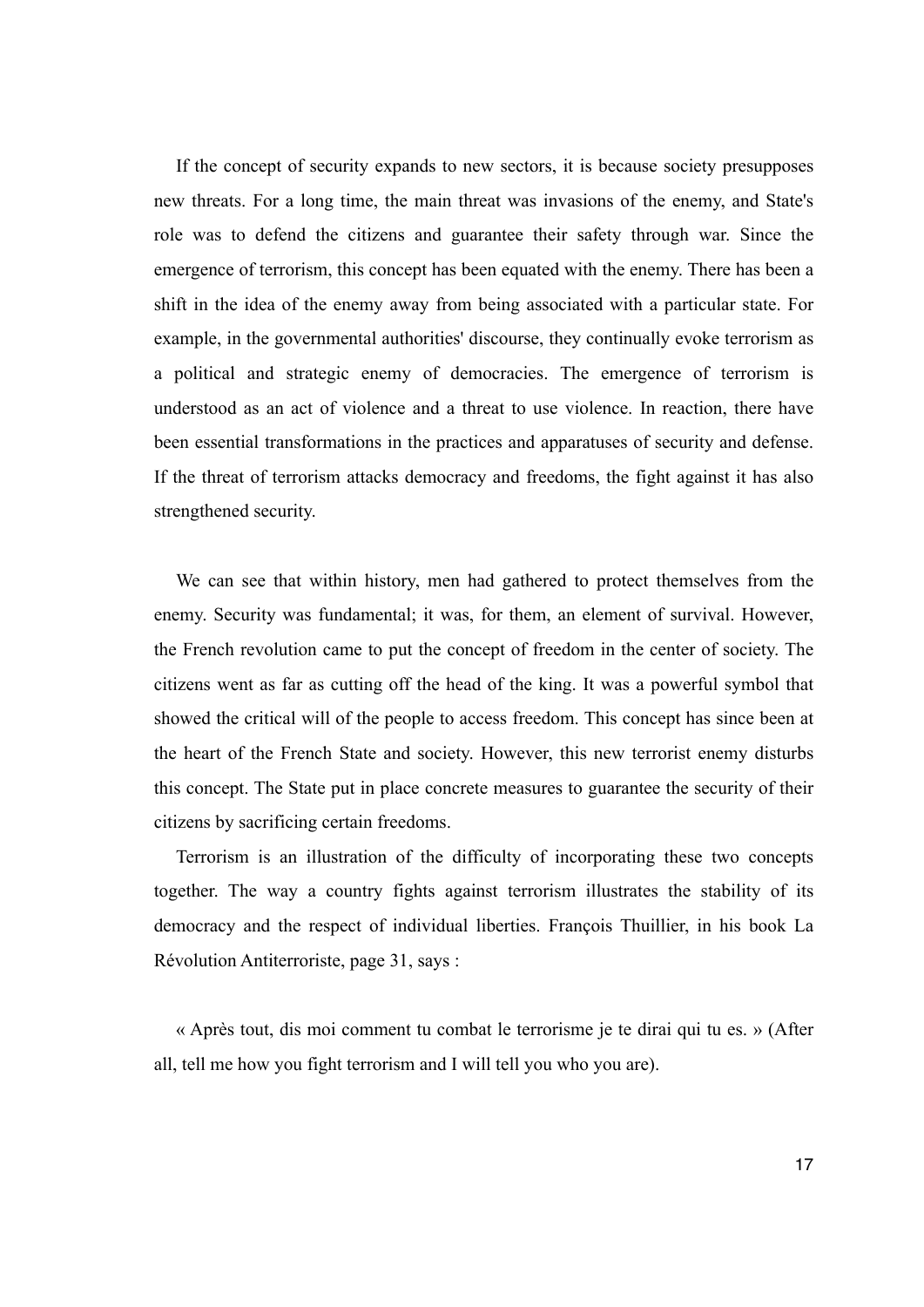## **1.1 State of Law to the State of Security: the State of Emergency an exceptional measure to face a historical narrative**

The French constitution provides two regimes to be applied in a severe crisis: granting exceptional powers to the President of the Republic (Article 16) and a State of siege (Article 36). The purpose of the State of emergency is to provide more legal means for periods of insurrection. It was created in the Algerian war, and it is an exceptional regime decreed eight times since its creation and six times during the Fifth Republic.

The State of emergency was therefore created mainly for political reasons. Edgar Faure was Prime Minister in 1955, and he had to find solutions to the Algerian rebellion. According to the constitution, there was the possibility of a State of siege :

« C'est un régime sous lequel les libertés publiques sont restreintes et les pouvoirs de police sont exercés par les autorités militaires avec des compétences accrues. De même, la compétence des juridictions militaires est accrue, elles peuvent juger les crimes et délits contre la sûreté de l'État, portant atteinte à la défense nationale qu'ils soient perpétrés par des militaires ou des civils. » ( It is a regime under which public freedoms are restricted and police powers are exercised by the military authorities with increased competence. Similarly, the jurisdiction of the military courts is increased, and they can judge crimes and offenses against state security, undermining national defense, whether they are perpetrated by military personnel or civilians.) [17](#page-17-0)

<span id="page-17-1"></span><span id="page-17-0"></span>[<sup>17</sup>](#page-17-1) État d'urgence et autres régimes d'exception (article 16, état de siège) | Vie publique.fr, n.d.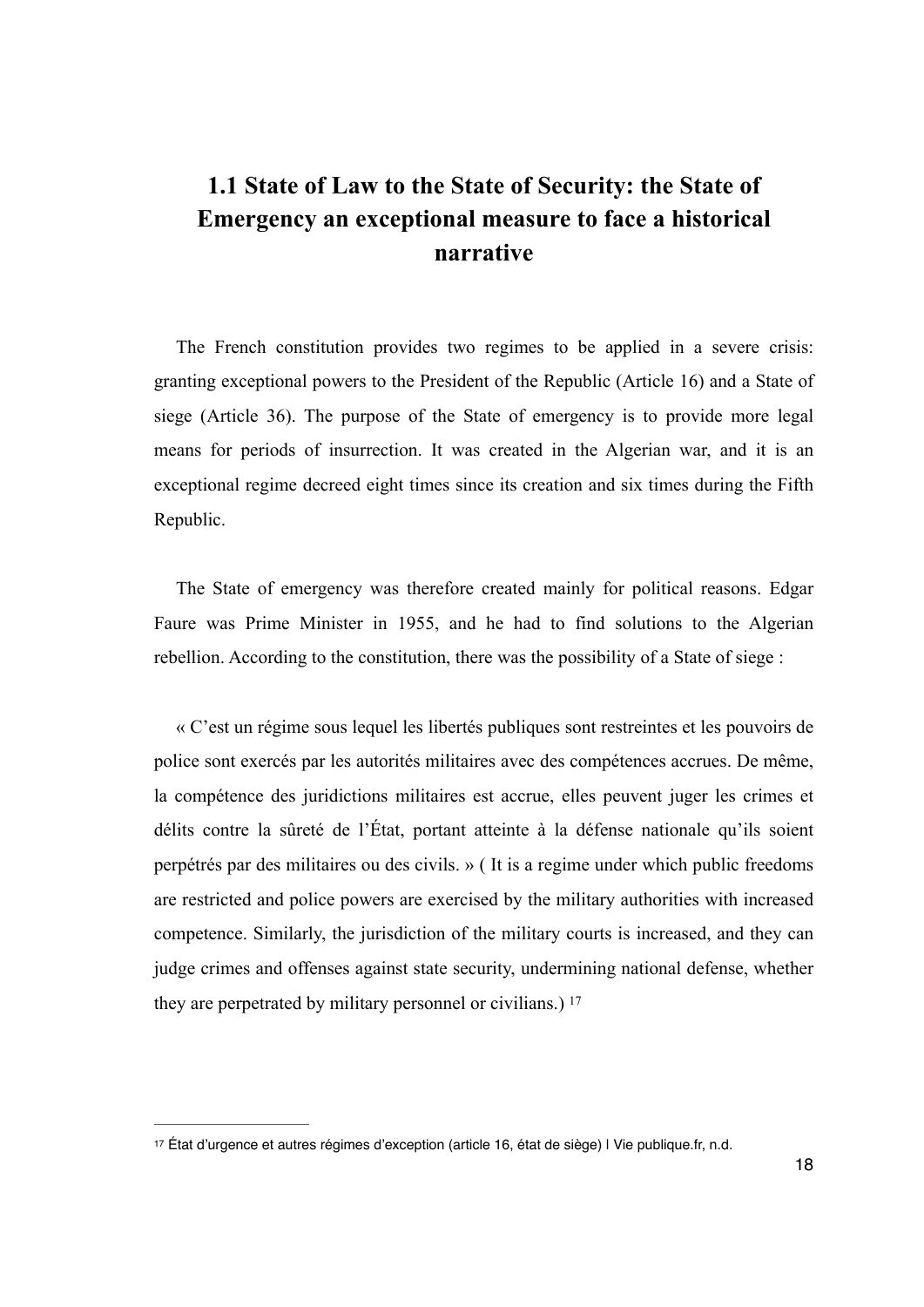However, putting in place, a State of siege during the Algerian war presupposed that France was at war. The country was under the spotlight of the international scene and was attracting the UN's attention. Edgar Faure wanted at all costs to keep the Algerian affair an internal affair, proper to France. So he decided to create the state of emergency to avoid the international media attention that a State of siege would bring.

Article 1 of the Law of April 3, 1955, similar to the Law on the State of siege, authorizes the proclamation of a State of emergency :

« soit en cas de péril imminent résultant d'atteintes graves à l'ordre public, soit en cas d'événements présentant, par leur nature et leur gravité, le caractère de calamité publique » (either in the event of imminent danger resulting from serious attacks on public order or in the event of events which, by their nature and seriousness, have the character of a public disaster).

He would later acknowledge that there was no difference between a State of siege and a State of emergency :

« la simple vérité étant que le terme état de siège évoque irrésistiblement la guerre et que toute allusion à la guerre devait être soigneusement évitée à propos des affaires d'Algérie » (the simple truth being that the term 'State of siege' irresistibly evokes war and that any reference to war should be carefully avoided in relation to Algerian affairs)<sup>18</sup>[.](#page-18-0)

<span id="page-18-1"></span>There was a strategic need to vote for a State of emergency that allowed for the suspension of the usual right to public freedoms in a part of the Republic's territory without provoking external interference.

<span id="page-18-0"></span>[<sup>18</sup>](#page-18-1) Rousseau, D., 2006. L'état d'urgence, un état vide de droit(s). Revue Projet n° 291, 19-26.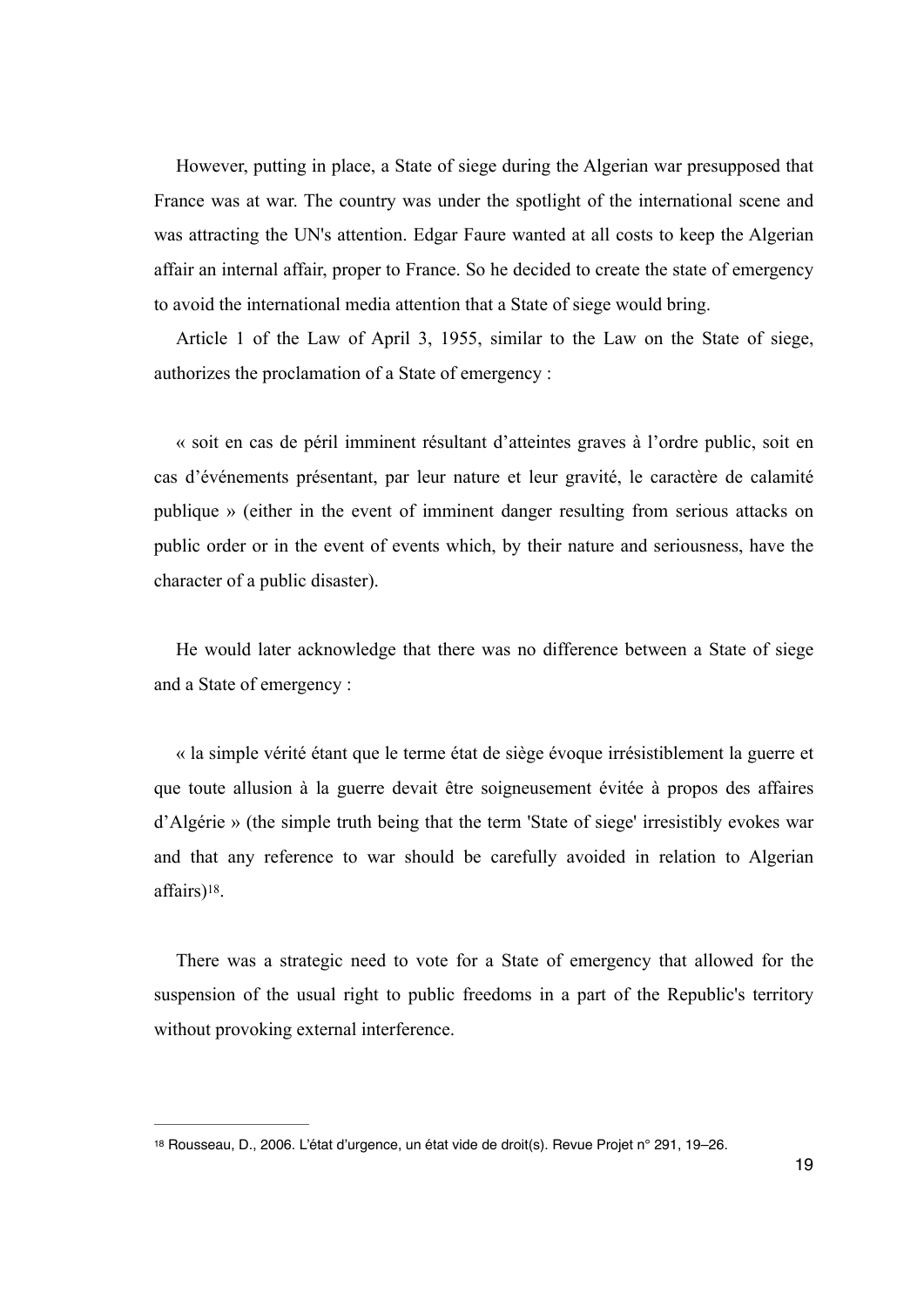However, such as the State of siege, the State of emergency limits democracy and individual liberties. According to the Articles of the Law of April 3, 1955, the most significant restrictions of public liberties resulting from the State of emergency are the following :

« d'interdire la circulation des personnes ou des véhicules dans les lieux et à l'heure fixés par arrêté ; d'instituer, par arrêté, des zones de protection ou de sécurité où le séjour des personnes est réglementé ; d'interdire le séjour dans tout ou partie du département à toute personne cherchant à entraver, de quelque manière que ce soit, l'action des pouvoirs publics » (to prohibit the movement of persons or vehicles in the places and at the time fixed by order; to institute, by order, protection or security zones where the stay of persons is regulated; to prohibit the stay in all or part of the department of any person seeking to hinder, in any way whatsoever, the action of the public authorities  $)$ <sup>19</sup>[.](#page-19-0)

<span id="page-19-2"></span>These measures directly interfere with the freedom of individuals to ensure their protection. Security is therefore paramount for the State.

<span id="page-19-3"></span>During the Algerian War, the State of Emergency was implemented three times between 1954 and 1962<sup>20</sup>[.](#page-19-1) On April 3, 1955, Edgar Faure put it in place for the first time in French Algeria for six months, following a succession of attacks perpetrated from 1954 onwards by the National Liberation Front (FLN). The State of Emergency was then extended for another six months.

In 1958, the state of emergency was declared for three months on the metropolitan territory starting on May 17, after the coup d'état in Algiers on May 13.

After, four generals and career soldiers of the French army in Algeria tried to take power against Charles de Gaulle's policy to maintain French Algeria. Finally, decreed

<span id="page-19-0"></span><sup>&</sup>lt;sup>[19](#page-19-2)</sup> Pascal Dupont, 2016. L'état d'urgence face au terrorisme. Revue Défense Nationale pages 17 à 21.

<span id="page-19-1"></span>État d'urgence et autres régimes d'exception (article 16, état de siège) | Vie publique.fr, n.d. [20](#page-19-3)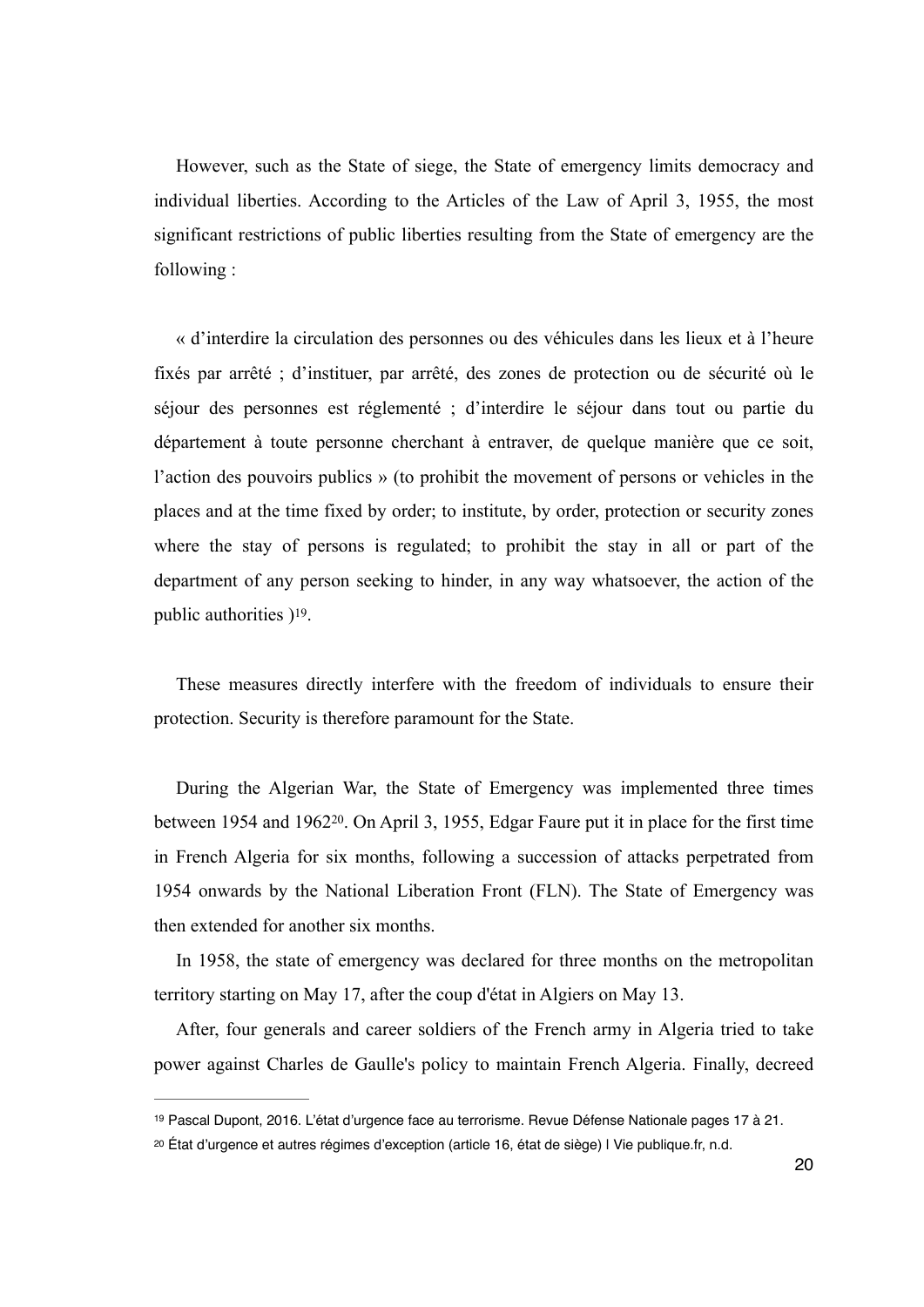on April 22, 1961, the State of emergency was placed a third time on the whole metropolitan territory after the generals' putsch in Algiers. It was extended several times until May 31, 1963.

On November 13, 2015, following the attacks in Paris claimed by the Islamic State organization, the State of Emergency was declared for the sixth time during the fifth republic by the President of François Hollande's presidency. The State of emergency proclaimed in 2015 was extended six times and maintained for almost two years until the Law of November 1, 2017. The attacks of 2015 opened a new space legitimizing globally the measures of democratic exception already adopted in the name of antiterrorist effectiveness. For Dominique Rousseau, in L'état d'urgence, un état vide de droit(s), she criticized its implementation and its representation vis-à-vis the Law :

«si l'État de droit est, définition minimale, un équilibre entre respect des droits fondamentaux et sauvegarde de l'ordre public, l'état d'urgence, c'est le déséquilibre revendiqué au profit de la sauvegarde de l'ordre public. L'état d'urgence, c'est la violence pure de l'État qui entretient une relation ambiguë avec le Droit. » (If the Rule of law is, by a minimal definition, a balance between respect for fundamental rights and the safeguarding of public order, the State of emergency is the imbalance claimed in favour of the safeguarding of public order. The State of emergency is the pure violence of the State which maintains an ambiguous relationship with the law $)^{21}$  $)^{21}$  $)^{21}$ [.](#page-20-0)

<span id="page-20-1"></span>The legal link between the State of emergency and terrorism is not clear. The law on the State of emergency do not make terrorism a reason for the declaration.

According to the assessment established by the Ministry of the Interior, its use has been essential :

<span id="page-20-0"></span><sup>&</sup>lt;sup>21</sup> Rousseau, D. (2006). L'état d'urgence, un état vide de droit(s). Revue Projet, 2(2), 19-26. [https://doi.org/](https://doi.org/10.3917/pro.291.0019) [10.3917/pro.291.0019](https://doi.org/10.3917/pro.291.0019)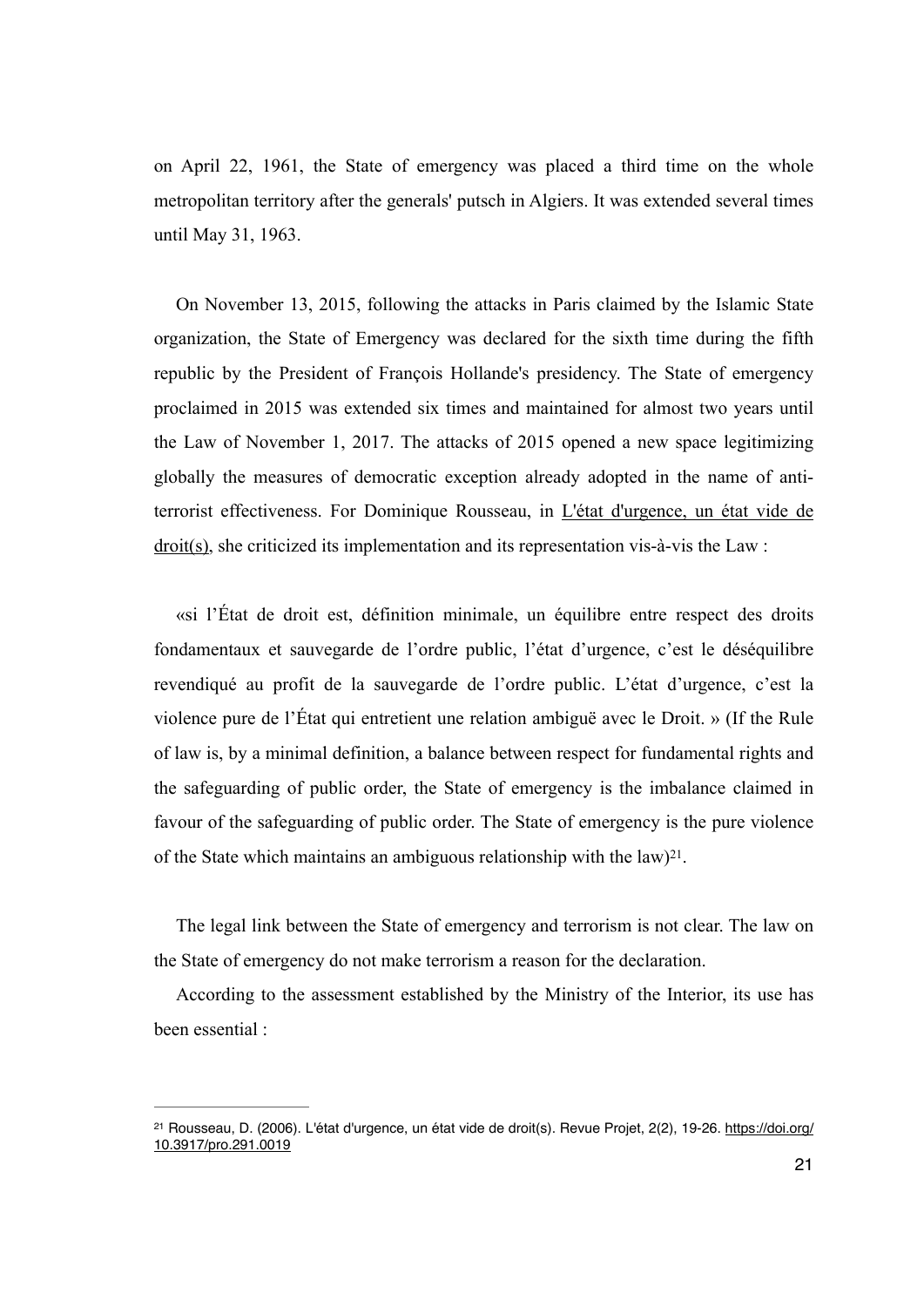« 4*5 attentats ont été déjoués, 4 469 perquisitions administratives ont été effectuées qui ont permis 625 saisies d'armes dont 78 armes de guerre ; 754 assignations à résidence ont été prononcées, 41 étaient encore en vigueur au 31 octobre 2017 ; 75 zones de protection et de sécurité ont été mises en place et 19 lieux de culte ont été fermés* » (45 attacks were foiled, 4,469 administrative searches were carried out resulting in 625 weapons seizures, including 78 weapons of war; 754 house arrest orders were issued, 41 were still in force on 31 October 2017; 75 protection and security zones were set up and 19 places of worship were closed).

<span id="page-21-1"></span>Meanwhile, the question of respect for democracy and individual freedoms still arises<sup>22</sup>[.](#page-21-0) The State of emergency is an exceptional measure that must be implemented under particular conditions. Indeed, the necessary means must be put in place to fight terrorism. However, terrorism, unfortunately, does not seem to be exceptional, and it seems to be a long-term phenomenon.

 The State of emergency and the action of Francois Hollande did not allow to eradicate terrorism inside the territory or the Islamic State organization outside the territory. The history of France showed us that terrorism is not a new phenomenon: it existed during the Algerian war and had more or less important repercussions at specific periods but, unfortunately, has always existed. According to Professor of Public Law Marie-Laure Basilien-Gainche in Le Monde :

« Les états d'exception doivent par définition être exceptionnels. Or, selon moi, ce n'est pas le cas des attentats du 13 novembre. On en a eu d'autres en janvier et il faut aussi regarder ce qui s'est passé à Beyrouth ou, ces dernières années, à New York, à Madrid, à Londres. Par conséquent, les actes terroristes ne sauraient être appréhendés comme des faits ponctuels demandant de recourir aux outils de gestion de l'exceptionnel. (…) Utiliser les moyens offerts par les états d'exception pour mener la

<span id="page-21-0"></span><sup>&</sup>lt;sup>[22](#page-21-1)</sup> État d'urgence et autres régimes d'exception (article 16, état de siège) I Vie publique.fr, n.d.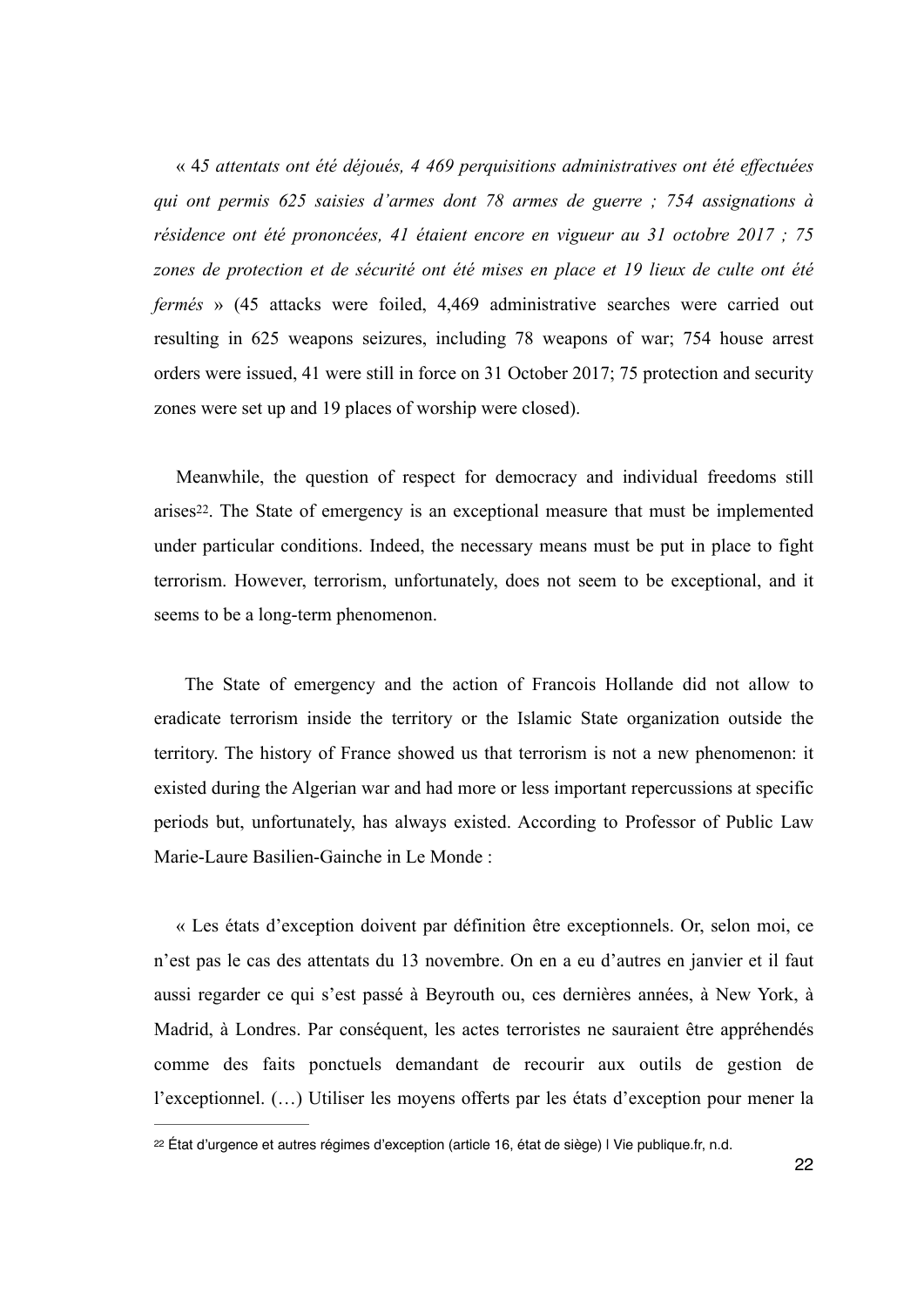lutte contre le terrorisme risque de conduire durablement à des atteintes aux équilibres institutionnels et aux droits fondamentaux qui frapperaient non seulement les supposés terroristes, mais bien tous les citoyens. » (States of exception must by definition be exceptional. In my opinion, this is not the case with the attacks of 13 November. There were others in January and we must also look at what happened in Beirut or, in recent years, in New York, Madrid and London. Consequently, terrorist acts cannot be understood as one-off events requiring the use of exceptional management tools. (...) Using the means offered by states of exception to fight terrorism risks leads to lasting damage to institutional equilibrium and fundamental rights, affecting not only the alleged terrorists but also all citizens)<sup>23</sup>[.](#page-22-0)

<span id="page-22-1"></span>Terrorism strikes the whole world and is not a purely national affair like the war in Algeria. France is constantly reinforcing its legislative arsenal to defend itself better. Still, if this does not seem to be enough, it forces the population to give up its freedoms in the long term through a so-called exceptional power to protect itself better.

However, protection seems to have been an exhausted argument; in practice, the usefulness of the State of Emergency is difficult to demonstrate. Instead, the State appears to take advantage of terrorism to lower freedoms citizens and fully occupy the power.

<span id="page-22-0"></span><sup>&</sup>lt;sup>[23](#page-22-1)</sup> Raphaëlle Besse Desmoulières, 2015. Etat d'urgence : « une marge de manœuvre bien trop large est offerte aux autorités ». Le Monde.fr.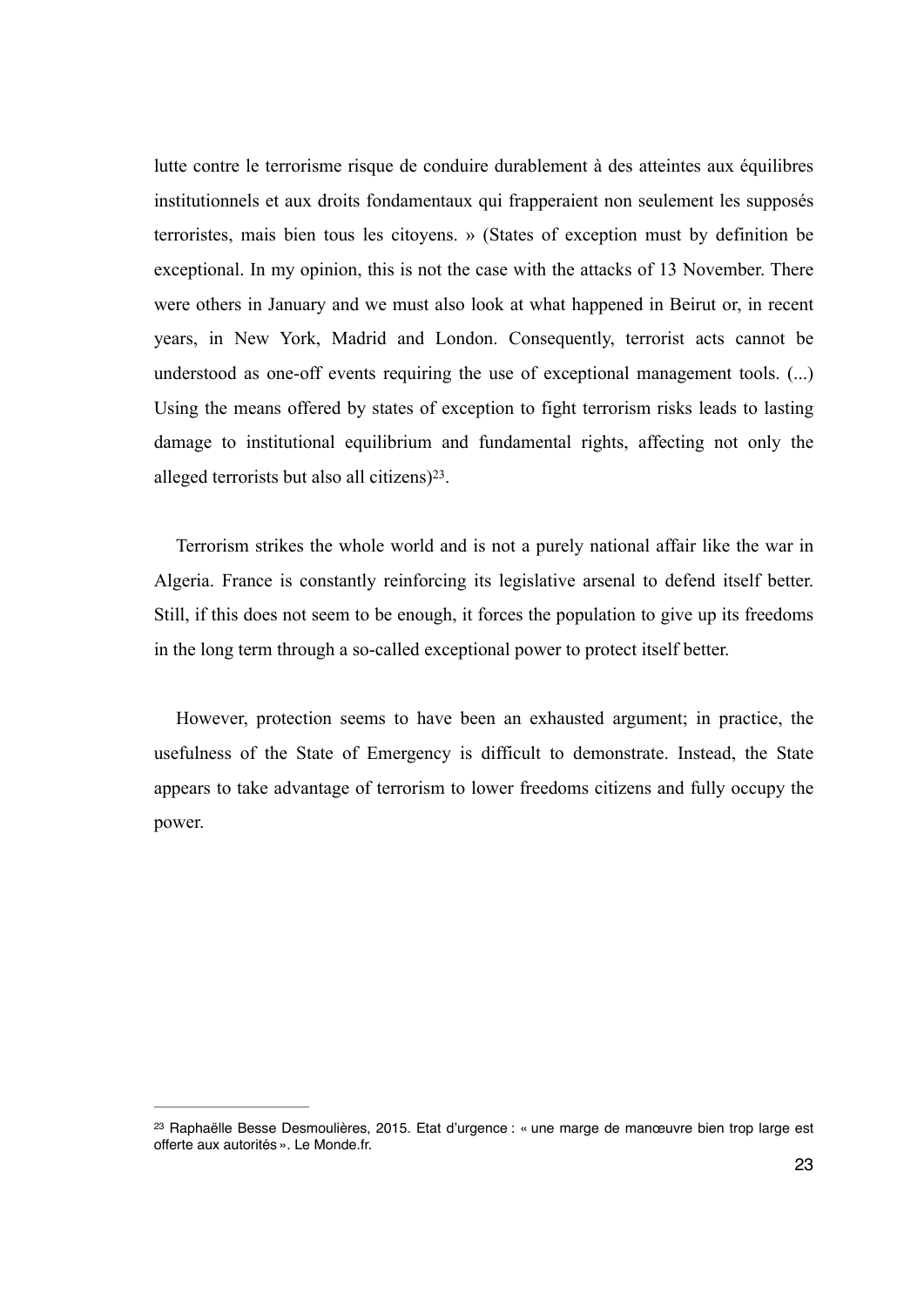## **1.2 Administrative searches**

One of the leading practices implemented by the State of emergency that has raised many questions is the use of administrative searches. They are authorized within the Law n° 55-385 and article 11 of April 3, 1955, relating to the State of emergency :

« Le décret déclarant ou la loi prorogeant l'état d'urgence peut, par une disposition expresse, conférer aux autorités administratives mentionnées à l'article 8 le pouvoir d'ordonner des perquisitions en tout lieu, y compris un domicile, sauf dans un lieu affecté à l'exercice d'un mandat parlementaire ou à l'activité professionnelle des avocats, des magistrats ou des journalistes, lorsqu'il existe des raisons sérieuses de penser que ce lieu est fréquenté par une personne dont le comportement constitue une menace pour la sécurité et l'ordre publics. » ( The decree declaring or the law extending the State of emergency may, by an express provision, confer on the administrative authorities referred to in Article 8 the power to order searches in any place, including a home, except in a place used for the exercise of a parliamentary mandate or the professional activity of lawyers, magistrates or journalists, where there are serious grounds for believing that this place is frequented by a person whose behaviour constitutes a threat to public security and order[.](#page-23-0)) $24$ .

<span id="page-23-1"></span>A search is, therefore, a police search of a home by judicial order. Four thousand four hundred sixty-nine administrative searches were carried out during the implementation of the State of emergency. They have been questioned first by their actual usefulness and second by their often racial character.

The effectiveness of administrative searches was not clear. According to lawyer William Bourdon, some of the :

<span id="page-23-0"></span><sup>&</sup>lt;sup>[24](#page-23-1)</sup> Article 11 - Loi nº 55-385 du 3 avril 1955 relative à l'état d'urgence. - Légifrance, n.d.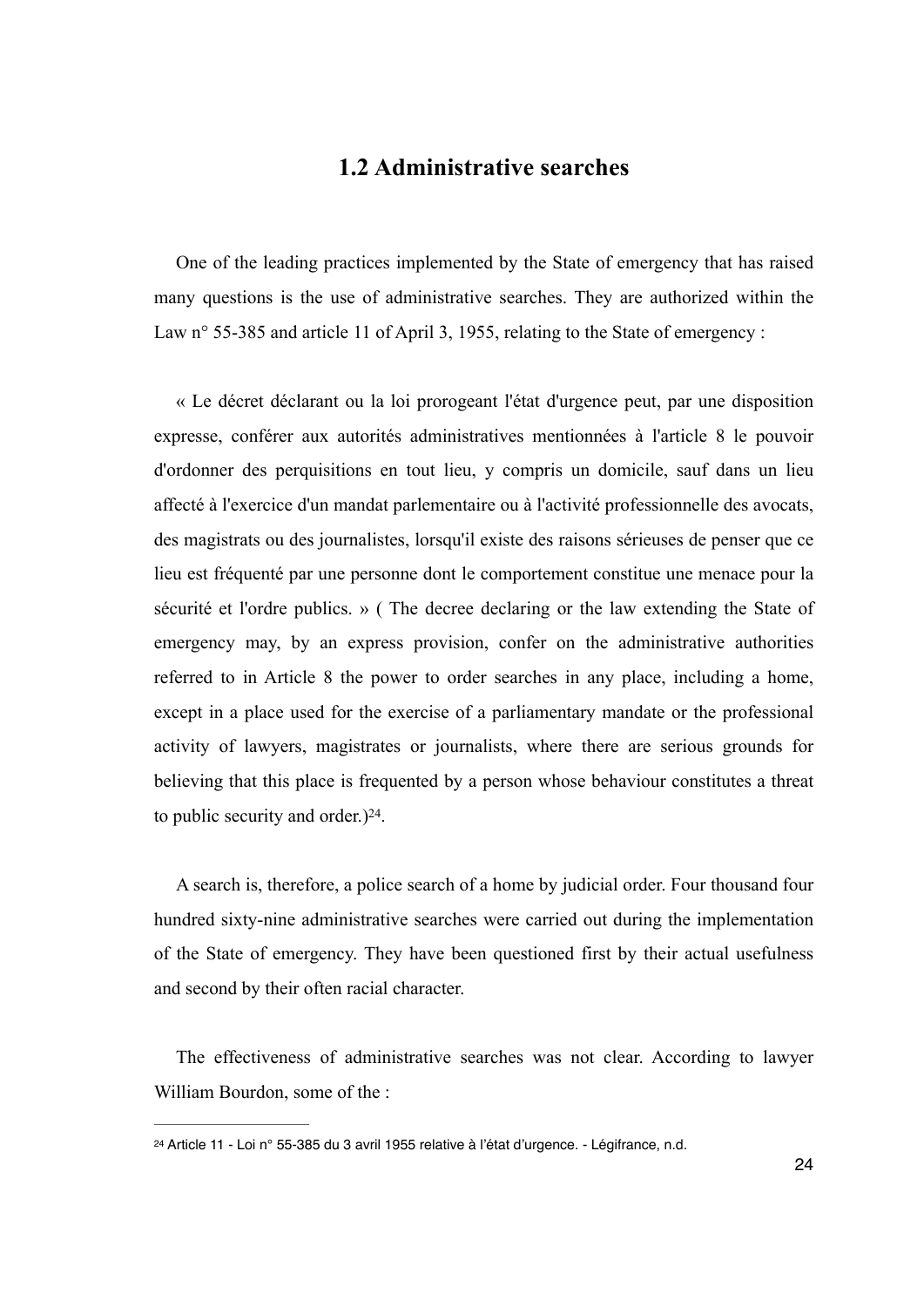« 3 594 perquisitions administratives ordonnées sous ce régime depuis le 14 novembre (pour l'essentiel réalisées le premier mois) n'ont donné lieu à l'ouverture d'enquêtes judiciaires pour des faits liés au terrorisme que dans cinq cas. (…)En revanche, le principal attentat déjoué en France depuis le 13 novembre, à savoir celui (ou ceux) que semblait préparer Reda Kriket, arrêté le 24 mars à Argenteuil (Vald'Oise), l'a été grâce aux méthodes judiciaires et policières classiques, sans relation avec l'état d'urgence. » (Only five of the 3,594 administrative searches ordered under this regime since 14 November (most of which were carried out in the first month) have led to the opening of judicial investigations for terrorism-related acts. (...) On the other hand, the main attack foiled in France since 13 November, namely the one (or those) that Reda Kriket seemed to be preparing, arrested on 24 March in Argenteuil (Vald'Oise), was foiled thanks to classic judicial and police methods, unrelated to the State of emergency[.](#page-24-0)  $)$ <sup>[25](#page-24-0)</sup>.

<span id="page-24-2"></span>Searches did not seem to result in any actual prosecutions or to have any real impact on terrorism. Moreover, the main attack avoided did not require the exceptional measures of the State of emergency. In summary, the searches launched by the State of emergency did not lead to the dismantling of any terrorist structure nor the discovery of any, particularly radicalized person. They were mainly carried out around a question of identity. Malik Salemkour, president of the League of Human Rights said:

<span id="page-24-3"></span>*« L'état d'urgence s'est focalisé sur une certaine catégorie de personnes en fonction de leur religion, musulmane, ou de leur apparence, étrangère* » (The State of emergency has focused on a certain category of people based on their religion, Muslim, or their appearance, foreign $)$ <sup>26</sup>[.](#page-24-1)

<span id="page-24-0"></span><sup>&</sup>lt;sup>[25](#page-24-2)</sup> Jean-Baptiste Jacquin, 2016. Un état d'urgence permanent, mais pour quel résultat ? Le Monde.fr.

<span id="page-24-1"></span><sup>&</sup>lt;sup>[26](#page-24-3)</sup> Julia Pascual, Jean-Baptiste Jacquin, 2017. Un an, 11 mois et 18 jours d'état d'urgence. Le Monde.fr.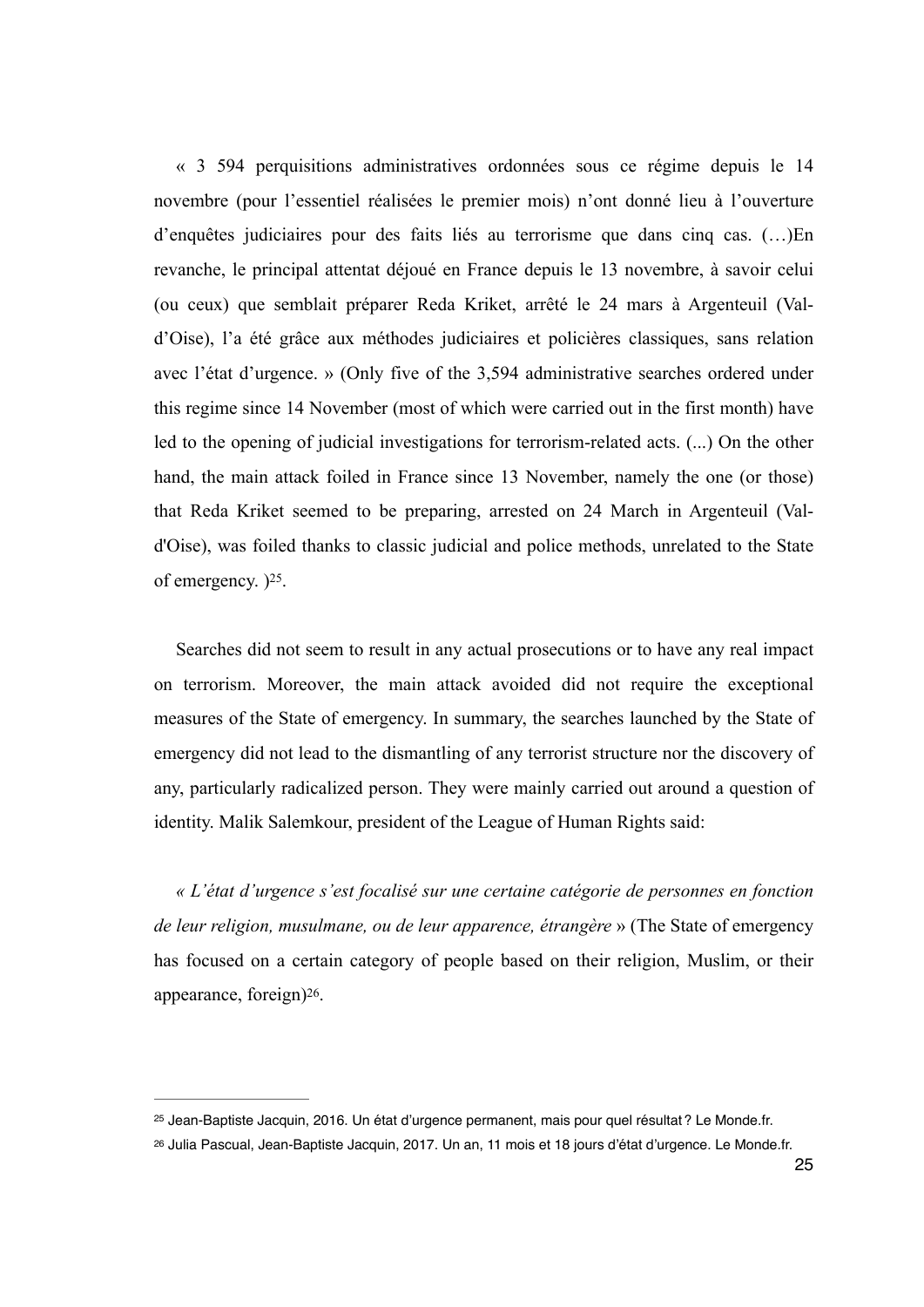The identity-based character of the State of emergency had previously been witnessed during the Algerian war. According to Emmanuel Blanchard in  $\frac{E}{E}$ tat d'urgence politique et spectres de la guerre d'Algérie, in metropolitan France, the repression was above all directed at French Muslims from Algeria, subjected to facial checks, being taken to the police station, and joint raids, concentrating on particular areas (impoverished and stigmatized suburbs, immigrant housing areas). However, the French Muslims in Algeria were not the only ones to perpetrate terrorist acts; there were also non-Muslim Frenchmen who were part of the OAS. The State, therefore, attacked a community and not terrorism directly.

If searches were carried out within the State of emergency framework, they should have to respect the Rule of law.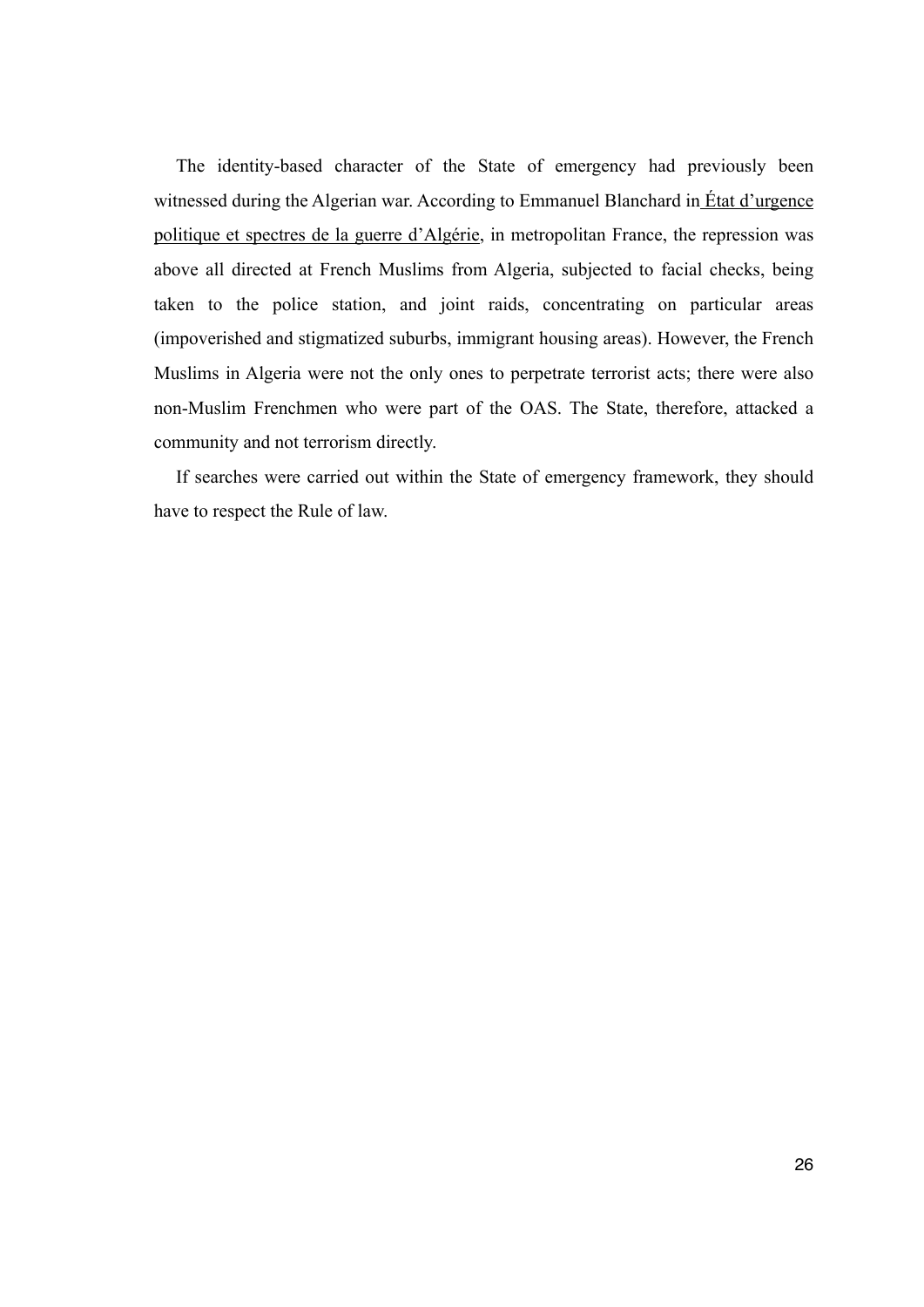#### **1.3 Prohibition to demonstrate**

Secondly, the State of emergency and the right to demonstrate do not go hand in hand. One provision of the law on the State of emergency concern the prohibition of demonstrations, precisely, article 5-3 of the text of 1955, which give the power to the prefect :

« d'interdire le séjour dans tout ou partie du département à toute personne cherchant à entraver, de quelque manière que ce soit, l'action des pouvoirs publics » (to prohibit the stay in all or part of the department of any person seeking to obstruct, in any way whatsoever, the action of the public authorities) $27$ [.](#page-26-0)

<span id="page-26-6"></span><span id="page-26-5"></span><span id="page-26-4"></span>In November and December 2015, many climate protests were banned: on Sunday, November 29, for the Global Climate March and on December 12 on the sidelines of the Paris climate conference (COP21). While in contrast, there was a strong international mobilization around the world $28$ . In France, they were forbidden in the name of terrorist attacks and to guarantee the protection of the citizens. Then, on March 9, 2016, the Minister of Labor presented the El Khomri bill or the labour law. It entailed crucial changes to the labour code<sup>29</sup>[.](#page-26-2) However, it raised many consternations and opposition among the French population. According to an Elabe poll for BFMTV, on May 4, 2017, 74% of those surveyed said they were « opposed » to the reform, with 37% saying they were « somewhat opposed » to the text and 37% « completely  $opposed<sub>30</sub>$  $opposed<sub>30</sub>$  $opposed<sub>30</sub>$ . In the name of the terrorist threat, many demonstrations were repeatedly banned, and later, specific individuals were banned from demonstrating. According to

<span id="page-26-7"></span><span id="page-26-0"></span><sup>&</sup>lt;sup>[27](#page-26-4)</sup> Julia Pascual, n.d. Quand l'état d'urgence rogne le droit de manifester. LeMonde.fr.

<span id="page-26-1"></span>[<sup>28</sup>](#page-26-5) Loi travail : plusieurs opposants interdits de manifester, 2016. Le Monde.fr.

<span id="page-26-2"></span><sup>&</sup>lt;sup>[29](#page-26-6)</sup> Bertrand Bissuel, 2016. Temps de travail, licenciement, prud'hommes : ce que contient le projet de loi d'El Khomri. Le Monde.fr.

<span id="page-26-3"></span>Loi Travail: le projet rejeté par 74% des Français - L'Express, 2016. [30](#page-26-7)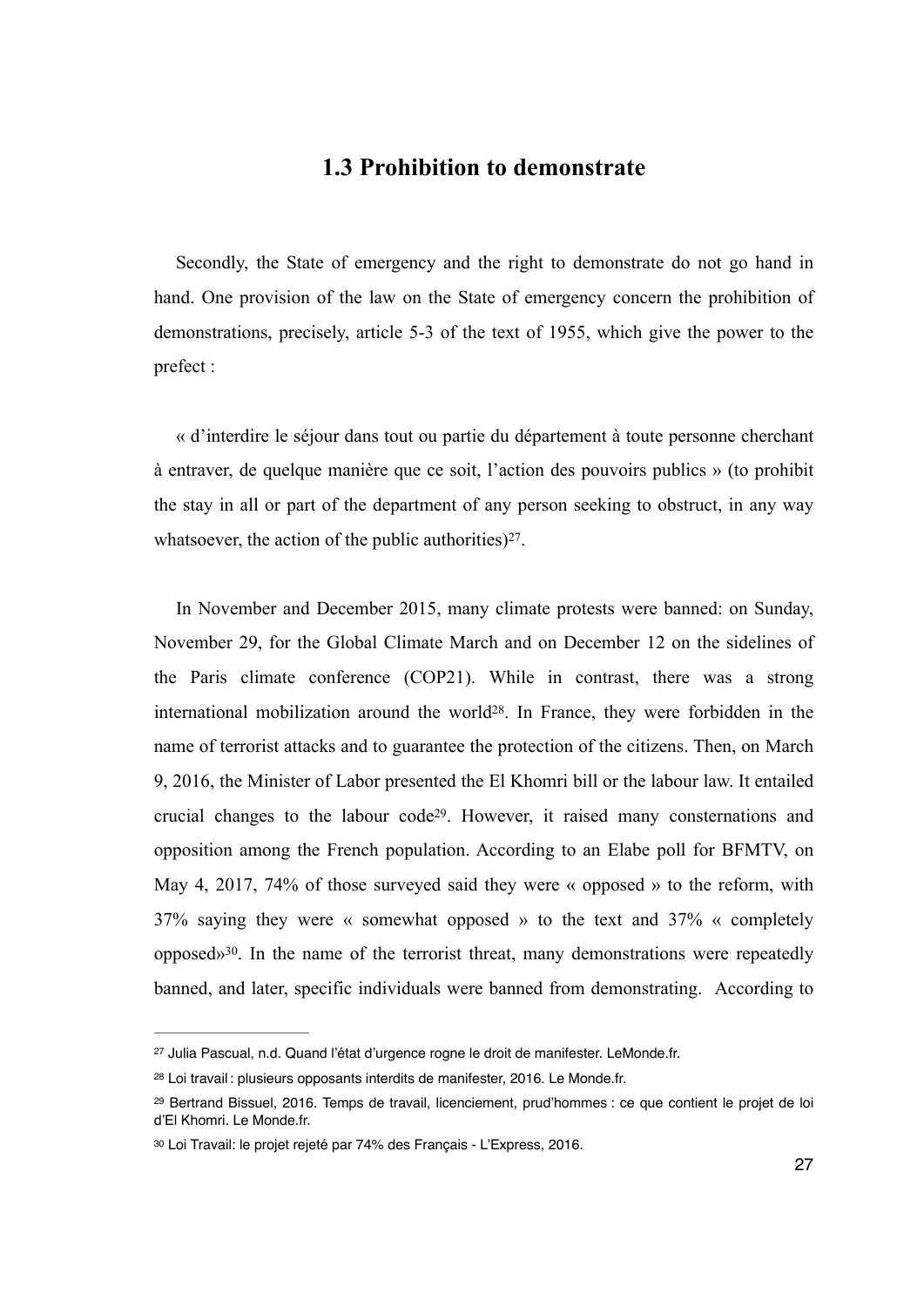<span id="page-27-4"></span><span id="page-27-3"></span>Amnesty International's report, 90% of the arrests during the State of emergency were made during the mobilization against the labour law, and 639 measures restricting the right to travel were taken « explicitly » to « prevent people from participating in demonstrations  $\frac{1}{2}$ . On July 5, 2017, in a challenging context, where demonstrations were limited, Prime Minister Manuel Valls finally implemented the law, using Article 49[.](#page-27-1)3 of the constitution for the fifth time<sup>[32](#page-27-1)</sup>. It was a procedure that allowed adopting a text by engaging the government's responsibility unless a censure motion was voted under the 24 hours following. In 2006, Francois Hollande, when he was the first secretary of the Socialist Party, declared :

« Le 49.3 est une brutalité. Le 49.3 est un déni de démocratie. » (The 49.3 is brutality. The 49.3 is a denial of democracy).

The use of the 49.3 to pass the El Khomri Law has been much criticized. Notably, to pass a law, surveys showed that the French were not in favor, especially during a State of emergency where the right to demonstrate was limited. The ban on demonstrations was seen as a tool to serve broader objectives, notably maintaining public order.

During the Algerian war, the ban on demonstrations was usual during the State of emergency. On October 17, 1961, there was a repression of an Algerian protest that had been previously banned for not respecting the curfew (prohibiting going out from 8:30 pm to 5:30 am). Organized by the FLN, it decided to maintain it despite the ban. According to the different sources, the repression caused between 10 and 100 deaths, and more than  $12.000$  people were arrested and led to detention centers<sup>[33](#page-27-2)</sup>. Four months later, a similar situation was repeated. On February 8, 1962, the French Communist Party and the General Confederation of Labor (CGT) organized a demonstration against

<span id="page-27-5"></span><span id="page-27-0"></span><sup>31</sup> Julia Pascual, n.d. Quand l'état d'urgence rogne le droit de manifester. [LeMonde.fr](http://LeMonde.fr)

<span id="page-27-1"></span>[<sup>32</sup>](#page-27-4) Benjamin Bruel, 2016. Qu'est-ce que l'article 49.3 ?[LeMonde.fr](http://LeMonde.fr)

<span id="page-27-2"></span><sup>33</sup>Laurent Ribadeau Dumas, 2015. 17 octobre 1961: la «sanglante répression» d'une manifestation d'Algériens. Franceinfo.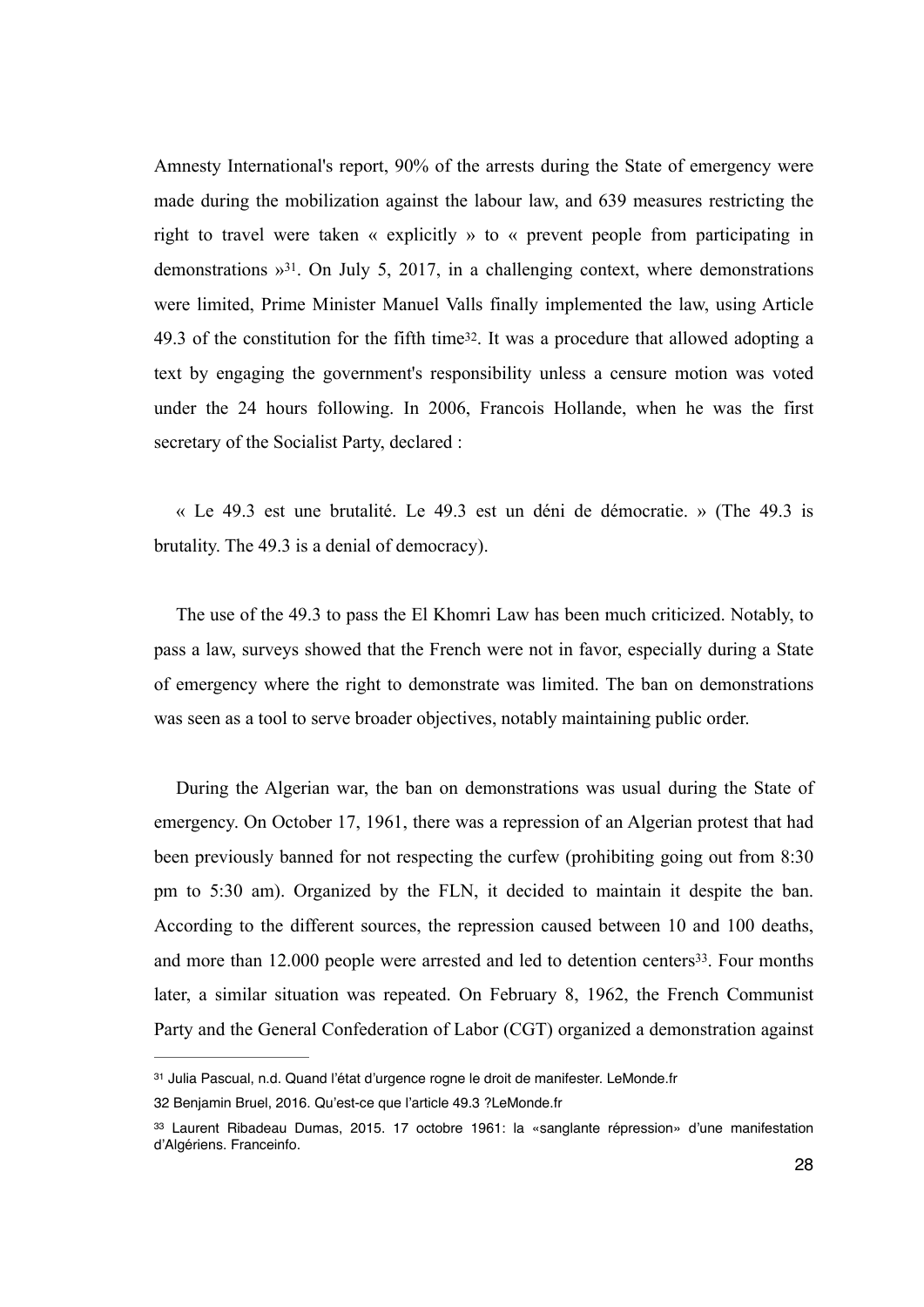<span id="page-28-2"></span>the Secret Armed Organization (OAS) and the Algerian War. It was ban again by the government. Following the protest, the prefect of Paris police, Maurice Papon, ordered to repress it, making nine dead and  $200$  injured  $34$ [.](#page-28-0)

Thus, the State of emergency was put in place in France to deal with terrorist attacks. It was a situation that inevitably recalls the context in which the State of emergency was created, the Algerian War. In theory and practice, the State of emergency faces many criticisms concerning the respect of the law, democracy, and individual liberties. History seemed to be repeating itself, whether in the circumstances of administrative searches or the ban on demonstrations. The democratic limit appeared to be crossed in the name of terrorism, despite two periods that all seemed to oppose them historically.

 Since 1986, France has equipped itself with a powerful arsenal of anti-terrorist legislation that has continued to grow, becoming one of the European countries best equipped legislatively to deal with terrorism. In this context, the necessity of the State of emergency was even more surprising. The State of emergency has proven to be more than a protective measure against terrorism. It is seen as a way for the President to strengthen his power by using the legitimacy given by the terrorist attacks. The State of Emergency depriving citizens of certain freedoms appear to be an unprecedented opportunity for the government to have a wider margin of manoeuvre without the necessity of consent.

The use of the emergency policy seems to be more and more recurrent. During the Algerian War and terrorist attacks of 2015, the State of Emergency carried its legitimacy on violence and a demand for protection. However, following the appearance of the Covid 19 pandemic, a new form of State of emergency is put in place. A health emergency was created on March 23, 2020, which differed from the State of emergency and granted exceptional powers to the civil authorities<sup>[35](#page-28-1)</sup>. It is the first time in the history

<span id="page-28-3"></span><span id="page-28-0"></span><sup>34</sup>Chloé Leprince, Pierre Ropert, 2016. De Charonne à la loi Travail, une brève histoire du droit de manifester.

<span id="page-28-1"></span>[<sup>35</sup>](#page-28-3) Michel Lascombe, 2020. DALLOZ Etudiant - Actualité: Les états d'urgence : l'état d'urgence et l'état d'urgence sanitaire.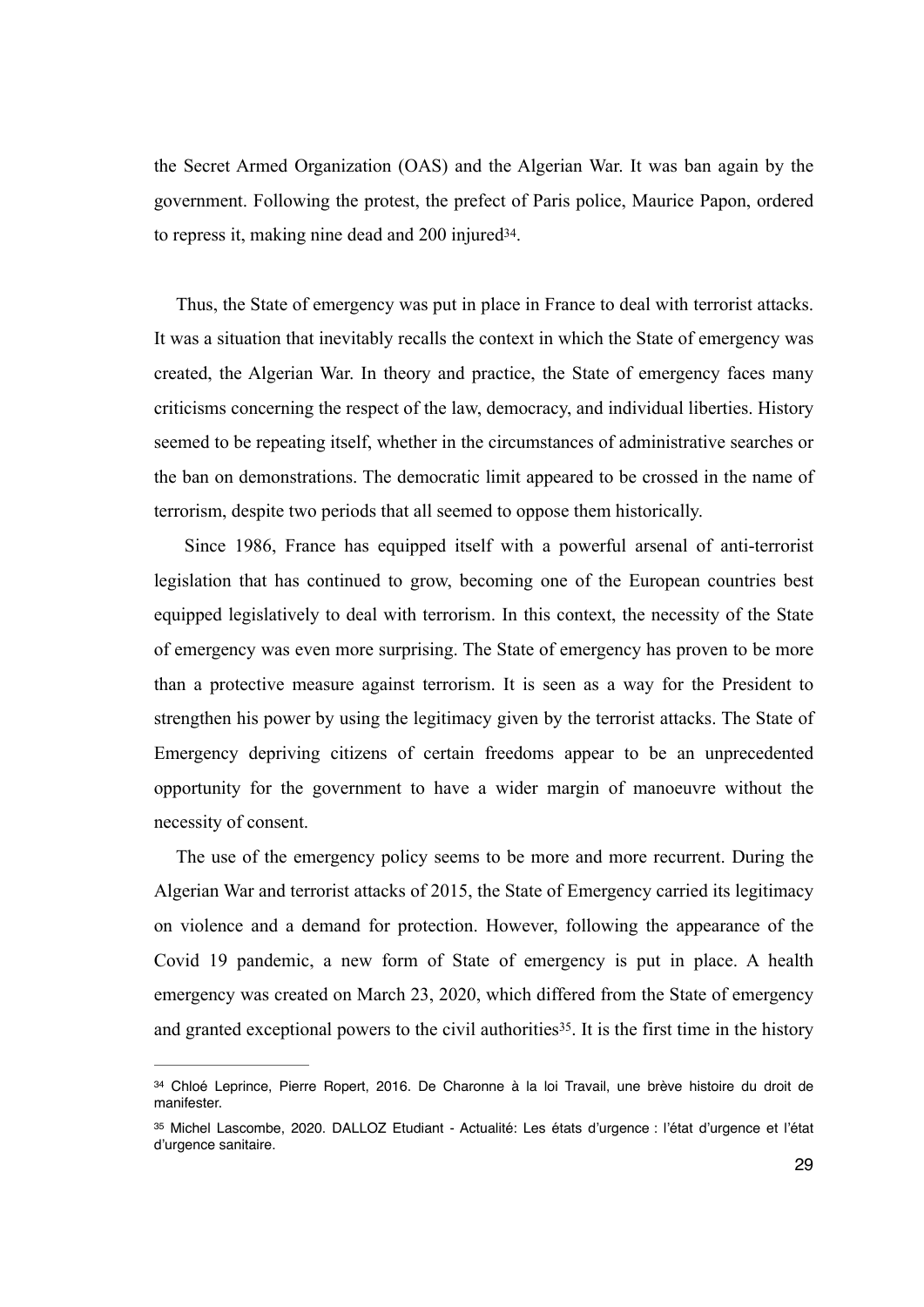of the Fifth Republic that a state of emergency has been put in place for health reasons. The threat was not embodied by individuals but by a virus.

The recurrence and ease off the establishment of this power without the agreement or legitimacy of the people is surprising. Today, any cause seems legitimate to establish this power. This is a danger for the population, which is getting used to less and less democratic power.

Moreover, the French State does not stop there. If the fight against terrorism is fundamental, it includes the battle against radicalization, a set of measures that leads to the infiltration of the State directly into the heart of society, illustrating a divided and forgotten part of the society.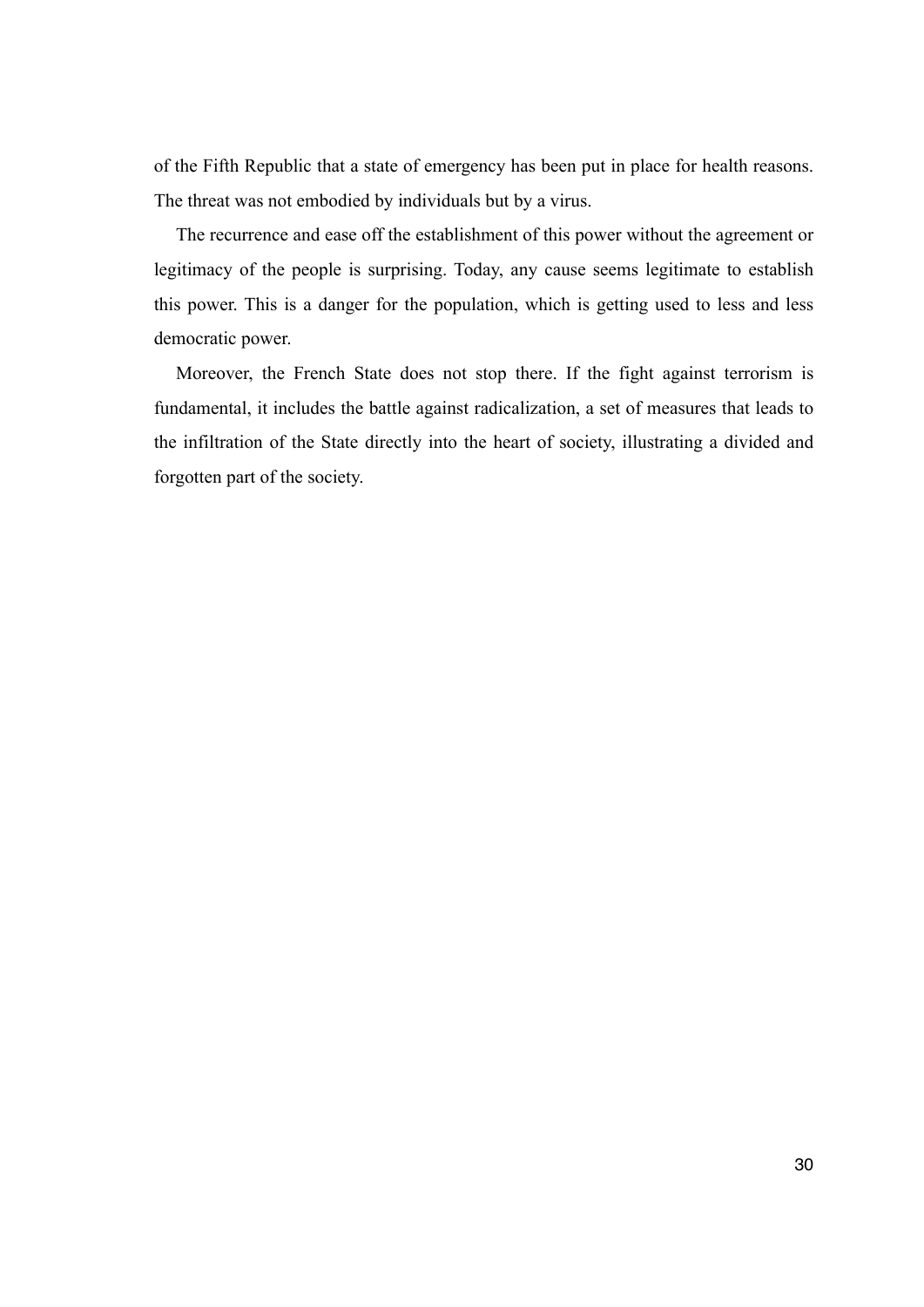## **Chapter 2: Policies against radicalisation**

The concept of radicalization emerged in the international field around 2001, following the September 11 attacks in the United States. It is a concept that has become part of media and political discourse. It is not easy to define this term today because it gives rise to numerous debates. For Farhad Khosrokhavar, he defines radicalisation as the :

« processus par lequel un individu, un groupe, adopte une forme violente d'action, directement liée à une idéologie extrémiste à contenu politique, social ou religieux qui conteste l'ordre établi sur le plan politique, social ou culturel » (the process by which an individual or group adopts a violent form of action directly linked to an extremist ideology with political, social or religious content that challenges the established political, social or cultural order).

The fight against radicalization, which is part of the fight against terrorism, appeared in France in 2014, when the government introduced the first plan to combat radicalization and terrorist networks. It was a plan that was strengthened over the years with more and more political and financial resources. Although the term radicalization is not new in the French political language, it marked a turning point in an anti-terrorist policy that was justified above all by the judicial approach, although primarily based on administrative measures.

Today, the fight against radicalization act as a practical discourse to legitimize police action beyond its usual competence areas. The importance of counter-terrorism is at the forefront, to be one step ahead of the terrorists. Counter-terrorism, not only aims to punish the perpetrators but also to prevent attacks. It is a precautionary principle; states go beyond punishing terrorists. It allows the government to justify the introduction of a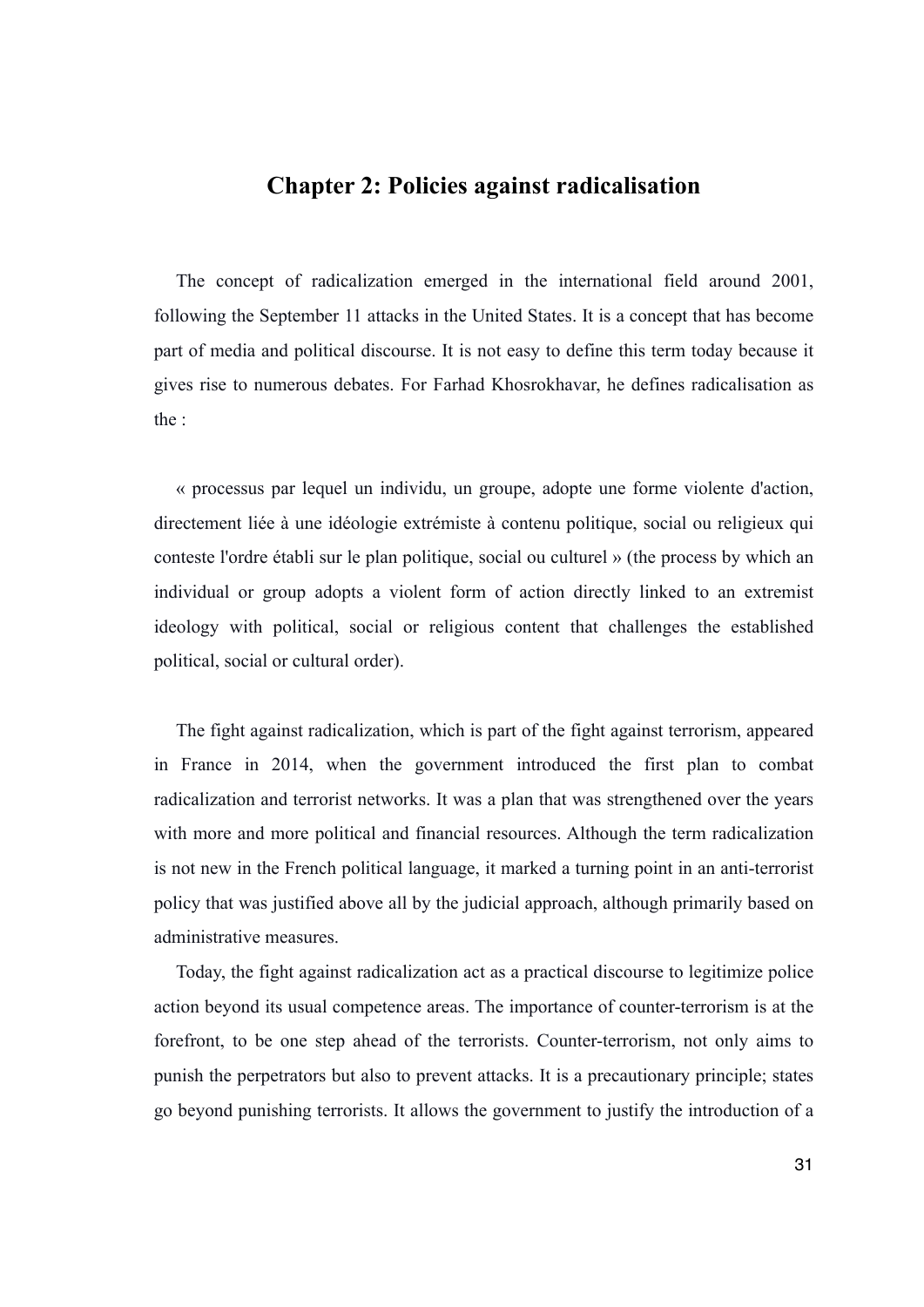precautionary principle applied to people. The fight against radicalization looks today to have become a system of surveillance aiming at tracking down future terrorists by integrating the heart of society's and its structural problems: secularism and Islamophobia.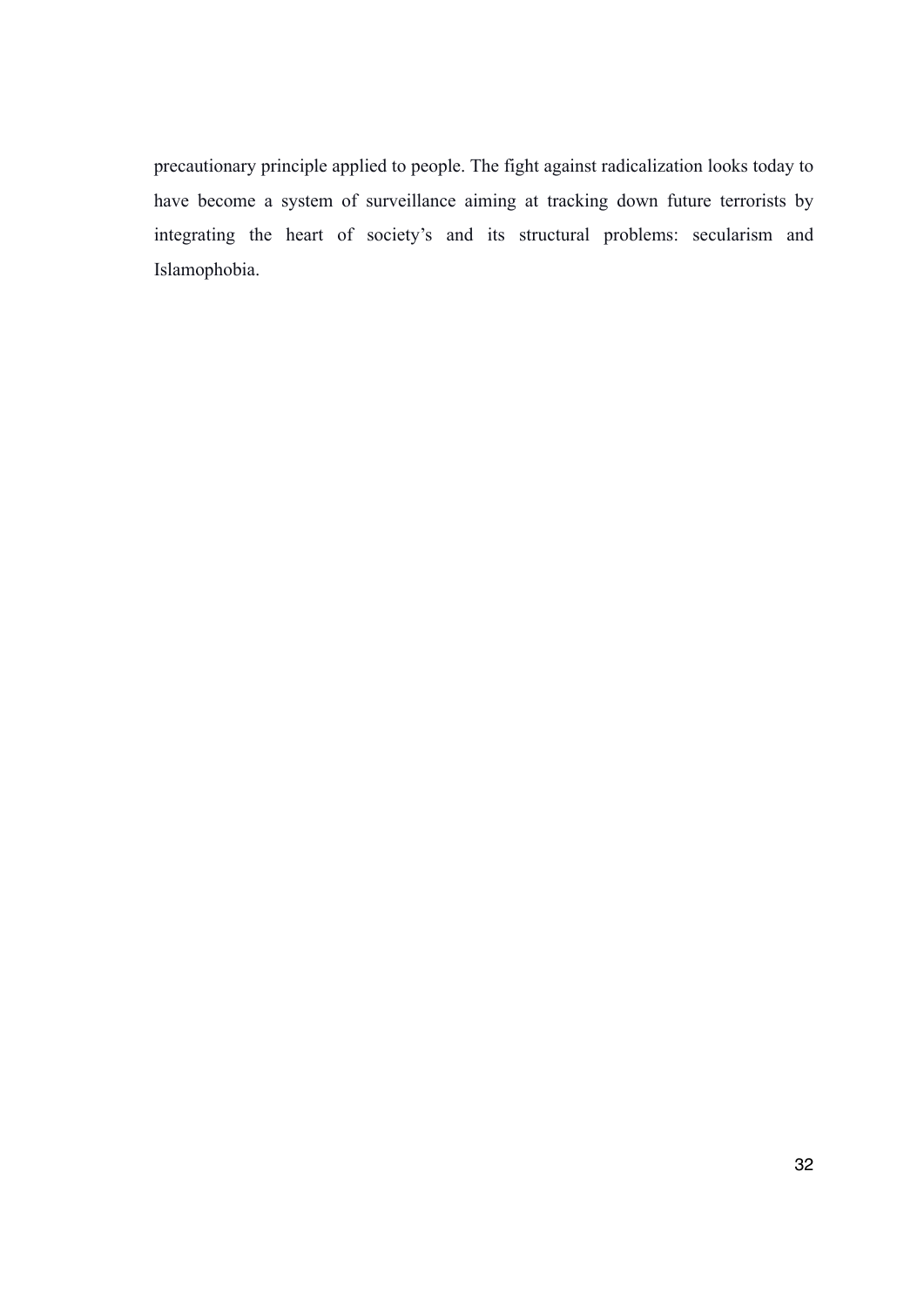#### **2.1 The Surveillance Act: an invasion of privacy**

The Internet is considered one of the greatest innovations of the late 20th century and is now one of the foundations of modern society. According to the Live Stats' website, more than 4.79 billion people worldwide had access to the Internet by the end of 2020. There were 53 million Internet users in France, or more than 80% of the country's population. The Internet is a free space for the circulation of information, facilitating almost instantaneous communication between users.

There are many scientific studies and theories on the modes of radicalization. Some of them mention different places of radicalization; the university, the street, the prison, the mosque, or the Internet... The Internet have become a privileged space for radicalization. This theories alert us to the fragility of young people in the period of adolescence in the face of fake news, conspiracy theories, radical, sectarian, and extremist discourse.

Surveillance policies are put in place to monitor what happens on the web and limit the field of radicalization. In this view, database technology, combined with biometric identifiers of individuals and profiling software, is applied to prevent terrorist actions. This method purpose is to identify the malign intentions of individuals through the minute traces of their behavior. Counter-terrorism is to be able to extract information from anywhere and about anyone to be effective. It does not work if it is blocked by state sovereignties and by the usual legal and judicial mechanisms for protecting liberties.

 On July 24, 2015, the Surveillance Act was enacted as the final step in establishing a new technological surveillance regime in France. A parliamentary report had been initiated in 2013, but the January 2015 Charlie Hebdo attacks accelerated the process in Parliament. The text intends to strengthen internet surveillance because the government believe that the intelligence services lack resources and data.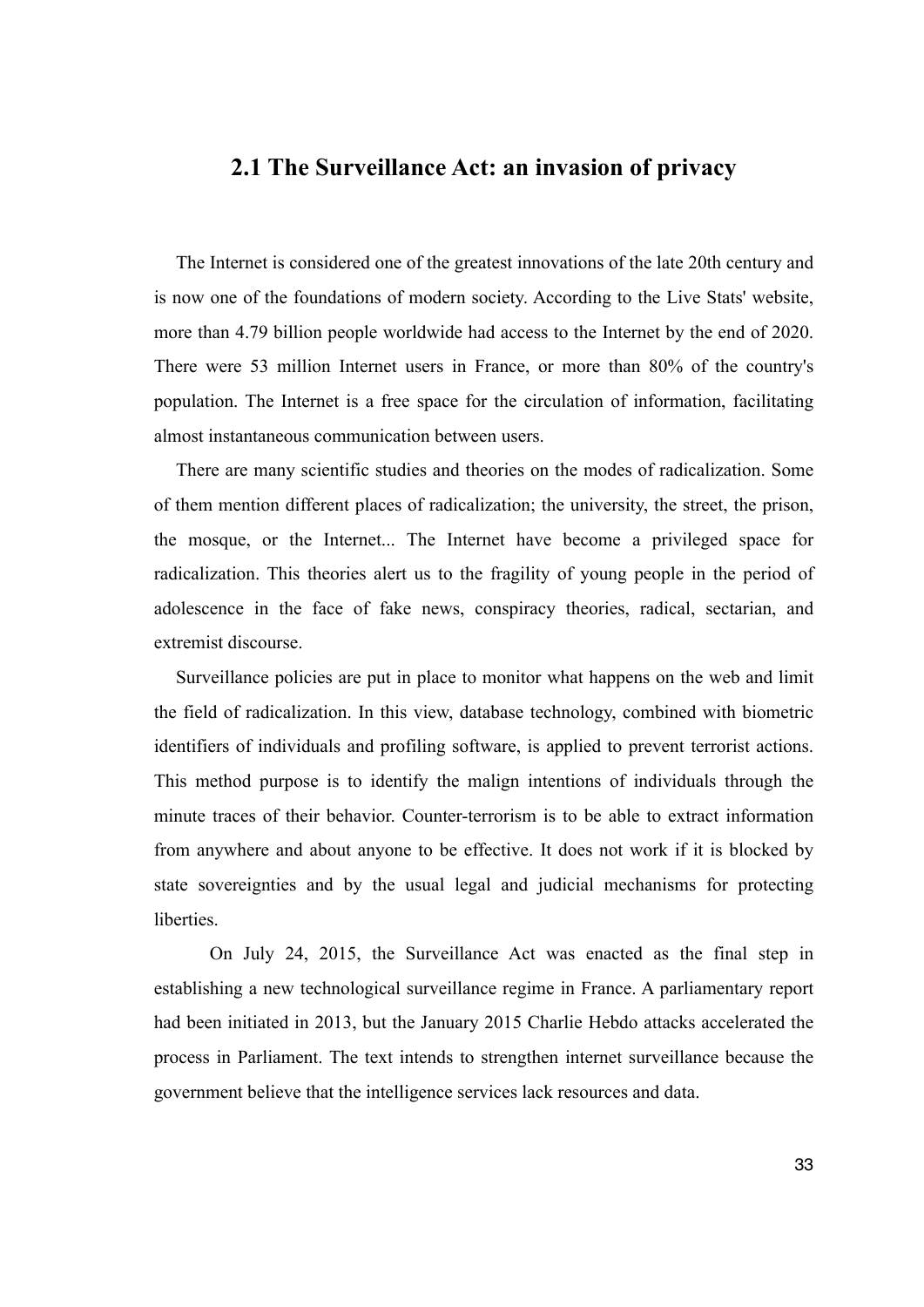The surveillance law allows for the use of black boxes. They are supposed to allow intelligence services to analyze large amounts of data retrieved from the Internet to detect a possible terrorist threat. Intelligence services can install these black boxes to monitor traffic. Equip with algorithms that detect weak signals of radicalization or a change of heart; the boxes are installed at key points in the network by web hosts and Internet service providers. This device is intended to detect terrorist actions about to be committed, particularly by looking for patterns of online activity that are very characteristic of jihadists' communication patterns. Jean-Jacques Urvoas, the rapporteur for the intelligence law, stressed in 2015 :

« L'objectif poursuivi est de pouvoir recueillir, traiter, analyser et recouper un grand nombre d'éléments techniques anonymes pour détecter des signaux de faible intensité sur les données brutes qui témoigneraient d'une menace pesant [sur la sécurité](https://www.20minutes.fr/societe/securite/) [nationale](https://www.20minutes.fr/societe/securite/) » ( The objective is to be able to collect, process, analyse and cross-check a large number of anonymous technical elements in order to detect weak signals in the raw data that would indicate a threat to national security)<sup>36</sup>[.](#page-33-0)

<span id="page-33-3"></span><span id="page-33-2"></span>Then, on 30 June, 2016, the Law on intelligence was reinforced by a new circular which enshrined the automatic registration of persons convicted of offenses related to terrorism in an automated national judicial file of perpetrators of terrorist offenses $37$ . By compiling their biographical information, this entry also means that adults and minors convicted of terrorist offenses are required to notify the police of any change of address for twenty years and are obliged to inform the competent authorities fifteen days in advance of any international travel.

<span id="page-33-0"></span>[<sup>36</sup>](#page-33-2) H. B., 2021. Lutte contre le terrorisme : C'est quoi la surveillance par algorithme que souhaite mettre en place le gouvernement ?

<span id="page-33-1"></span>[<sup>37</sup>](#page-33-3) Sakhi, M., 2018. Terrorisme et radicalisation | Cairn.info. Journal des anthropologues 161-181.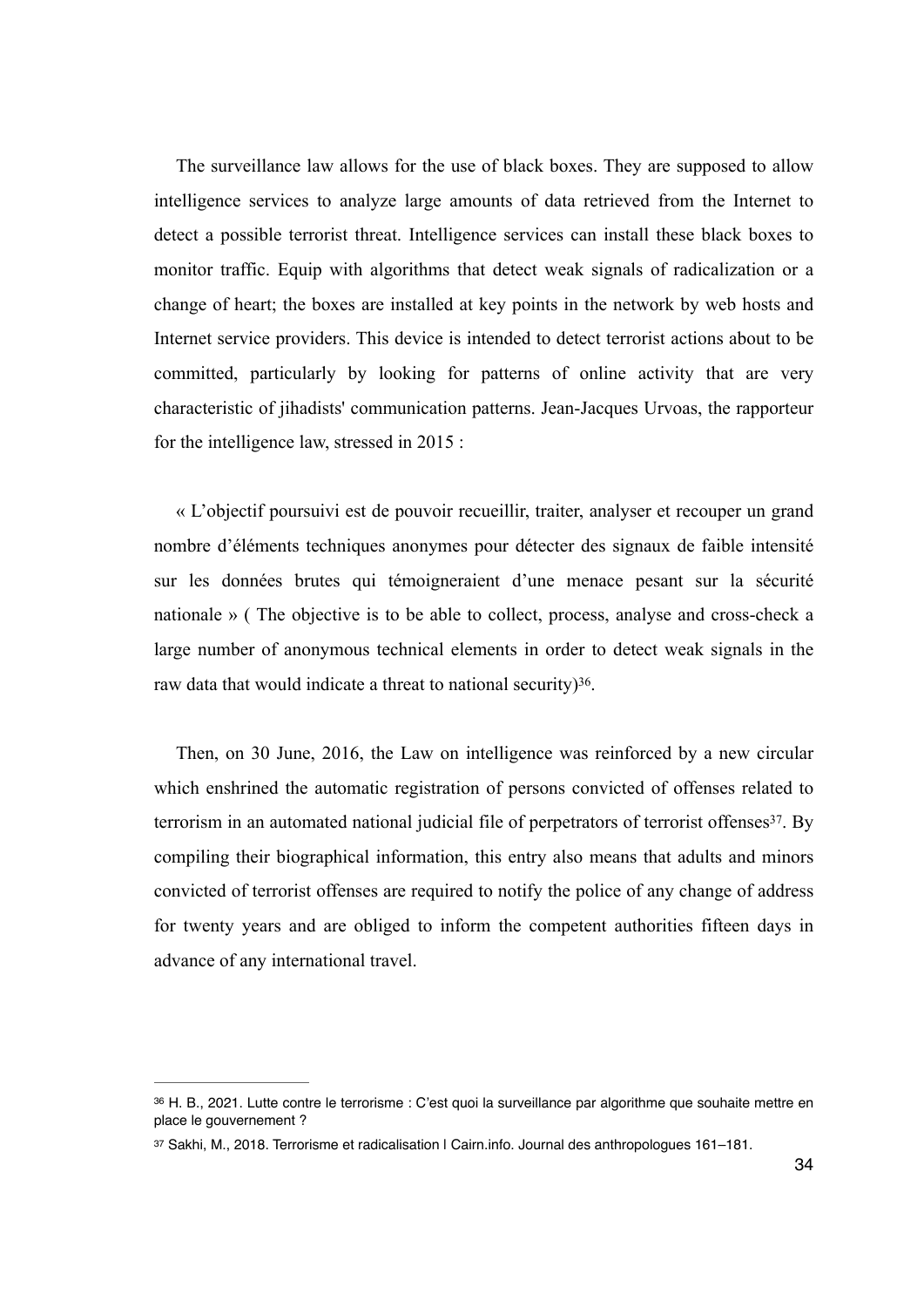The surveillance Law is seen as an invasion of privacy and an overall loss of security in communications. The UN Human Rights Committee, along with dozens of others, had expressed concern two days before the Council's decision about a law that grants :

« pouvoirs excessivement larges de surveillance très intrusive aux services de renseignement sur la base d'objectifs vastes et peu définis, sans autorisation d'un juge et sans mécanisme de contrôle adéquat et indépendant » (excessively broad powers of highly intrusive surveillance to the intelligence services on the basis of broad and illdefined objectives, without judicial authorization and without adequate and independent  $oversight)$ <sup>38</sup>[.](#page-34-0)

<span id="page-34-1"></span>The arrival of the Internet has been an upheaval in our societies through the development of a free and open network for all. Today, in the name of terrorism, the government has succeeded in taking control of the private lives of French citizens, shared through the Internet. In the name of the fight against terrorism and, more specifically, against radicalization, the government has set up a surveillance system through the Internet that aims to track down terrorists and attacks all French individuals' freedoms. It is a system inspired by Jeremy Bentham's panopticon, where the government constantly monitors citizens. The massification of media and the digitalization of society has facilitated these surveillance practices, developing Surveillance Capitalism, as the author Shoshana Zuboff theorizes.

<span id="page-34-0"></span><sup>&</sup>lt;sup>[38](#page-34-1)</sup> Franck Johannes, 2015. Loi sur le renseignement : le Conseil constitutionnel « filtre le moustique et laisse passer le chameau ».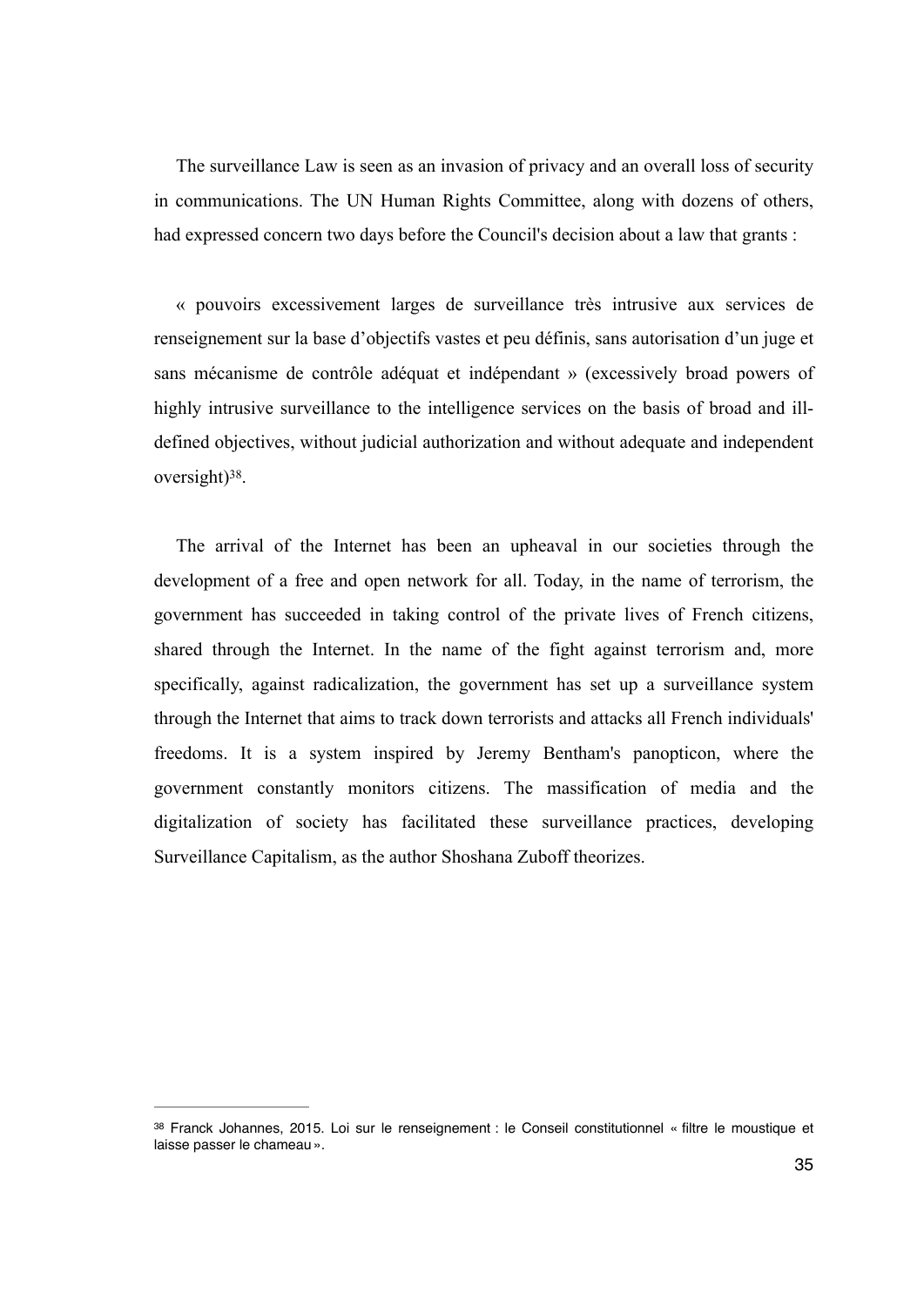# **2.2 Separatism Act: terrorism becoming an Islamophobic security discourse**

In 1905, the law on the separation of church and State was promulgated, a principle maintained in the Fifth Republic constitution. Secularism implies the State's neutrality and imposes equality before the law without distinction off religion or belief.

Secularism guarantees believers and non-believers the same right to freedom of expression of their beliefs or convictions. It guarantees the right to have or not have a religion, change it, or not have one. It guarantees the free exercise of worship and freedom of religion, and freedom from religion: no one can be forced to respect religious dogmas or prescriptions.

Secularism implies, among other things, the separation of the State and religious organizations. The political order is based solely on the sovereignty of the people, and the State, which does not recognize or pay tribute to any religion, does not regulate the internal functioning of religious organizations. This separation deduced the neutrality of the State, the territorial authorities, and public services, not of its users. Thus, the secular Republic imposes equality on citizens concerning the administration and public service, regardless of their convictions or beliefs.

Institutions such as schools, hospitals, and public institutions must respect this principle of separation. In schools, for example, the law on "conspicuous religious symbols in schools" of 15 March 2004 prohibits the wearing of conspicuous religious symbols by anyone working in the education system, including pupils, teachers...

However, there is increasing difficulty in elaborating the limits of secularism, which is a constantly recurring debate. For example, the law of 2004 had caused many debates because it mainly attacked the country's Muslim community by prohibiting the wearing of the veil in school. After all, the law was initially elaborated around this issue. In 2016, there was notably a prolonged debate around the burkini. The controversy rages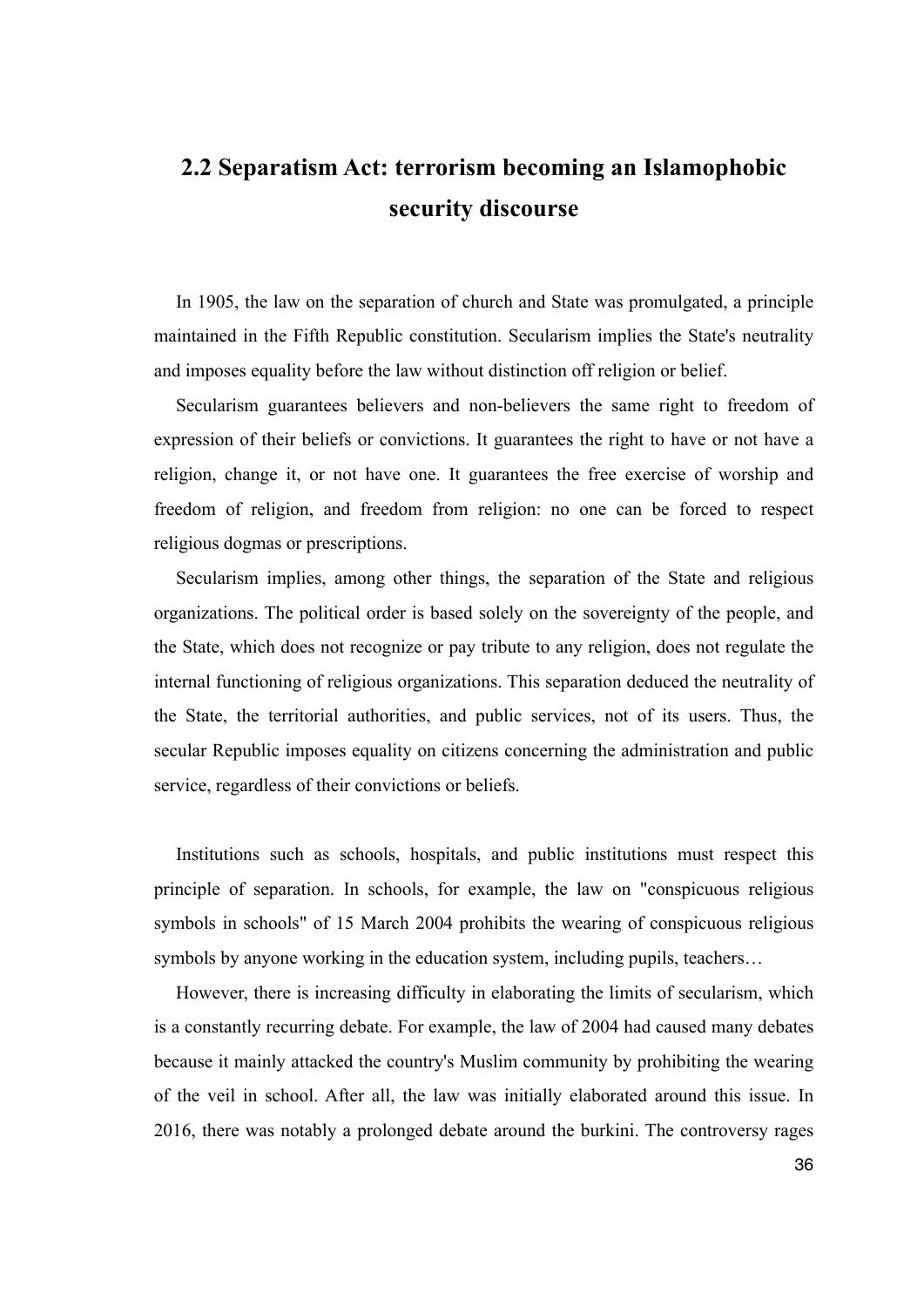<span id="page-36-2"></span>on, raising the question of religious signs in French society and the public space. However, this debate stigmatises and discriminates against Muslims, and the UN High Commissioner for Human Rights considers that the ban on this garment tends to fuel religious intolerance<sup>39</sup>[.](#page-36-0) The controversy raises the question of the place of religious symbols in French society and the public space.

<span id="page-36-3"></span>In 2006, the satirical newspaper Charlie Hebdo published in its pages cartoons of the Prophet Mohammed. On January 7th, 2015, the editorial office was targeted by a bloody attack that killed 12 people<sup>40</sup>[.](#page-36-1) Charlie Hebdo's attack launched a national controversy on the freedom of the press and opinion.

On October 16th, 2020, teacher Samuel Pathy was beheaded. The history geography teacher had shown his pupils cartoons of Mohammed published by Charlie Hebdo.

In response, President Emmanuel Macron tabled his bill on separatism aimed at reinforcing the principles of the Republic, which was adopted on April 12th, 2021, by the Senate. This law aims to fight against radical Islamism by reinforcing the principles of secularism. The Minister of the Interior Gérald Darmanin pronounced in a discourse, on February 1st 2021;

« Notre pays est malade d'un séparatisme, dont le premier d'entre eux, l'islamisme, gangrène notre unité nationale » (Our country is sick with separatism, the first of which, Islamism, is eating away at our national unity ).

Designed to impede the ability of Muslims to act in all aspects of their social life, the law against separatism is an apparent attack on the rights and freedoms of this minority in France. Muslim separatism thus targets activities and initiatives as banal as practising a sport, creating an association, organizing language courses, opening a place of prayer, etc. The text thus introduced a series of more or less controversial measures that

<span id="page-36-0"></span>[<sup>39</sup>](#page-36-2) Les arrêtés anti-burkini pris en France favorisent la « stigmatisation » des musulmans, selon l'ONU.

<span id="page-36-1"></span>[<sup>40</sup>](#page-36-3) Assassinat de Samuel Paty dans les Yvelines, n.d.Franceinfo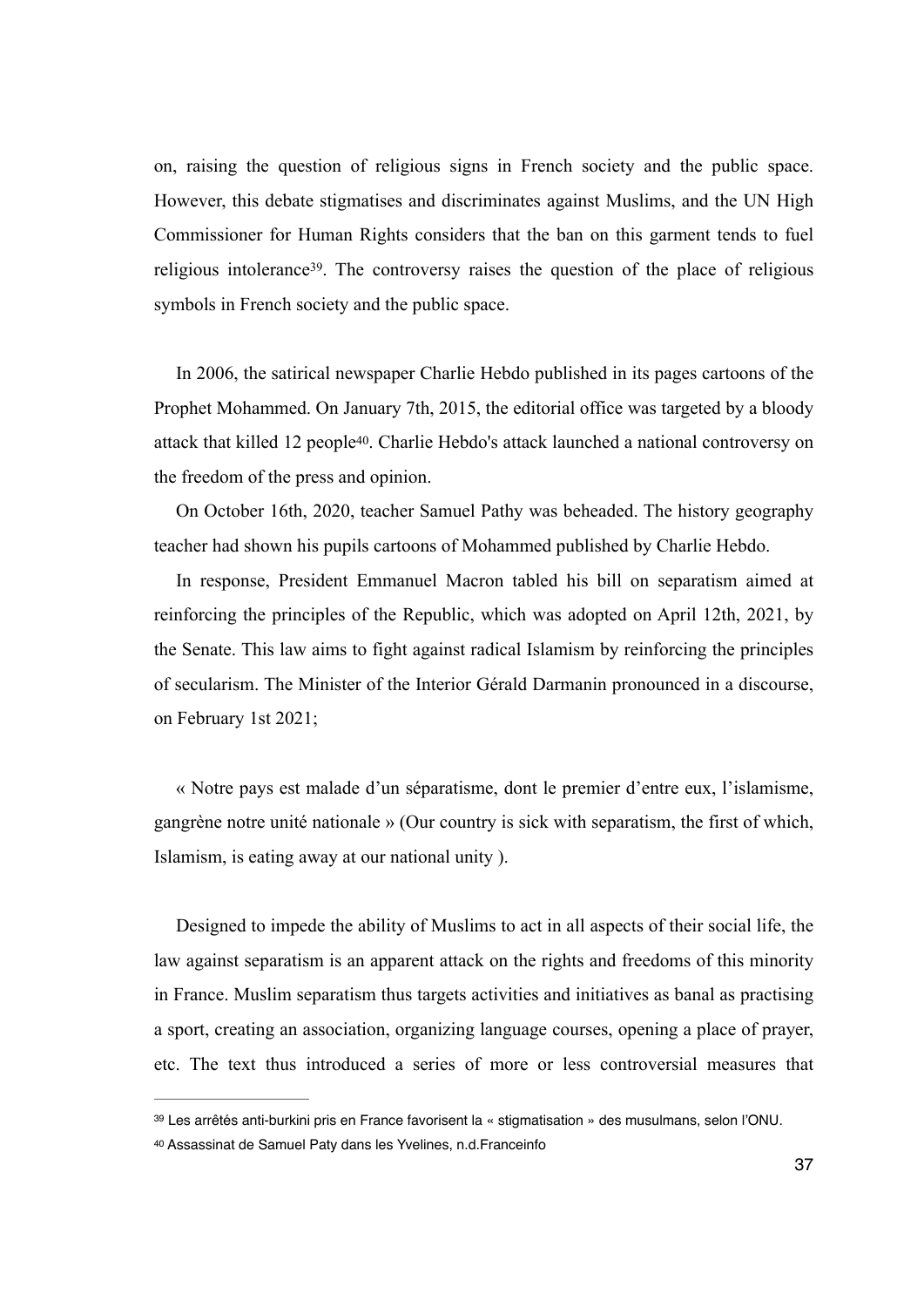reinforced discrimination against people already stigmatized by xenophobia, racism, and Islamophobia.

Worship is prohibited in universities, except for chaplaincy. The Senate wishes to prohibit religion in the entirety of public higher education establishments, excluding chaplaincies. The senators also prohibits proselytizing or propaganda activities likely to disrupt teaching and research activities $41$ [.](#page-37-0)

<span id="page-37-3"></span>A provision aims to allow the dissolution of associations that prohibit a person's participation in a meeting because of their color or origin. The Unef, one of the leading student unions, recently founded itself at the heart of controversy for organizing open meetings reserved for specific categories of students (women, people who are victims of racism, etc.). Prohibiting open racial meetings is once again a violent denial of the strength of racism and its roots in French society and institutions. It is also a rejection of those who experience it to organize themselves to respond to it and developed collective means of self-defense.

The Senate authorizes mayors to prohibit the display of flags other than those of the French Republic or the European Union regarding the celebration of marriages or the registration of civil partnerships<sup>42</sup>[.](#page-37-1)

<span id="page-37-5"></span><span id="page-37-4"></span>It also decides to prevent the issue or renewal of residence permits in France to foreigners who manifestly reject the principles of the Republic<sup>43</sup>[.](#page-37-2)

The Senate also provides a ban on the submission of political lists whose title would call into question the principles of national sovereignty, democracy, and secularism.

The wearing of the veil is prohibited for accompanying adults on school outings. Conspicuous religious symbols, including the veil, are also prohibited in competitions

<span id="page-37-0"></span>[<sup>41</sup>](#page-37-3) Loi contre les séparatismes : le Sénat serre la vis à l'université, 2021. OuestFrance

<span id="page-37-1"></span><sup>&</sup>lt;sup>[42](#page-37-4)</sup> Séparatisme : le Sénat souhaite donner la possibilité aux maires d'interdire les drapeaux étrangers. RT en français, 2021.

<span id="page-37-2"></span><sup>&</sup>lt;sup>[43](#page-37-5)</sup> Projet de loi "Séparatisme" : comment les sénateurs ont durci le texte, entre "amendement Unef" et port du voile limité, 2021. Franceinfo.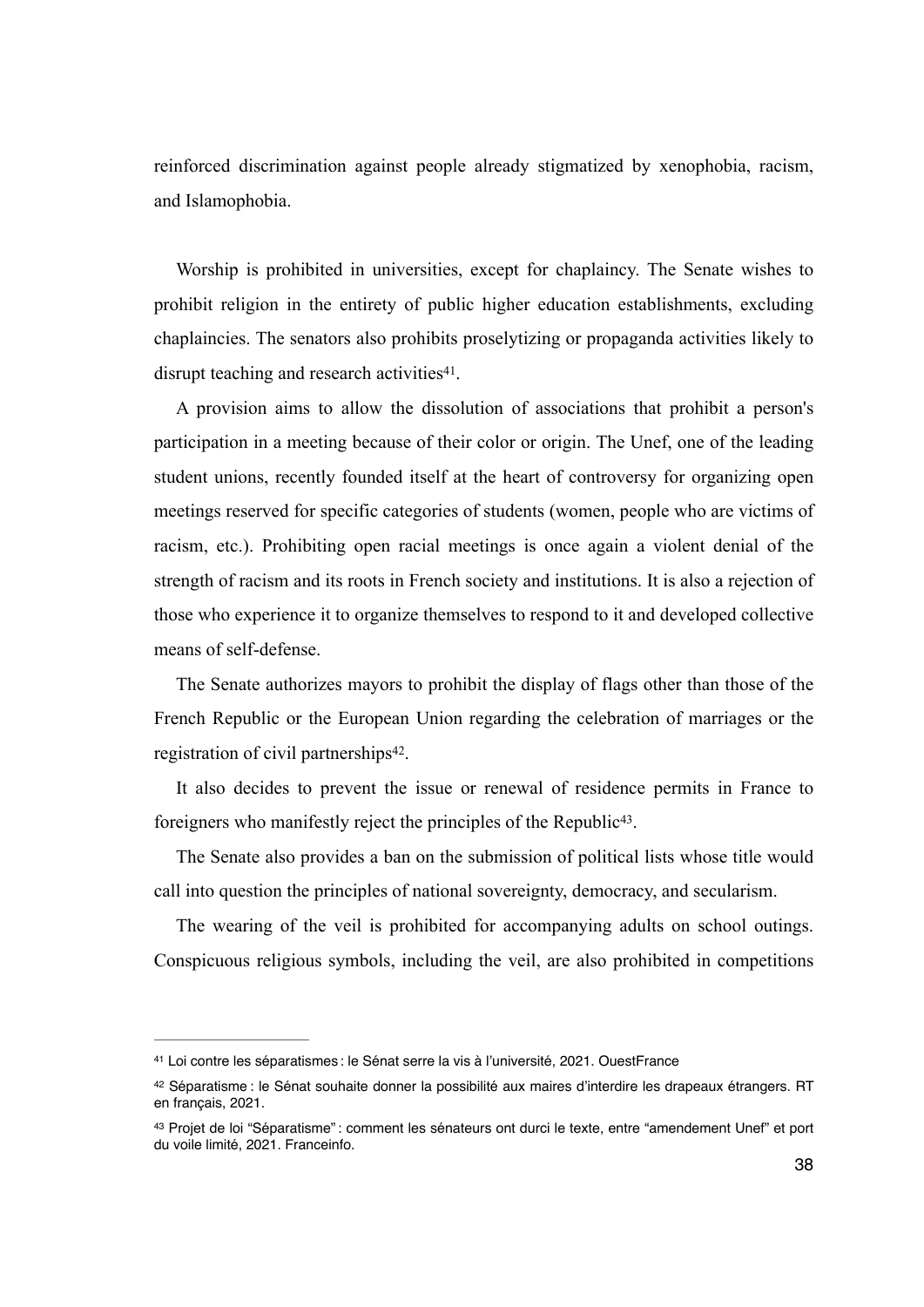<span id="page-38-1"></span>organized by sports federations and for minors in the public space. An amendment also allows the internal regulations of swimming pools to ban the burkini<sup>44</sup>[.](#page-38-0)

Today, the debates around secularism continue and is reinforced. Once again, the attacks have reignited the "Islam-secularism" debate with violence, inflated by mutual prejudice. Stéphane Pinon in Laïcité, que d'erreurs on commet en ton nom!, speaks of a secularism of obstruction :

« La raison conjuguée à la science doit permettre de fonder une morale sociale, presque une philosophie séculière officielle. La pleine liberté de conscience retrouve son lustre, et avec elle la liberté de croire, de douter, et surtout de ne pas croire. En purgeant la société d'une trop forte immixtion religieuse, on affranchit en somme l'individu de la transcendance et de l'obscurantisme. Dans cette perspective, la liberté de culte tendrait à être placée sous un régime de liberté surveillée. La neutralité de l'État corollaire de la séparation prend les contours d'une neutralité-vigilance… » (Rationale combined with science should make it possible to found a social morality, almost an official secular philosophy. Full freedom of conscience regains its lustre, and with it the freedom to believe, to doubt, and above all to disbelieve. By purging society of too much religious interference, the individual is freed from transcendence and obscurantism. In this perspective, freedom of religion would tend to be placed under a regime of supervised freedom. The neutrality of the State, a corollary of separation, takes the form of a neutrality-vigilance…).

<span id="page-38-0"></span>Republican laws of various freedoms are then undermined in the name of the defense of the republic. This reaction is being built in France against people assimilated to Muslim identity.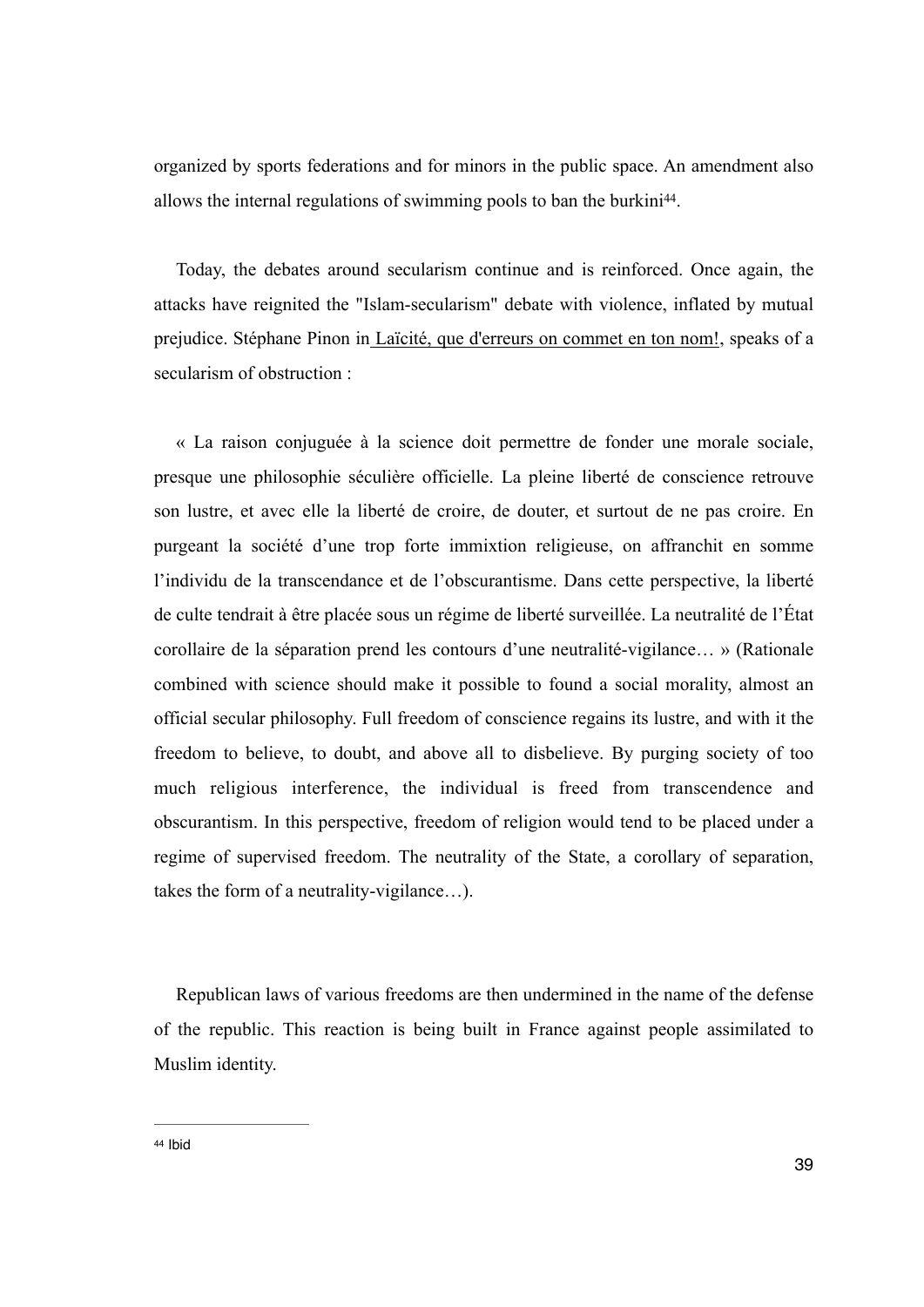To protect themselves from radicalization, the reinforcement of secularism and socalled Republican values are often good motives for passing laws attacking one part of society. The radicalized indeed show behavior that goes against the values of Western society. However, radicalization is not a religious problem, but it results from a deep structural problem in society in France. The report of the [European Strategic](http://www.esisc.org/) [Intelligence and Security Center \(ESISC](http://www.esisc.org/)) on the factors of creation or modification of violent radicalization processes, especially among young people, written by Selma Belaala, in 2008, shows that Islamist radicalization is not a religious phenomenon but a politico-ideological one, as it expresses a new modality of political and cultural belonging of uprooted young people in Europe. Similarly, Chala Chafiq states that :

 « le radicalisme islamiste, loin d'être porteur d'une intensification de la foi religieuse, constitue en réalité une identité politique » (Islamist radicalism, far from being the bearer of an intensification of religious faith, is in fact a political identity)  $(2010, p. 20)^{45}$  $(2010, p. 20)^{45}$  $(2010, p. 20)^{45}$ .

<span id="page-39-1"></span>According to the government's doctrine, there is a continuum between the radical practice of Islam and the attacks. It is why it should be interrupted at its origin. The French government shifted from the fight against terrorism to the fight against radicalization; the focus has shifted from policing the act to policing the behaviors. As a result of this policy, a stigmatizing discourse has been adopted towards French Muslim citizens.

<span id="page-39-0"></span>[<sup>45</sup>](#page-39-1) Lacroix, I., 2018. Radicalisations et jeunesses 94. injep.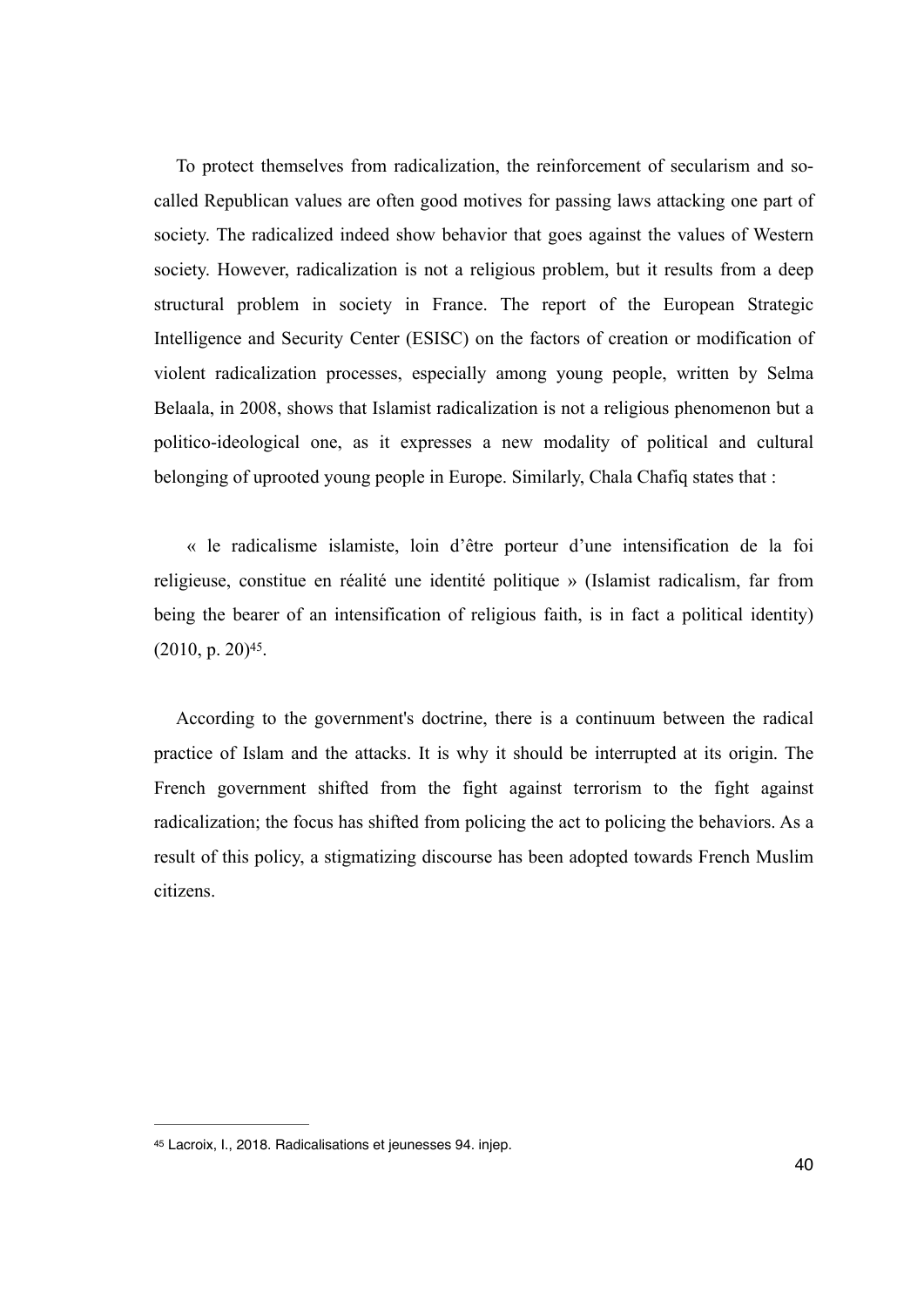## **2. 3 The colonial approach to the discourse**

The fight against radicalization aims to arrest individuals showing potential signs of radicalization. Governments are trying to find individuals who could potentially go and fight for the Islamic State, Daesh, by doing their jihad in Syria or Iraq or by acting directly on French soil by committing terrorist attacks. These signs are generally ostentatious; they look for an individual who shows a strong affiliation to the Islamic religion, close to a particular mosque with a shocking discourse towards terrorism... It is not necessarily an individual who will show a sign of direct affiliation to a specific terrorist network. These signs are therefore very subjective and lead to the conflation of Islam and terrorism. The fight against radicalization, therefore, targets a particular part of society.

In Chapter 1.1, the administrative searches of the State of emergency targets mainly Muslims. The Muslim community living on French soil is regularly stigmatized by political elites and experts and identified as a threat associated with terrorism, trafficking, or religious fundamentalism. This tendency has become more pronounced since the first debates on the headscarf in schools. Today the Maghrebi population is considered a real internal enemy, stigmatization that testifies to the prevalence of assimilationist policies.

Today, in France, the issue of radicalization is linked to the broader question of the integration of Muslim populations in Europe, and more generally, to the choice of integration models. Farhad Khosrokhavar's definition of radicalization speaks of a «contestation de l'ordre établie ». This contestation presents a structural problem in French society. The government's current focus on the fight against radicalization is linked to Islamism and, therefore, on religion. At first glance, policies to combat radicalization seem to fit easily into the principle of the separation of church and State and the differentiation between the public and private domains to which religion belongs.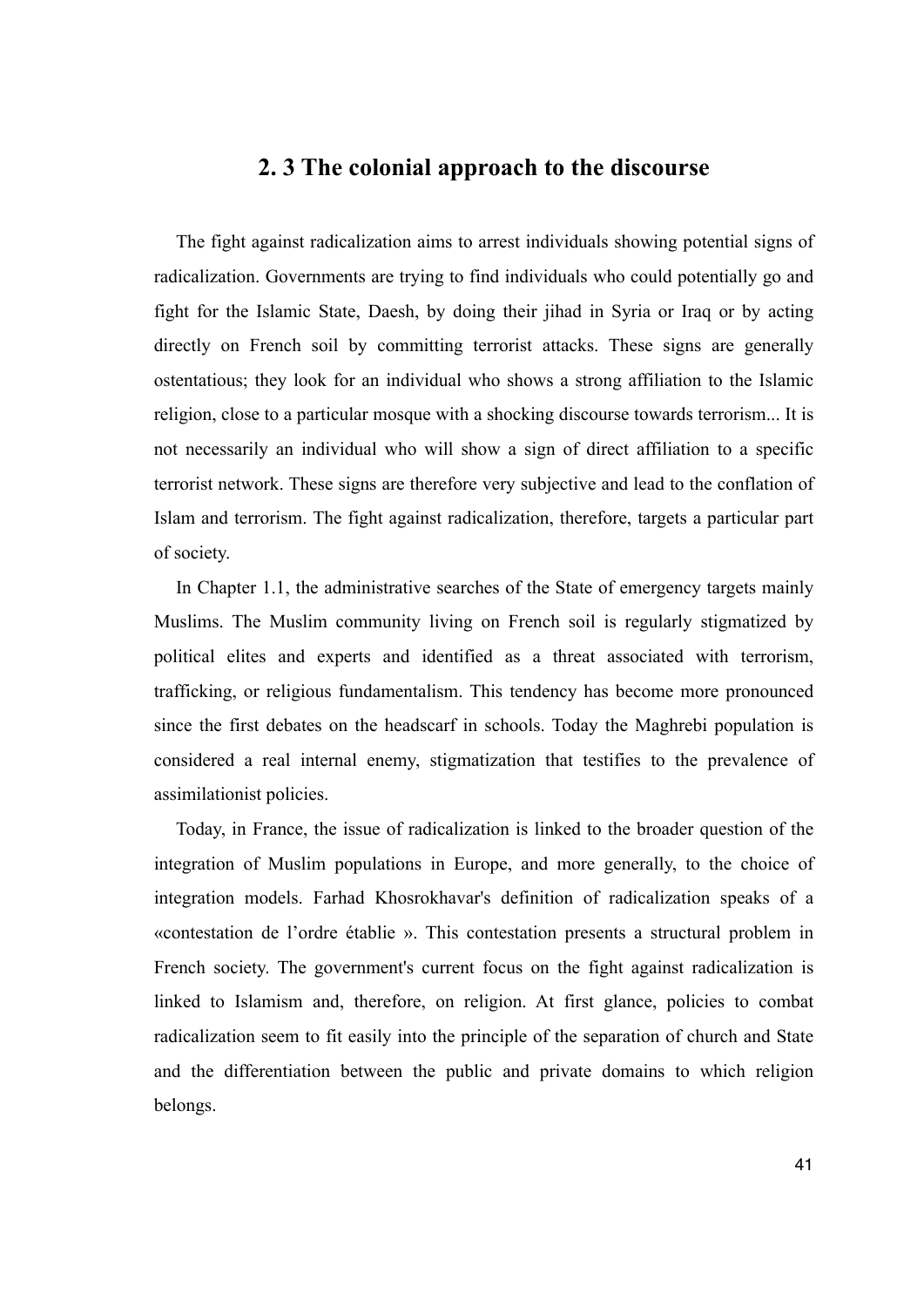<span id="page-41-1"></span> Islamophobia discourse in France is not new, but it is rooted in the colonial history of France. According to official sources, in 1954, when the Algerian war began, France had 211,000 Algerians in metropolitan France[.](#page-41-0) In 1962, there were nearly 350,000<sup>[46](#page-41-0)</sup>. In this very particular context, where the war for independence claimed thousands of victims on Algerian soil, France set up real repression on its territory to try to muzzle Muslims who might have claims. With this massive arrival of French Muslims, racist statements multiplied, legitimizing discrimination against Algerians. For example, in a book devoted to the history of the Harkis, the writer and journalist Pierre Daum reports a scathing sentence by General De Gaulle :

« harkis ou pas harkis, ce sont des musulmans et la France, qui est un pays chrétien, n'est pas faite pour accueillir des musulmans » (harkis or not harkis, they are Muslims and France, which is a Christian country, is not made to welcome Muslims ).

These attacks indicated how the political elites in particular and the bourgeoisie, in general, viewed the populations of post-colonial immigration. This cultural imperialism was a factor in stigmatizing formerly colonized peoples, who were considered dehumanize, giving up their identity attributes, and being summoned to submit to the laws of the Republic.

 An ever-increasing fraction of the population believes that Muslims now constitute an existential threat to the Republic, its principles and secularism. From this point of view, the multiple debates on the veil or secularism have had the effect of normalizing Islamophobia and marking the advent of state racism that has become institutionalized with laws banning the wearing of headscarves and burqas (in the latter case, the offender is liable to a fine of 150 euros and is obliged to follow a citizenship course).

For Olivier Le Cour Grandmaison, Islamophobia in France has its origins in the colonial period. In an interview for Mediapart, in 2019; he says:

<span id="page-41-0"></span>[<sup>46</sup>](#page-41-1) Esma Ben Said, 2017. De la guerre d'Algérie à l'islamophobie, histoire d'un racisme à la française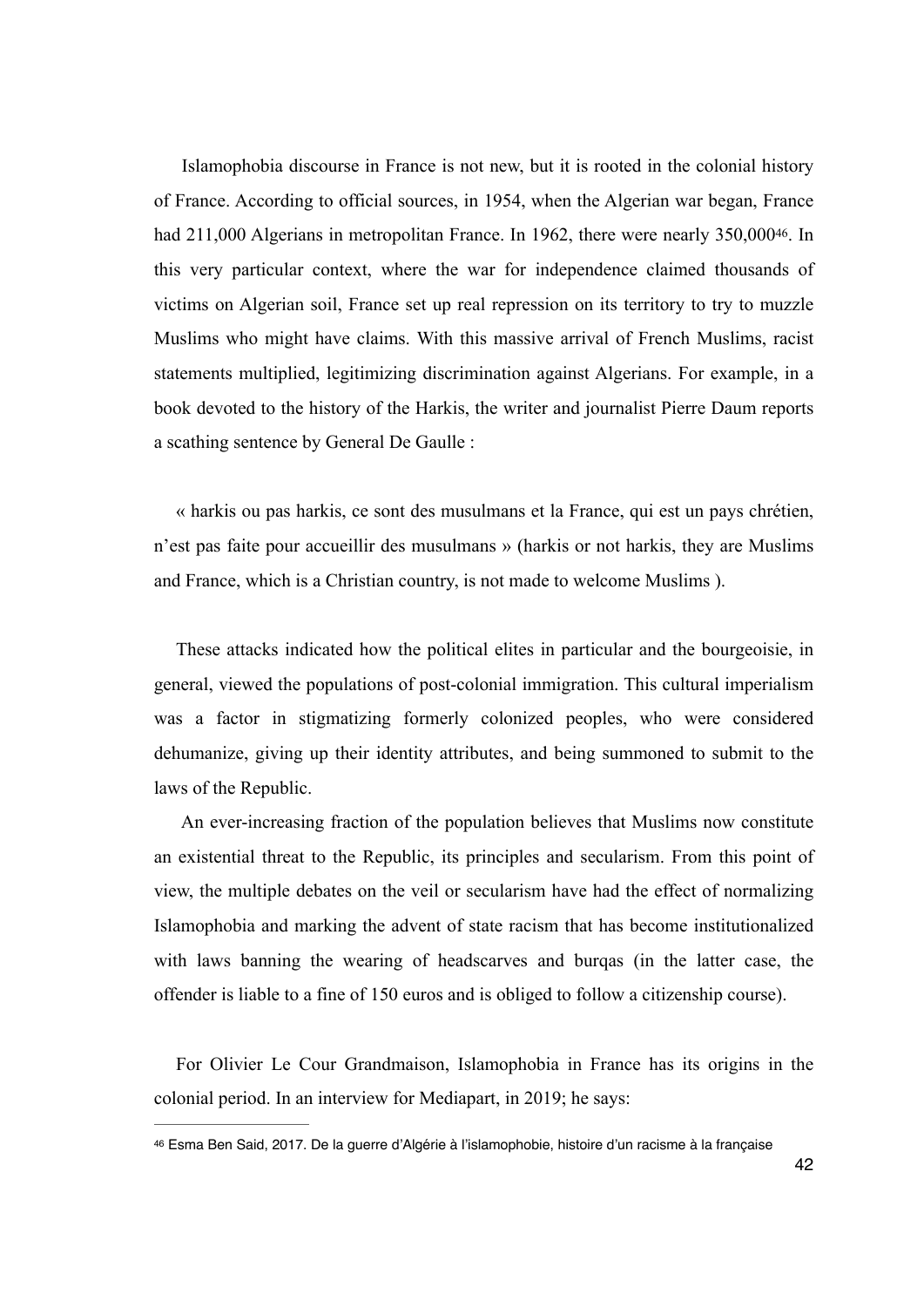« Au-delà de cette conjoncture, les origines de cette islamophobie sont coloniales. L'histoire impériale de la IIIe République, à la fin du XIXe et au début du XXe siècle, est essentielle pour mieux comprendre ce qu'il se passe aujourd'hui. En effet, on assiste à cette époque à la construction d'une islamophobie savante, élaborée au sein d'institutions prestigieuses et productrices de « science » : le Collège de France, nombre d'universités françaises réputées comme la Sorbonne et des grandes écoles comme l'École libre des sciences politiques, aujourd'hui appelée SciencesPo. » (Beyond this context, the origins of this Islamophobia are colonial. The imperial history of the Third Republic, at the end of the nineteenth and the beginning of the twentieth century, is essential to better understand what is happening today. In fact, we are witnessing the construction of a scholarly Islamophobia, developed within prestigious institutions that produce "science": the Collège de France, a number of renowned French universities such as the Sorbonne, and grandes écoles such as the École libre des sciences politiques, now called SciencesPo)<sup>[47](#page-42-0)</sup>.

<span id="page-42-1"></span>Numerous racial theories were developed and brought up to date by the intellectual elite, such as Ernest Renan, with his theory of the good tyrant. It considered the "natives" inferior on all levels for ethnic-racial reasons and, in the particular case of the Muslim "natives", for reasons related to Islam as a religion and civilization. The colonies had to effectively ensure the defense of France's colonial order on the conquered territories and the subjected populations. This theory had much influence on French public opinion.

Moreover, unlike other former colonial powers that have acknowledged some of the crimes committed in their overseas possessions, the highest authorities of the French State still refuse to do so. After 130 years of colonization and a long war period in Algeria, the French State has erased history by hiding behind Republican laws. The Arabization of society was suppressed to make way for the French language. The

<span id="page-42-0"></span>[<sup>47</sup>](#page-42-1) Azzouzi, P.R.E., 2019. En France, «les origines de l'islamophobie sont coloniales». MédiaPart.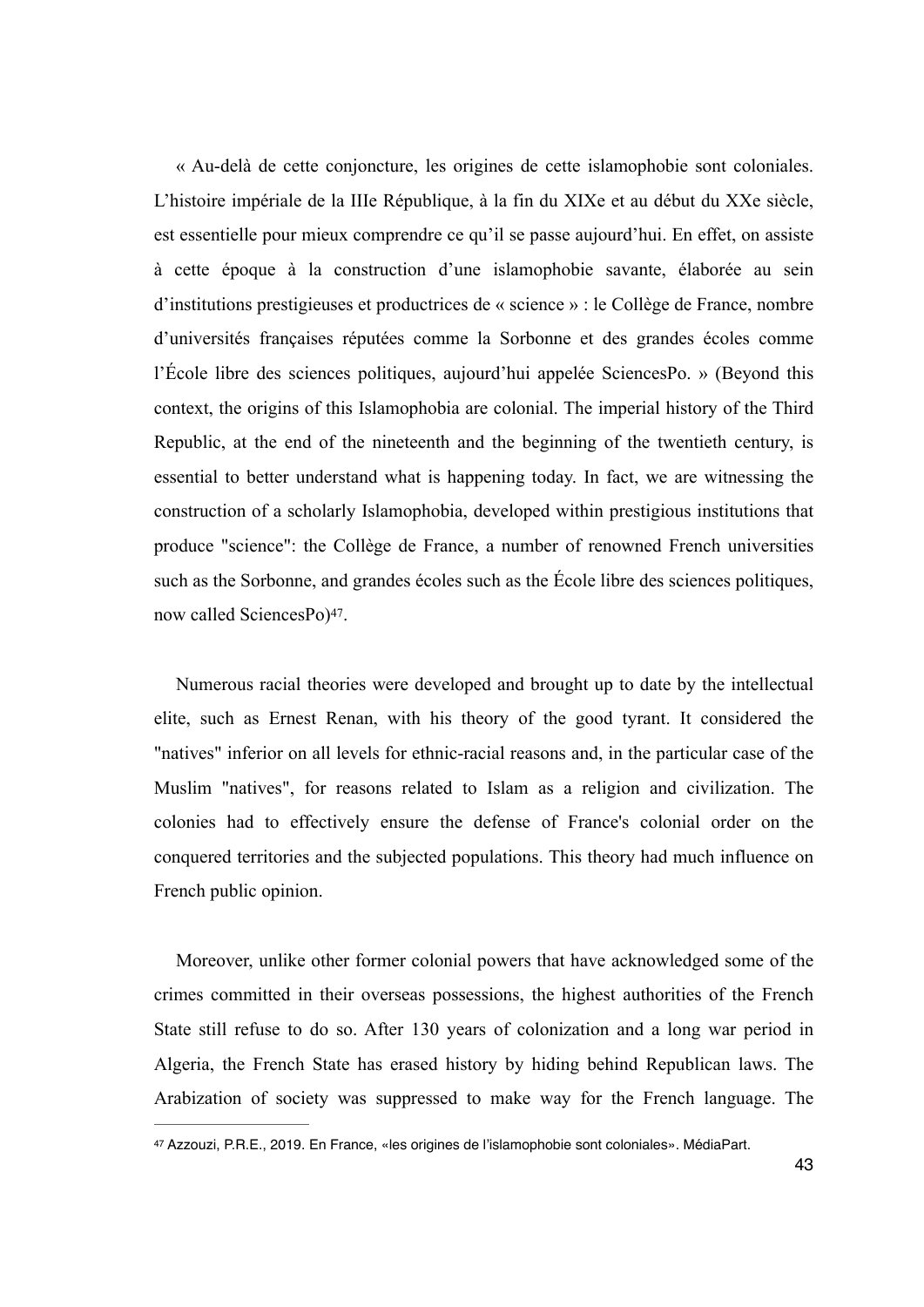history and memory of the Algerian war have never really been worked. There is no museum on the colonies in France, and students are not dealt with in history lessons at school. It was only on 9 March 2021 that the President of the Republic, Emmanuel Macron decided to facilitate access to classified archives that are more than fifty years old, a measure that concerns the period of the Algerian War  $(1954-1962)^{48}$  $(1954-1962)^{48}$  $(1954-1962)^{48}$ .

<span id="page-43-1"></span>This rejection of the Muslim community takes the form of stigmatization of its religious identity attributes, particularly the Islamic veil, which has been the subject of numerous media campaigns since the late 1980s. Today, alarmist and racist discourse are relayed by the extreme right-wing who lobby governmental bodies to tighten immigration control measures and reinforce the protection of the population, sometimes launching actual campaigns for the expulsion of illegal immigrants. Each time, they are an opportunity to reactivate the figure of the socio-ethnic enemy within.

This colonial and Islamophobia past is not a past. On the contrary, it is a present past that is updated and mobilized by those who believe that the Muslim religion and its followers are significant threats to France and republican institutions. Since Islam is constructed as a political and security problem, it is not surprising that the same people are led to use rhetoric and arguments previously mobilized in a different context.

<span id="page-43-0"></span>[<sup>48</sup>](#page-43-1) Frédéric Bobin, 2021. En « facilitant » l'accès aux archives de la guerre d'Algérie, Macron poursuit sa politique des « petits pas » sur la réconciliation mémorielle.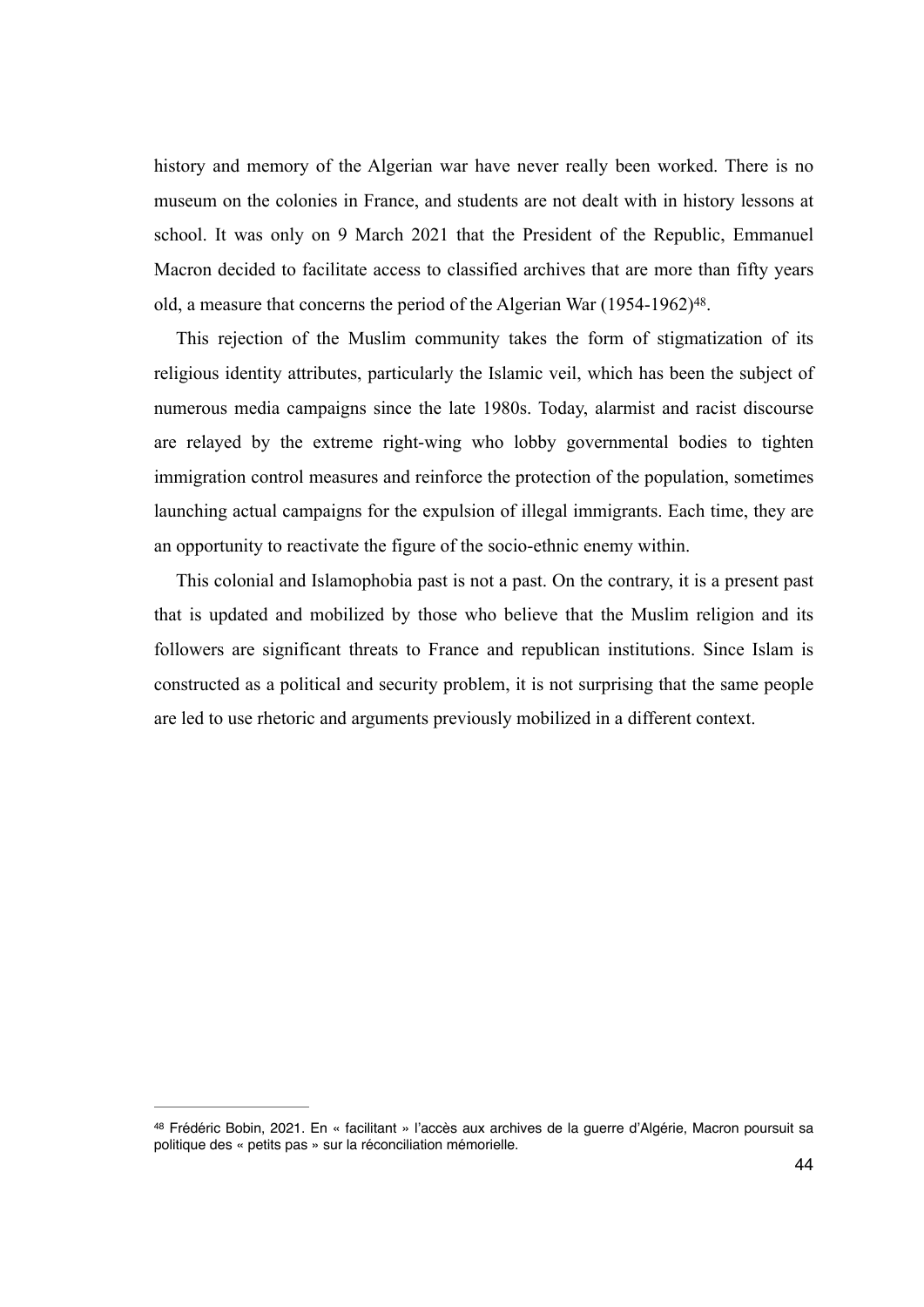## **Chapter 3: The far-right and the importance of a security discourse**

Retired generals signed, in Valeurs actuelles, the ultraconservative extreme rightwing news magazine, a first tribune, published on April 21, 2021, under the title « Pour un retour de l'honneur des gouvernants ». France, they explained, would know a disintegration of which Islamism and the hordes of suburbs would be the first response. They described France as a fallen country, a civil insurrection, promised chaos and violence and doomed to sink into civil war. This column was a call to order. The meaning was shocking but also because the armed forces have a duty of strict neutrality. They were legally prohibited from expressing political opinions in the course of their duties.

This article was all the more surprising since it appeared on the anniversary of the Algiers putsch of April 1961. Precisely, when four army generals, Jouhaud, Salan, Challe and Zeller, made a putsch and took control of Algiers to oppose what they then described as General de Gaulle's policy of abandoning Algeria. At the time, the threat of a military coup had played a central role in the return to power of General de Gaulle and the advent of the Fifth Republic. This episode played a significant role in redefining the balance of power between civilian and military powers. It consecrated the pre-eminence of political authority over military command and the submission of the army to civilian control. Indeed, Article 15 of the constitution states that the President of the Republic is the head of the armed forces, and so the military has to obey him. It was, therefore, this hierarchy that the military forum seemed to challenge.

The authors, retired generals, called for an awakening of political power and envisaged the intervention of their comrades in active service to stop the disintegration of society and protect the civilizational values of the French nation. In other words, they envisaged a military takeover of power, as it was 60 years ago. This article revived the memory of the Algerian war and especially of the colonial period. However, a few days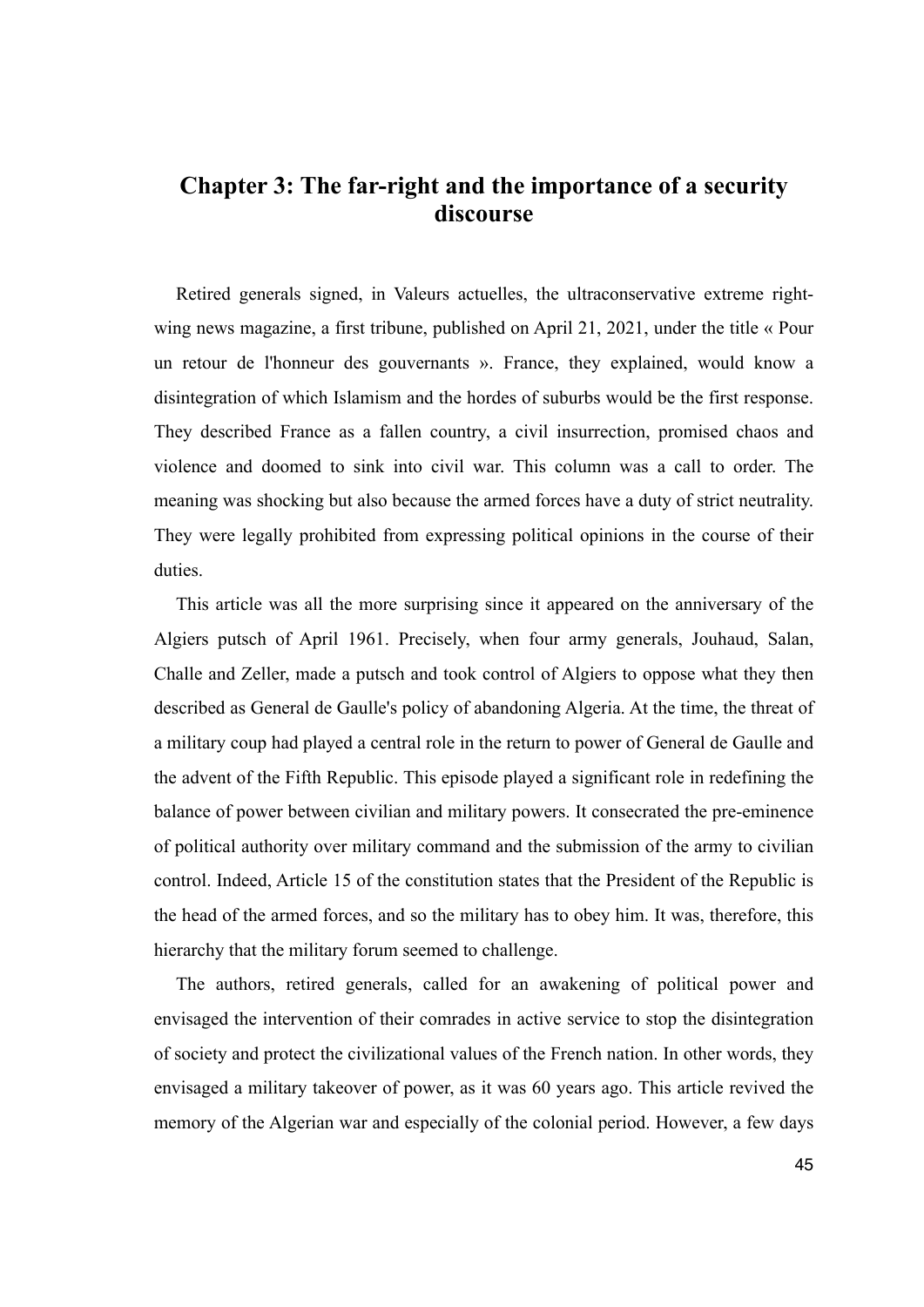later, the public opinion learned that it was a personal choice of the magazine to publish the column on the anniversary of the Algiers putsch. A way to made the letter even more polemical. A new column of Valeurs actuelles was then published, on May 9, under the title, « La survie de notre pays  $v^{49}$  $v^{49}$  $v^{49}$ [.](#page-45-0)

<span id="page-45-3"></span><span id="page-45-2"></span>What is extremely serious in these two consecutive forums is the real state of a fraction of the military society, which, disregarding its duties of neutrality, preaches the fracture of the civil society. However, it is also the supposed state of French society. According to the Harris Interactive survey for LCI, 58% of the French support the open letter authors. Worse: 86% believe that in certain cities or neighborhoods, the laws of the Republic no longer apply, 73% that French society is disintegrating, and 45% agree with the military that France could soon experience a civil war. As for sanctions against the military,  $64\%$  of respondents disapprove of them<sup>[50](#page-45-1)</sup>. In other words, the military tribune brought to light the deep malaise that the country is experiencing. This malaise is illustrated in politics. When we see that Marine Le Pen, President of the extreme right party, the National Rally (the former name of the party was the National Front, but in 2018 the party decided to change it to the National Rally) arrived at the second round of the French presidential election of 2017. She is one of the main favorites for the election of 2022.

These two tribunes called for an insurrection to face the so-called communitarianism that allegedly threatened the security of French citizens. In this case, the magazine Valeurs Actuels decided to publish these two tribunes and published one of them on the anniversary of the Algiers putsch. It put forward the importance of the media that relayed the information.

The extreme right plays a significant role in this discontent of civil society. These two forums show in particular the importance of the extreme right in contributing to the

<span id="page-45-0"></span>[<sup>49</sup>](#page-45-2) Ibid

<span id="page-45-1"></span>[<sup>50</sup>](#page-45-3) Harris Interactive, 2021. Réactions des Français à la tribune des militaires dans Valeurs Actuelles. Paris.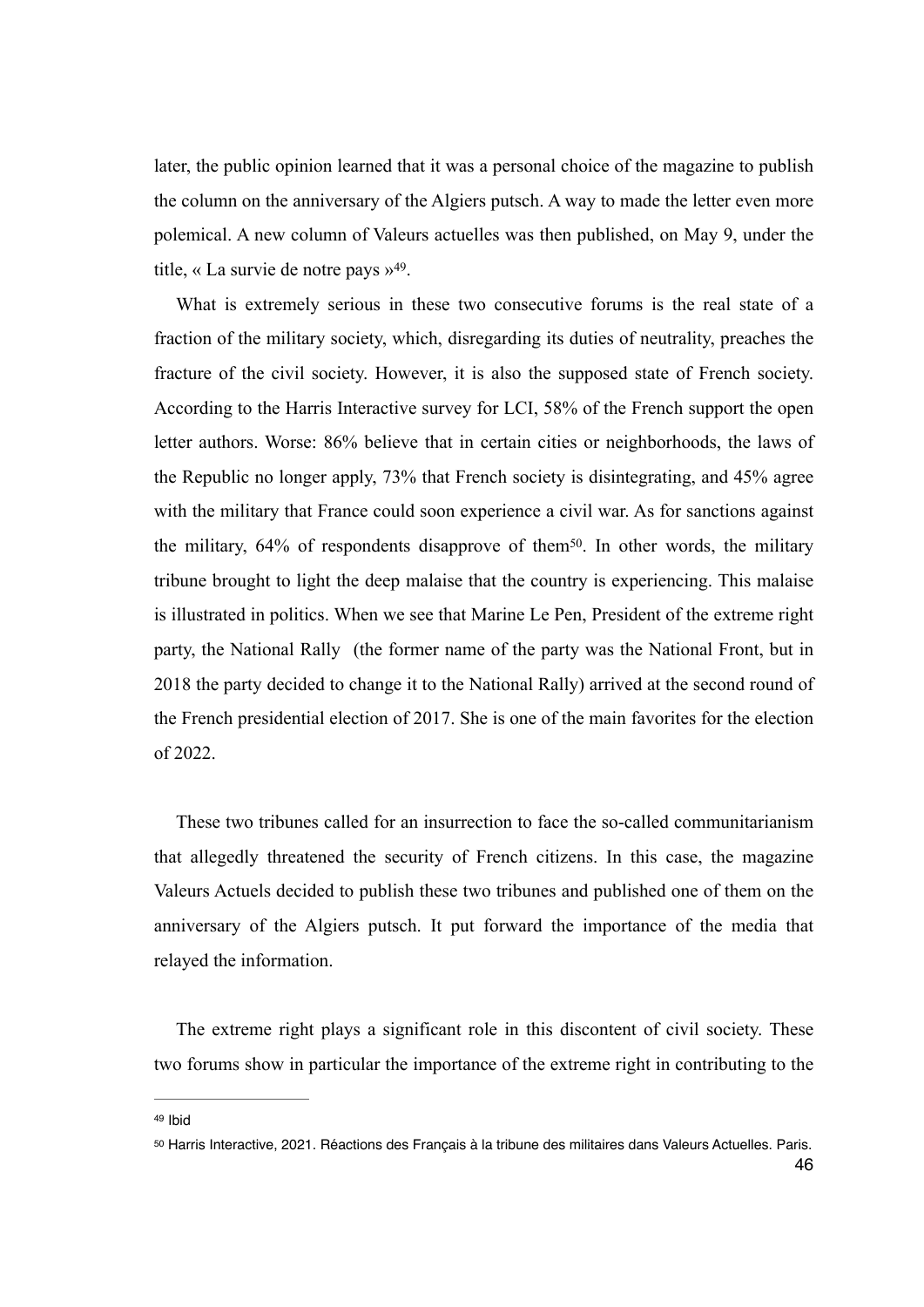<span id="page-46-1"></span>security discourse. According to Waever, in his book, Societal security: The concept, he states that security is achieved through discourse<sup>[51](#page-46-0)</sup>. For him, security is not the consequence of a threat but the consequence of the discourse. When State officials call it a security problem, they modify the nature of the problem and raise the stakes by giving it a character of urgency and necessity by allowing them to take exceptional measures. For Waever ;

« Le discours sécuritaire est donc un acte de langage, une labellisation dotée d'une force illocutoire. L'intérêt d'une telle démarche est de focaliser l'attention sur les règles d'énonciation et de montrer la force de la labellisation comme forme de pouvoir symbolique. Cette labellisation du discours sécuritaire passe par la mobilisation de l'opinion publique et les médias. » (The security discourse is, therefore, an act of language, labelling with an illocutionary force. The interest of such an approach is to focus attention on the rules of enunciation and show the strength of labelling as a form of symbolic power. This labelling of the security discourse involves the mobilization of public opinion and the media ).

The far-right has succeed in imposing a security discourse on the political agenda by mobilizing public opinion around issues such as terrorism and immigration.

<span id="page-46-0"></span>[<sup>51</sup>](#page-46-1) Ceyhan, A., 1998. Analyser la sécurité : Dillon, Waever, Williams et les autres. Cultures & Conflits.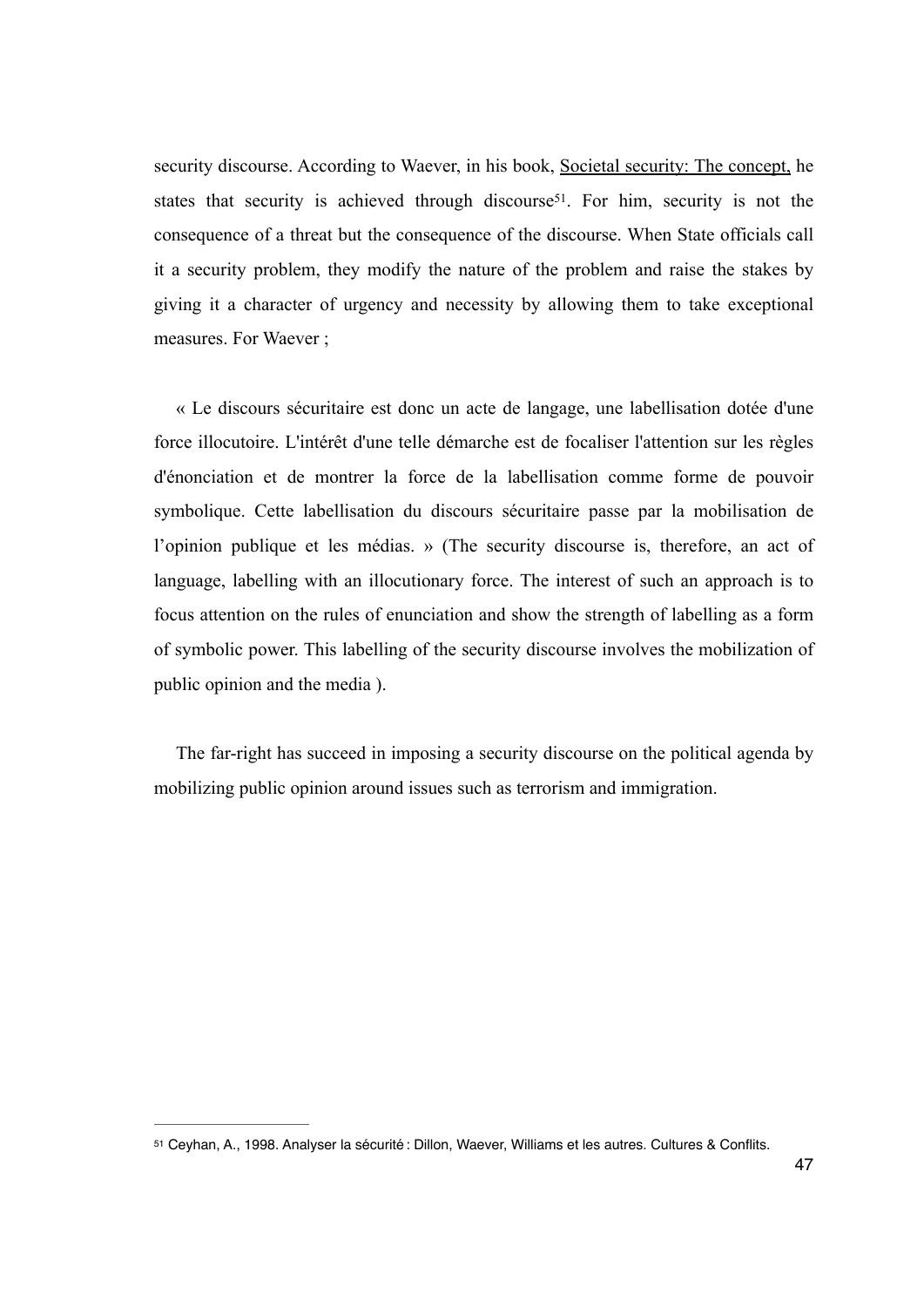### <span id="page-47-2"></span>**3.1 The Theory of the Great Replacement**

The theory of the Great Replacement is a theory developed at the end of the 19th century by Maurice Barrès, a French nationalist intellectual and anti-Dreyfusard. This theory is fundamentally racist since it is based on skin color and ethnicity as a criterion of belonging. According to an article of le monde called La théorie du « grand remplacement », de l'écrivain Renaud Camus aux attentats en Nouvelle-Zélande<sup>[52](#page-47-0)</sup>, Barrès theorized in a membership article for the Nationalist Youth Association (ANJ) published in Le Journal in 1900, that :

« Aujourd'hui, parmi nous, se sont glissés de nouveaux Français que nous n'avons pas la force d'assimiler [...] qui veulent nous imposer leur façon de sentir. ». L'auteur de L'appel au soldat (1900) y évoque « l'abaissement de notre natalité, l'épuisement de notre énergie depuis cent années » comme des facteurs déterminants dans « l'envahissement de notre territoire et de notre sang par des éléments étrangers qui aspirent à soumettre les éléments nationaux ». « Le triomphe de leur manière de voir coïnciderait avec la ruine réelle de notre patrie », conclut Barrès». (Today, among us, new Frenchmen have crept in whom we do not have the strength to assimilate [...] who want to impose their way of feeling on us. The author of L'appel au soldat (1900) evokes there "the lowering of our birth rate, the exhaustion of our energy since one hundred years" as determining factors in "the invasion of our territory and our blood by foreign elements which aspire to subject the national elements". "The triumph of their way of seeing would coincide with the real ruin of our fatherland", Barrès concluded)<sup>53</sup>[.](#page-47-1)

<span id="page-47-3"></span><span id="page-47-1"></span><span id="page-47-0"></span>[<sup>52</sup>](#page-47-2) Vaudano, M., Laurent, S., Dagorn, G., Maad, M., 2019. La théorie du « grand remplacement », de l'écrivain Renaud Camus aux attentats en Nouvelle-Zélande. Lemonde. [53](#page-47-3) Ibid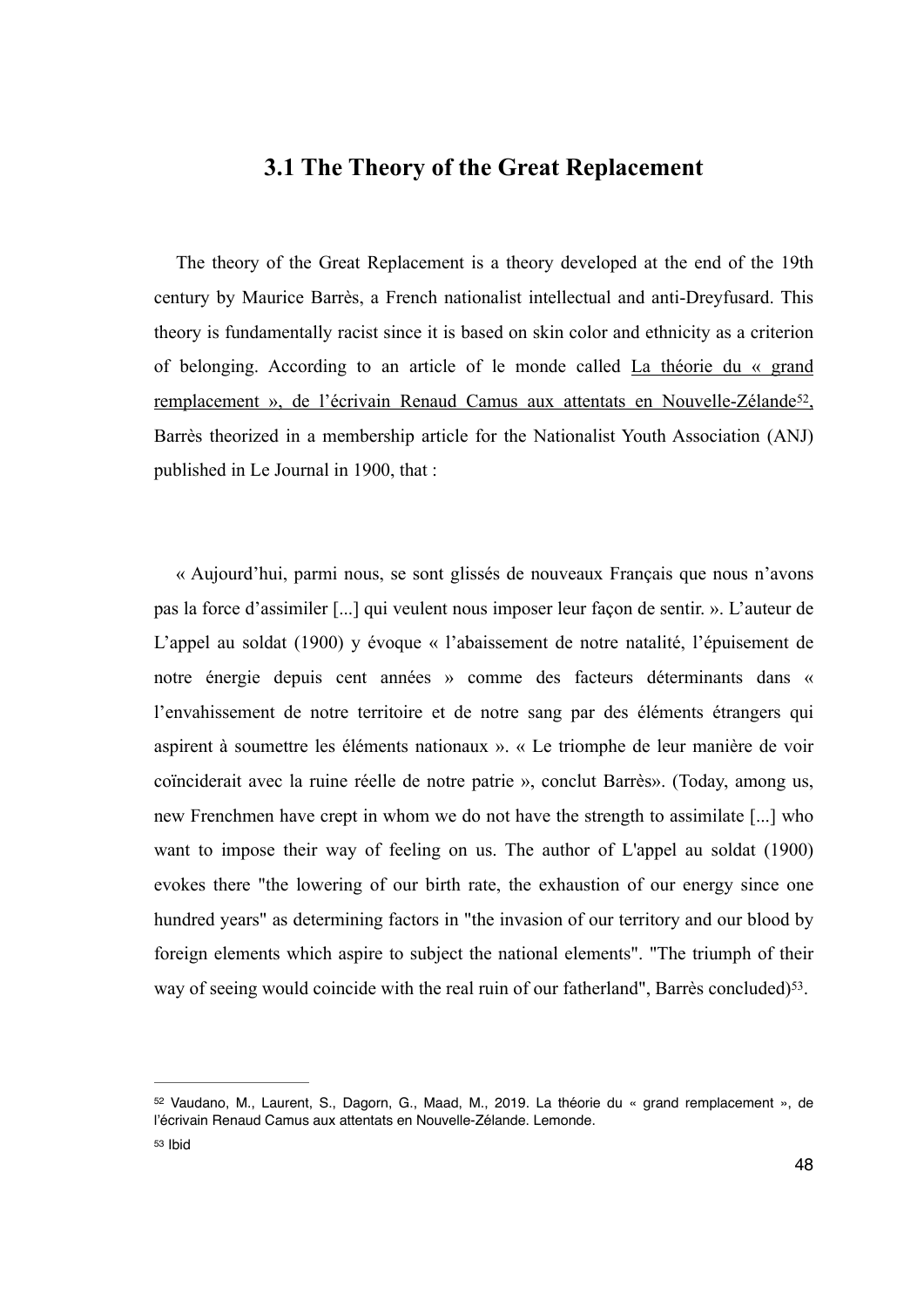This theory is then taken up by Renaud Camus, who brought it up to date for the first time in the book L'Abécédaire de l'innocence, published in 2010 and then developed in a second book called Le Grand Remplacement published in 2011<sup>[54](#page-48-0)</sup>.

<span id="page-48-2"></span>For Renaud Camus, the theory of the Great Replacement, it is the substitution of European peoples by non-European immigrants, the French people cannot cohabit with so-called allogeneous peoples, non-Europeans, without losing their identity.

For him, if France continues to welcome immigrants, it is the end of the French population, culture and identity. The French people will therefore be "replaced" by immigration. Renaud Camus has revived it by adding an anti-Islamic component that has been fashionable since the attacks of September 11, 2001, in the United States and those of November 13, 2015, in France.

From Barrès to Camus, the notion of the great replacement has gone, from anti-Semitism to Islamophobia. Like much of the French far-right.

The great replacement is a theory supported by many French far-right wing figures, such as Marion Maréchal-Le Pen (granddaughter of Jean-Marie Le Pen), Eric Zemmour (polemicist), Alain Finkielkraut (philosopher), Michel Houellebecq (writer). Jean-Marie Le Pen, creator of the National Front, the french far-right political party, said in 2014 :

«Les Noirs et les Arabes vont remplacer les Français de souche; ils veulent saper la civilisation française; il suffit d'ouvrir les yeux pour s'en rendre compte mais les élites nient cette réalité.» (Blacks and Arabs are going to replace the native French; they want to undermine French civilization; you only have to open your eyes to realize this, but the elites deny this reality) $55$ ;

<span id="page-48-3"></span>or Eric Zemour stated in 2019 :

<span id="page-48-0"></span>[<sup>54</sup>](#page-48-2) Vaudano, M., Laurent, S., Dagorn, G., Maad, M., 2019. La théorie du « grand remplacement », de l'écrivain Renaud Camus aux attentats en Nouvelle-Zélande. Lemonde.

<span id="page-48-1"></span>[<sup>55</sup>](#page-48-3) La rédaction numérique de RTL, 2014. FN : Jean-Marie Le Pen se rallie à la thèse du "Grand remplacement." RTL.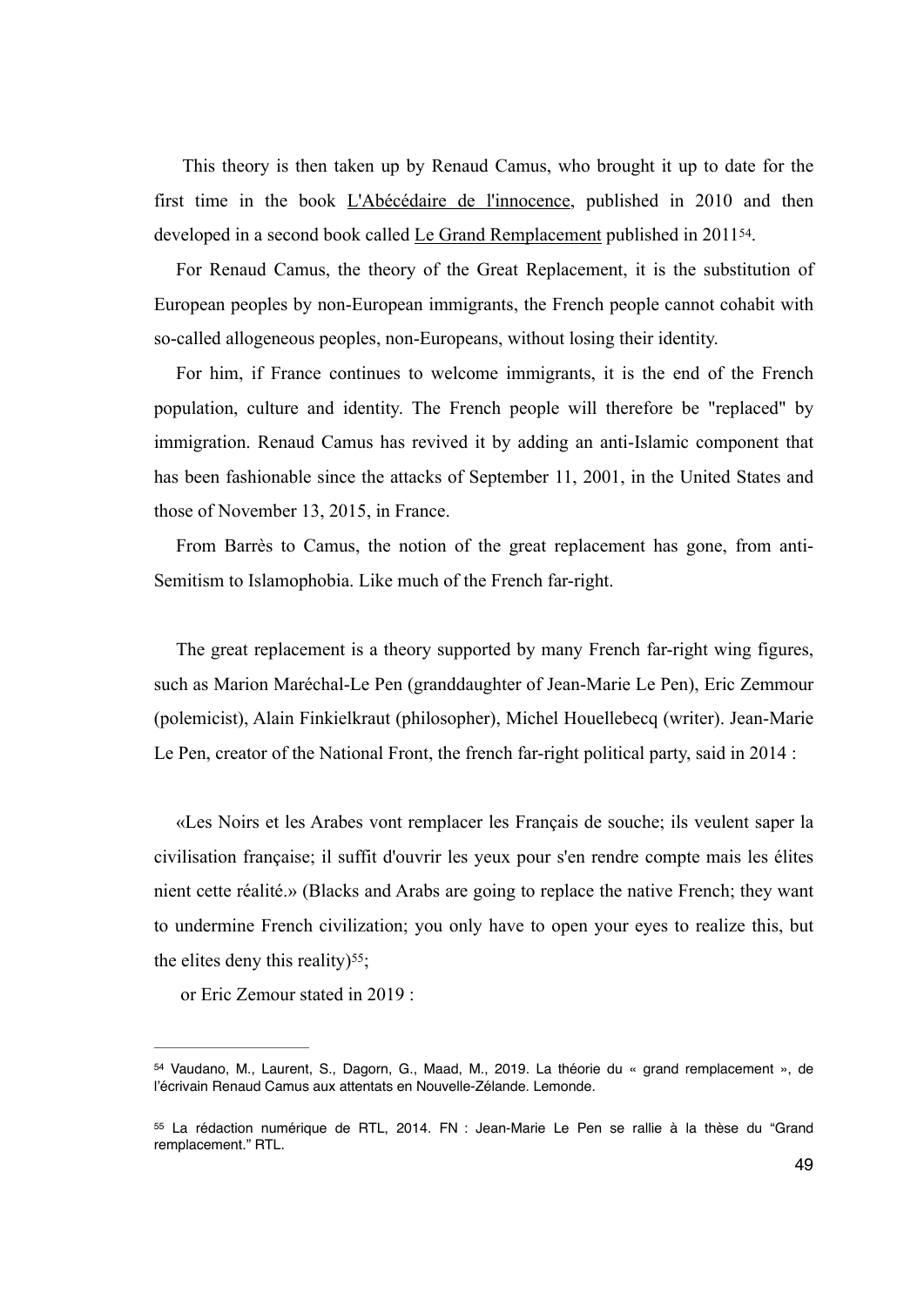« La question qui se pose à nous est la suivante : les jeunes Français vont-ils accepter de vivre en minorité sur la terre de leurs ancêtres ? » ( The question we have to ask ourselves is: will young French people accept to live in a minority on the land of their ancestors? $)$ <sup>[56](#page-49-0)</sup>.

<span id="page-49-2"></span>This theory shocks by its racist discourse which is not even valid in the sense that French immigration has the lowest rates in Europe. Christophe Dumont, head of the International Migration Division at the OECD, reminds us :

« en terme de flux récents d'immigration, on est parmi les pays occidentaux où les niveaux sont les plus bas, rappelle-t-il : avec moins de 250.000 entrées permanentes en 2012, dont 100.000 Européens, le nombre d'immigrés qui s'installent durablement en France représente moins de 0,4% de la population totale, contre une moyenne de 0,6% dans l'OCDE » (In terms of recent immigration flows, we are among the Western countries with the lowest levels, he recalls: with less than 250,000 permanent entries in 2012, including 100,000 Europeans, the number of immigrants who settle permanently in France represents less than 0.4% of the total population, compared to an average of  $0.6\%$  $0.6\%$  $0.6\%$  in the OECD)<sup>[57](#page-49-1)</sup>.

<span id="page-49-3"></span>If the public success of Renaud Camus is to be relativized, his influence on the French public debate is undeniable.

<span id="page-49-0"></span>[<sup>56</sup>](#page-49-2) Joel Saget, 2019. Le polémiste Eric Zemmour reprend la thèse complotiste du « grand remplacement ». OuestFrance.

<span id="page-49-1"></span>[<sup>57</sup>](#page-49-3) La rédaction numérique de RTL, 2014. FN : Jean-Marie Le Pen se rallie à la thèse du "Grand remplacement." RTL.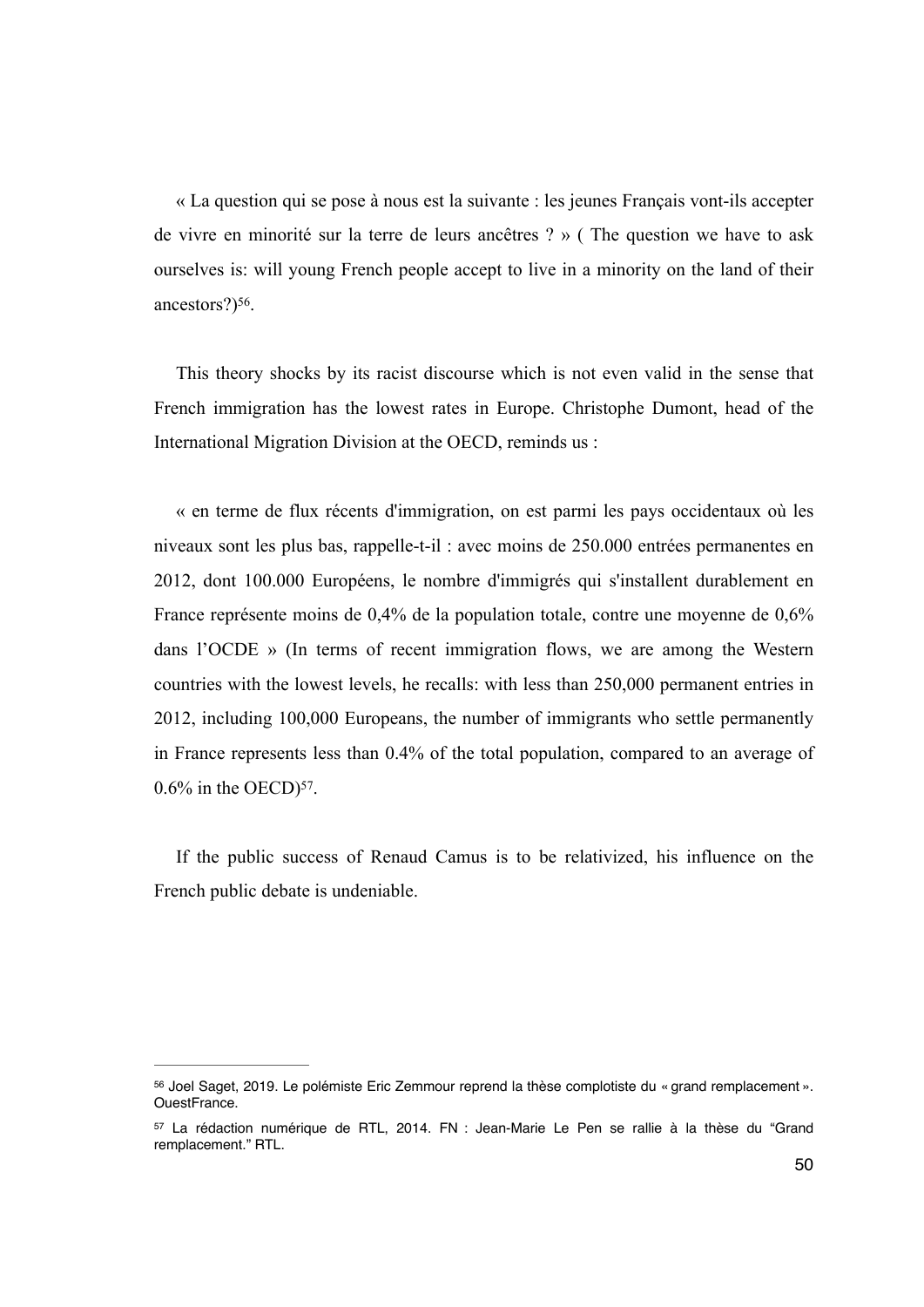#### **3.2 Decolonization and the end of French primacy**

There is a specific period in French history that strongly contributed to the influence of the theory of Grand Replacement within the public debate. The period of decolonization, and particularly the end of the Algerian war, marked for many French people the end of imperialism and the primacy of the country.

In 1954, it was still out of the question to abandon a territory attached to France. Algeria was an essential territory for French economic and political development. The discovery of oil, the choice to use the Saharan immensity for the beginning of nuclear or space experiments were additional reasons to understand the duration and the intensity of the Algerian war. The Algerian war had an enormous political impact. The conflict led to the fall of six presidents of the Council and the collapse of a Republic. The contingent was sent to Algeria; most of the young people were born between 1932 and 1943<sup>[58](#page-50-0)</sup>. A whole generation found itself embarked on this war. A large part of them did not always understand what was at stake. When Charles De Gaulle returned to France in 1958, he decided to put an end to the Algerian War by abandoning the territory.

<span id="page-50-1"></span>Algerian independence is highly symbolic for many French people because it is seen as a betrayal of the Republic, as a betrayal of French citizens living in Algeria, and as a betrayal of the moral and territorial integrity of France. For Catherine Fieschi, in the article, Muslims and the secular city: How right-wing populists shape the French debate over Islam, she says :

« For someone like Jean Marie Le Pen who — before founding Front National in 1972 — was an army officer fighting against Algerian independence, this was further proof that the Republic did not provide France with the strength and international clout

<span id="page-50-0"></span>[<sup>58</sup>](#page-50-1) Stora, B., 2021. L'onde de choc des années algériennes en France: L'« Algérie française » et le Front national. Editions Esprit 13–28.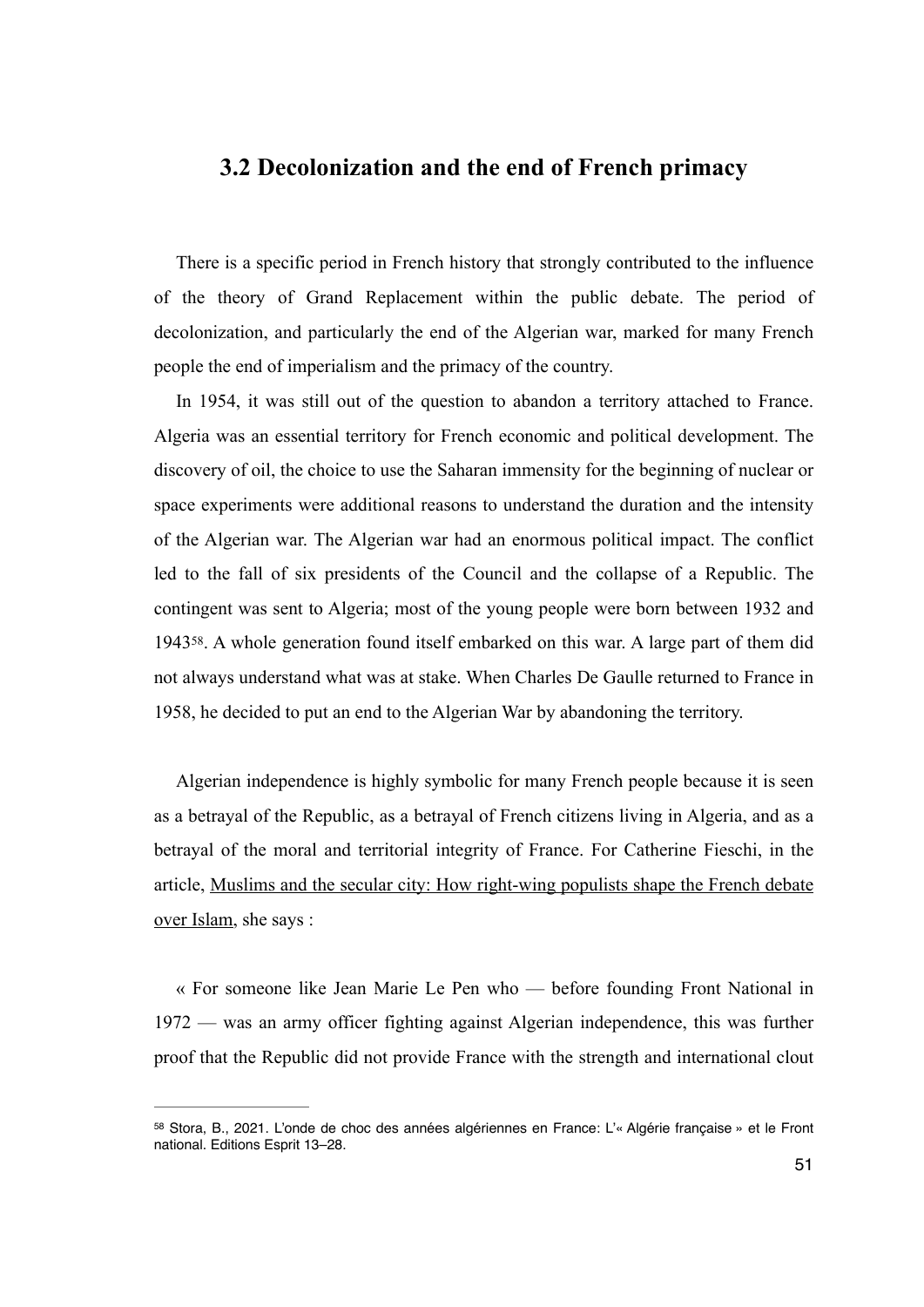<span id="page-51-3"></span>necessary for remaining a world power. For him, the Republic's concern for human rights, egalitarianism and, now, self-determination would lead to the decline of French greatness  $v^{59}$  $v^{59}$  $v^{59}$ [.](#page-51-0)

<span id="page-51-4"></span>Within the thesis of the great replacement, immigration is central. If decolonization is for many a failure of French power abroad, it is notably the beginning of a very symbolic migration. France has experienced many waves of migration throughout its history. After the end of the Second World War, France called upon workers from the colonies to participate in the reconstruction work. In 15 years, 1 million additional foreigners settled in France<sup>60</sup>[.](#page-51-1) Despite the difficulties of integration and the formation of shantytowns at the gates of major cities, the economic prosperity of the post-war period provided employment for the vast majority of them. However, the Algerian war marked the fracture between France and its former colonies. Algerian immigrants continued to settle, but they were now foreigners. They are looked at with resentment and mistrust. Catherine Fieschi, adds:

« Given the sizable wave of migration from Algeria into France from the start of the conflict in 1958 and onward, Algeria's eight-year war for independence was set to play a major role in the perception of Islam in France, as well as in the expectations of integration or assimilation of France's Muslims. Algerian migration to France began long before, but it was this final migratory wave and the privileges granted to Algerians in France in the war's aftermath that would fuel far-right hatred and racism (through the 1962 Evian Treaty, any Algerian residing in France or choosing to reside in France was automatically granted the same protections and rights as a French citizen) $\mathcal{W}^{61}$  $\mathcal{W}^{61}$  $\mathcal{W}^{61}$ .

<span id="page-51-5"></span><span id="page-51-0"></span><sup>&</sup>lt;sup>59</sup>Fieschi, C., 2020. Muslims and the secular city: How right-wing populists shape the French debate over Islam. Brookings.

<span id="page-51-1"></span><sup>&</sup>lt;sup>[60](#page-51-4)</sup> FranceCulture, n.d. Le grand remplacement, un virus francais (2/5) : le Front National. Mécaniques du Complotisme.

<span id="page-51-2"></span><sup>61</sup>Fieschi, C., 2020. Muslims and the secular city: How right-wing populists shape the French debate over Islam. Brookings.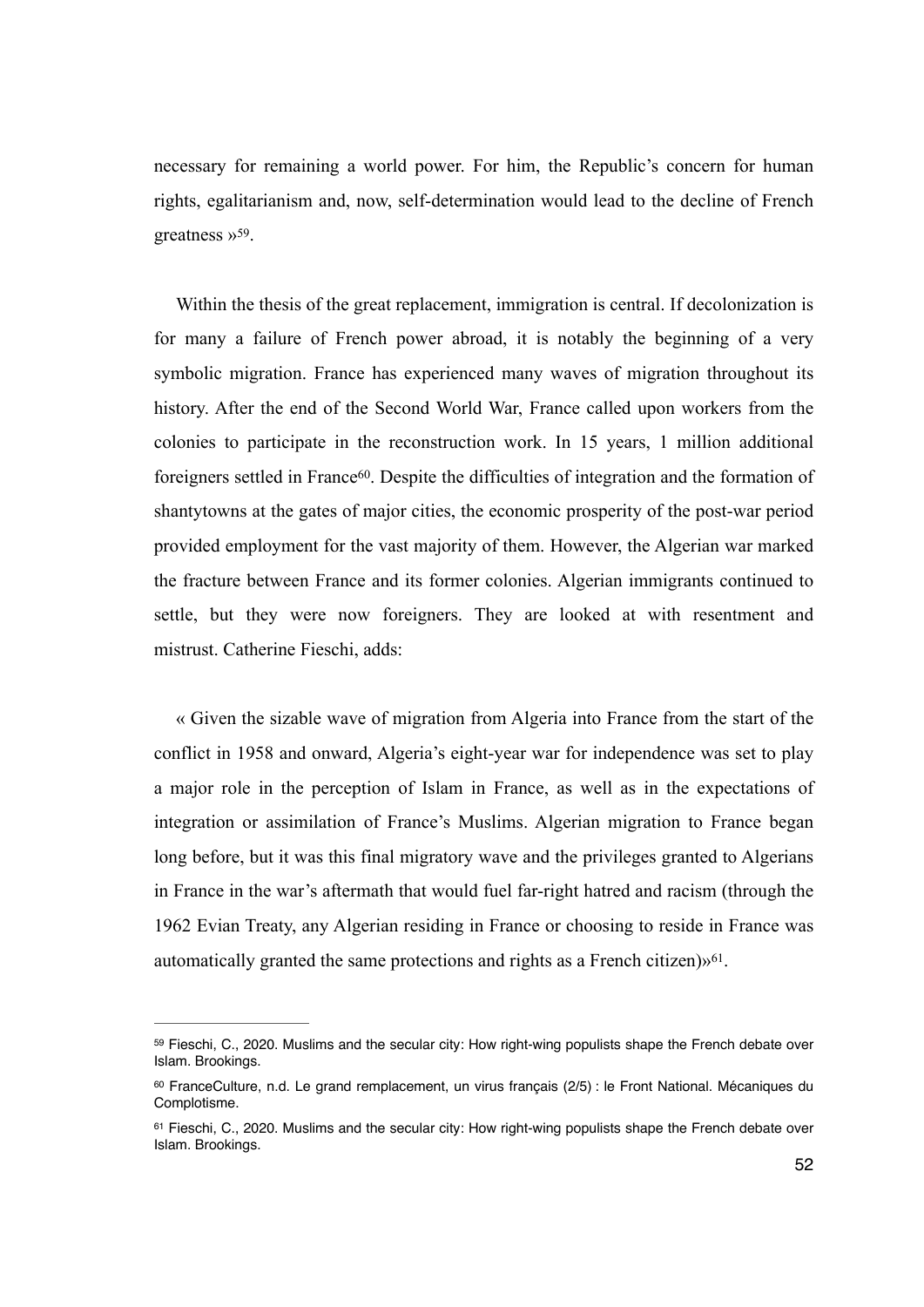The back wave of migration coming from the end of the Algerian War, created an islamophy towards its migrants. They symbolize the defeat of France in the Colonial War. For the defenders of the theory of the great replacement, it is a first decadence for the country. France has not been able to keep its colonies and this is a victory for the foreigner. The French far right has always developed within a discriminatory discourse. Previously, its discourse had anti-Semitic roots, thus attacking the country's Jewish population. However, the end of colonization marked a turning point in his discourse becoming anti-Arab, then anti-Islam. Catherine Fieschi, explains how the discourse of the extreme right-wing party, the National Front, is easily integrated into the population, such as through the case of the suburbs :

« At this point, FN was still a mix of old far-right and a new more inchoate "populist" sensibility. The fate of the banlieues — the marginalized and multi-ethnic suburbs— was becoming increasingly contentious as race-based riots erupted in Vaulxen-Velin in 1979 and in Venissieux in 1983. In Algeria itself, the country's main Islamist party, the Islamic Salvation Front (FIS), was rapidly gaining popularity, culminating in the Algerian civil war of 1992. These factors led to a growing focus on the lack of integration of Algerian youth, and fears that violence would spread from the banlieues to the heart of the cities, and from Algeria to France — indeed it did in 1995 with the Paris metro bombing by Algeria's Armed Islamic Group (GIA). RN admits to, and sometimes boasts of, having coldly debated these issues, opting to move away from its initial dual strategy of focusing on law and order and anti-Semitism, to one focused on law and order and immigration. From there, the leap from fear of the banlieues, to fear of Muslims in the banlieues was an easy one  $\mathcal{P}^{62}$  $\mathcal{P}^{62}$  $\mathcal{P}^{62}$ .

<span id="page-52-1"></span>In the propaganda and action of the extreme right, the importance of the link between the Muslim presence in France and the persistence of a colonial memory is decisive.

<span id="page-52-0"></span> $62$ Fieschi, C., 2020. Muslims and the secular city: How right-wing populists shape the French debate over Islam. Brookings.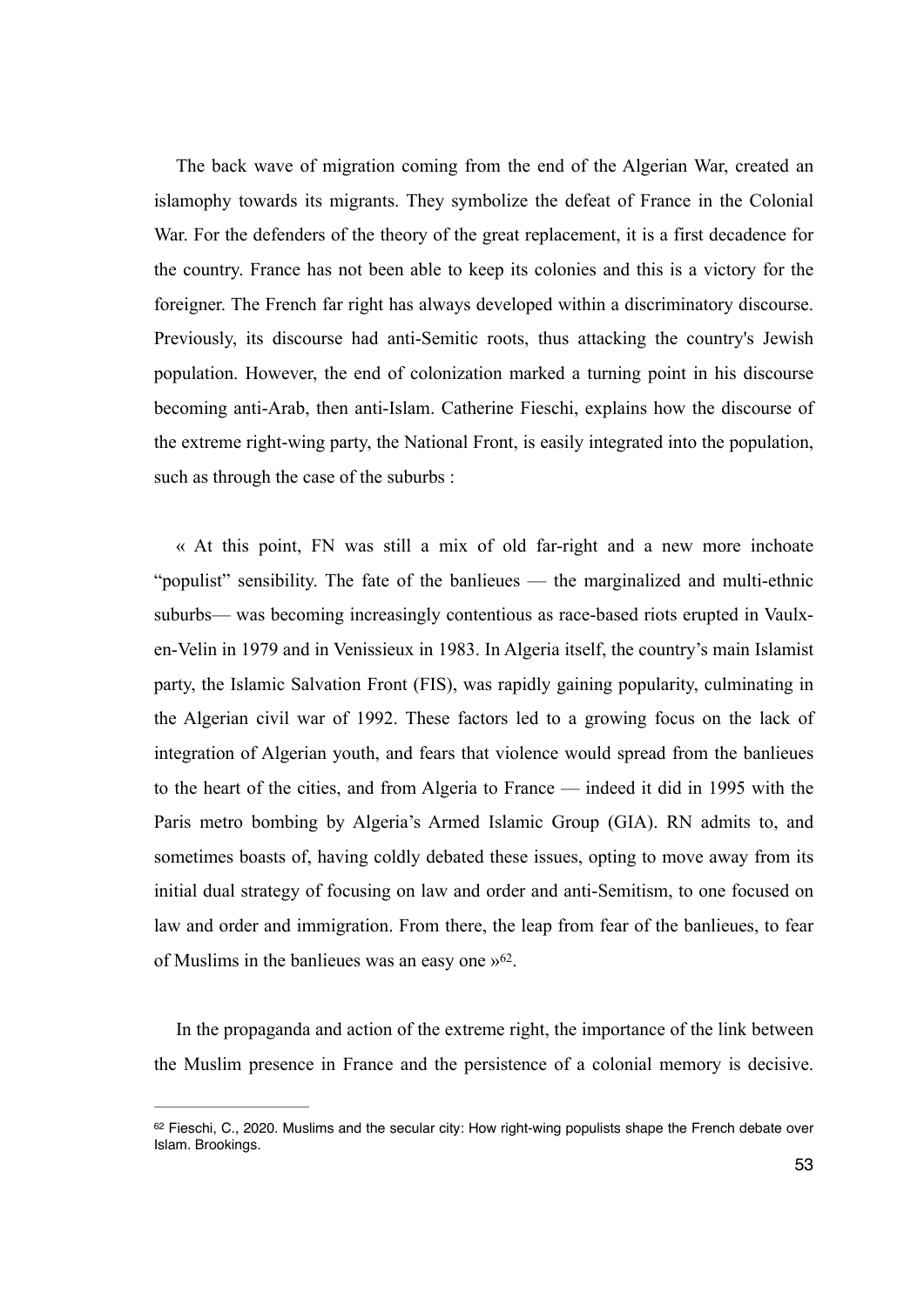The haunting of the past of French Algeria becomes for the movement a force to mark its identity and its Islamophobia and security discourse. There is a permanent need to protect oneself from the foreigner. The definition of Islam as the religion of the immigrant offers the Rassemblement National the opportunity to dramatize its favorite "immigration" issue, perpetuating the identity-based reading that was that of the Front under Jean-Marie Le Pen. Thus, Marine Le Pen denounces the danger of a migratory submersion, a factor destroying national identity, stirring up the fear of new barbarian invasions and going so far as to predict a replacement of the constitution by sharia. The thesis of the Great Replacement is nourished throughout the periods of French history. Decolonization illustrates for the discourse of the extreme right a decadence for the power of France. However, this decadence does not stop there. The terrorist attacks of 2015 open a new period, that of the ultimate decadence. France is directly attacked by the enemy on its soil.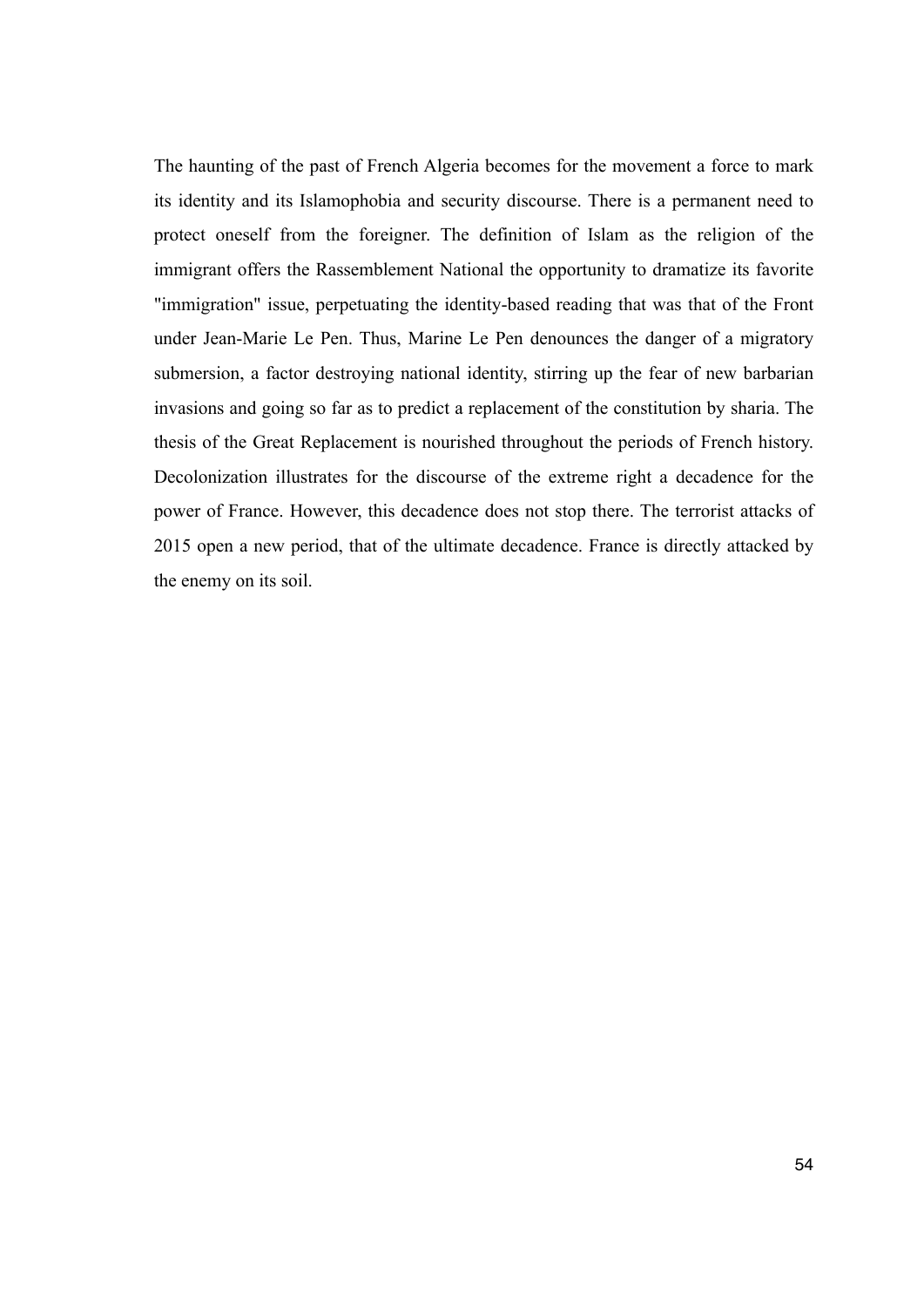### **3.3 Terrorism and the last decadence**

For the defenders of the theory of the great replacement, terrorism is the latest decadence of France. The country has lost its colonies and its global power. It is now being attacked on its soil by the enemy. Terrorism aims at destabilizing the country and reducing the greatness of France and immigration leads to chaos within the population through growing communitarianism. For Erik Zemmour, this terrorist wave is the continuation of the Algerian war through the « revenge » of the descendants of the colonized people. For him, this terrorism will lead to a civil war. He draws a parallel between the battle of Algiers and the attacks of 2015 :

« Les assassinats de Charlie et de l'Hyper Cacher de Vincennes, les massacres du Bataclan sonnent le retour des méthodes terroristes qui ont ensanglanté la bataille d'Alger. ( The murders of Charlie and the Hyper Cacher of Vincennes, the massacres of the Bataclan sound the return of the terrorist methods which bloodied the battle of Algiers  $) \times 63$  $) \times 63$ [.](#page-54-0)

<span id="page-54-1"></span>This idea brings us back to the two open letters published in the magazine, Valeurs Actuels, which notably defended the idea that France is doomed to « civil war ». The announcement of a civil war is implicit in the « great replacement » theory stated by Renaud Camus in 2010.

For the extreme right, terrorism is essential in its discourse and has become inseparable from its security discourse. For them, France can no longer defend itself from the enemy that is developing and becoming radicalized directly on its territory. Catherine Fieschi develops the following idea :

<span id="page-54-0"></span>[<sup>63</sup>](#page-54-1) Fourquet, J., Lebourg, N., 2017. "La nouvelle guerre d'Algérie n'aura pas lieu". Le Point.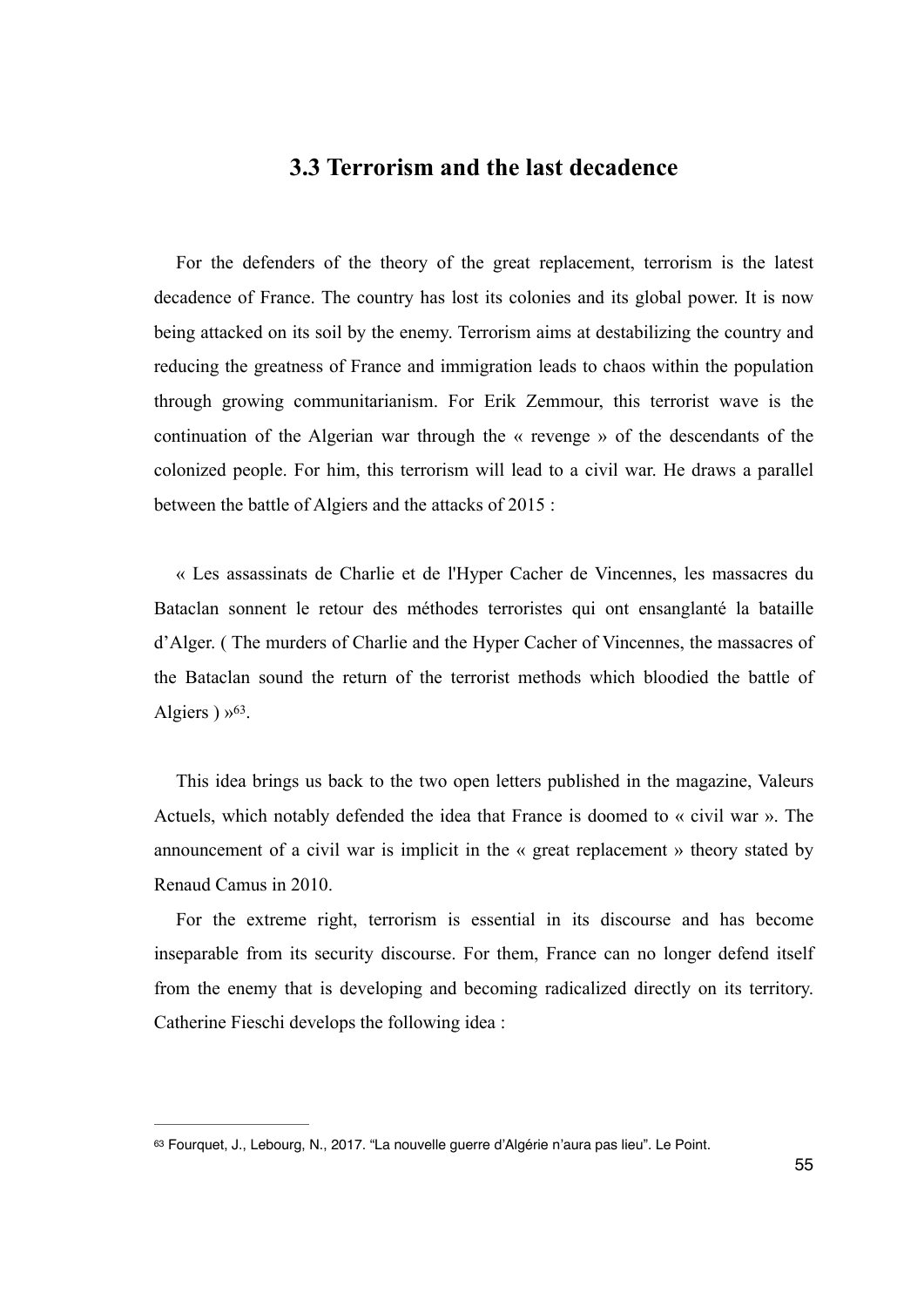« From the 1990s onward — especially in light of the 1995 attacks on public transport in Paris and Lyon, as well as a school in Villeurbanne, by the Armed Islamic Group — Islam and Muslims began to be depicted as a security threat, a trend which intensified after terrorist attacks of September 11, 2001. Lack of integration and incompatibility of values on the one hand, and security on the other, began to play a fundamental role in RN's rhetoric regarding Islam. This became even more pronounced once Marine Le Pen took over the party's leadership in 2011. Culture and insecurity are treated as two sides of the same coin, and as an assault on the universalist values of the Republic. The lack of integration — and lack of a desire to integrate on the part of young Muslims — was portrayed as a security threat. FN became quite effective at seamlessly shifting from one to the other as evidenced by Marine Le Pen's 2017 presidential election manifesto »<sup>64</sup>[.](#page-55-0)

<span id="page-55-3"></span><span id="page-55-2"></span>However, the discourse of the extreme right-wing influences the French population around the issue of terrorism. It is an issue that mobilizes the public opinion. Following the terrorist attacks in Paris on January 7 and November 13, 2015, the National Front, an extreme right-wing party, won roughly 30% of the national vote in local French elections in December 2015, compared with 11 per cent in 2010 election<sup>[65](#page-55-1)</sup>. The FN is the primary political vector of the identity and security movement. The rejection of immigration, which is closely linked to terrorism, and the fear of the Islamization of French society remain the main drivers of its political dynamics. The FN now wants to be the defender of a French way of life insofar as it is threatened by a Muslim population that is excessively attached to its particularities. The fight against violence and insecurity has occupied an important place in the French political debate for several years. The extreme right has played an essential role in structuring these debates.

<span id="page-55-0"></span> $64$ Fieschi, C., 2020. Muslims and the secular city: How right-wing populists shape the French debate over Islam. Brookings.

<span id="page-55-1"></span><sup>65</sup>Koehler, D., 2016. Right-Wing Extremism and Terrorism in Europe: Current Developments and Issues for the Future. PRISM 6, 84–105.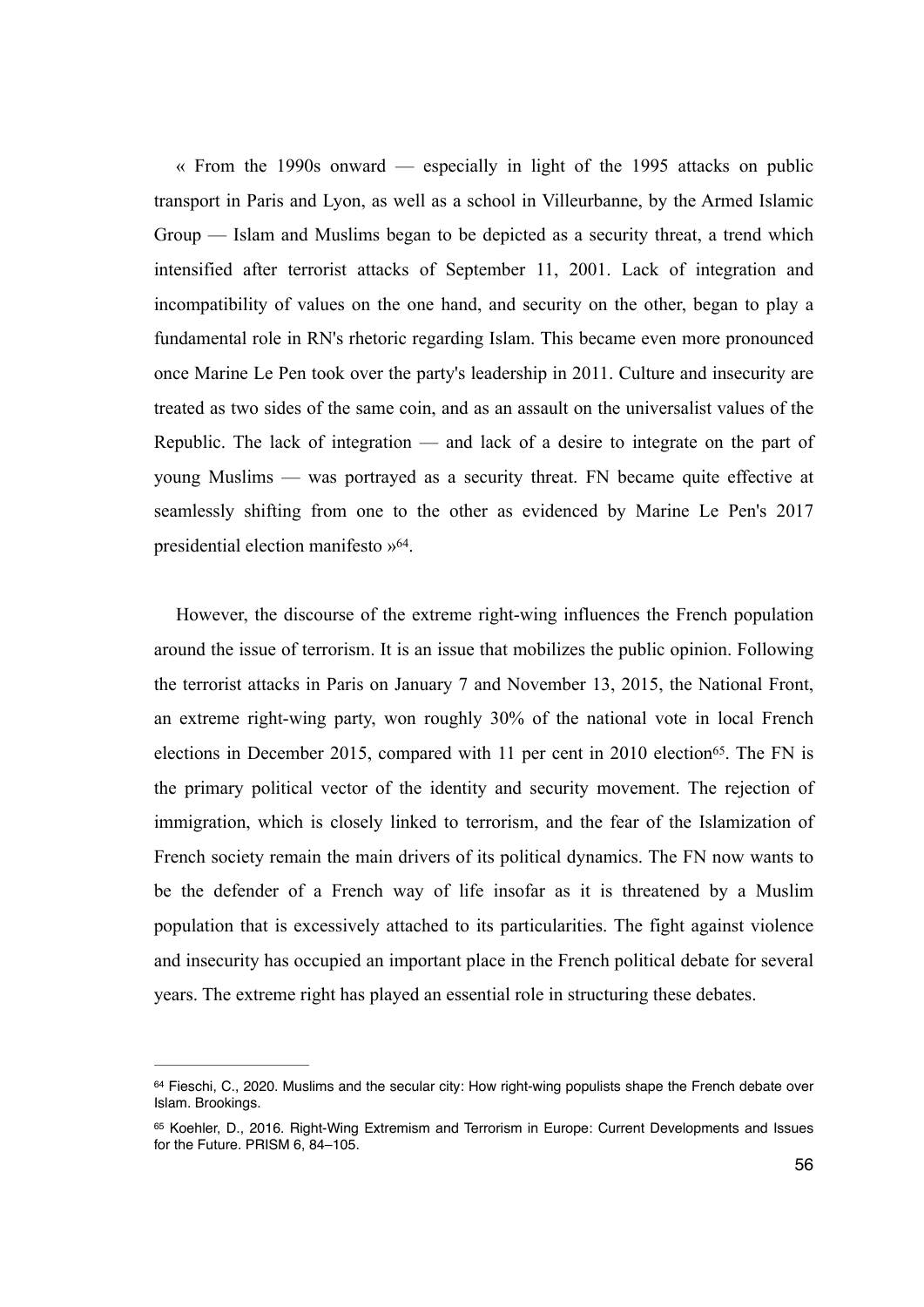## **Conclusion**

Terrorism is not a new phenomenon. France has been affected at several periods in its history by terrorism of various motivations. During the Algerian war, between 1954 and 1962, the country was strongly affected by the terrorism of the National Liberation Front (FLN) and the secret armed organization (OAS). In 1955, the government, to guarantee the security of its citizens, created and implemented the State of Emergency. However, this form of state of exception restricts the freedoms of individuals through the implementation of various prerogatives, such as excessive administrative searches and prohibition to demonstrate.

Since the attacks of Charlie Hebdo in 2015, France is affected by what is called a new wave of terrorism, with motivations very different to that of the Algerian War. The State of Emergency is again put in place by the government and is extended six times. If there is an opposition between freedom and security, what marks today is that the State of emergency and the restriction of freedoms no longer seems to be justified. Contrary to what Francois Hollande said in his speech in 2015 before the Congress in Versailles, France is not at war. However, the prerogatives put in place in France are the same as during the Algerian War, and they strongly restrict the freedoms of individuals. In addition, since the 1980s, France has developed a specific legal system derogating from ordinary criminal law, which is still used today as a basis for anti-terrorism.

The French legislation sets up laws of exceptions in front of each new terrorist wave. These exceptions, which concern the means of investigation and prosecution dedicated to them, are generally based on a limitation of the exercise of public freedoms, both individual and collective. These policies are accused of restricting democracy and individual liberties. One cannot speak about a security turn from the moment when in France, since the creation of the 5th Republic, the individuals' security always seemed to prevail on their liberties. It is a Semi-Presidential Regime created during the war period and gives much power to the President. However, today a set of security policies are put in place in the name of terrorism but seem to hide a malaise of the French 57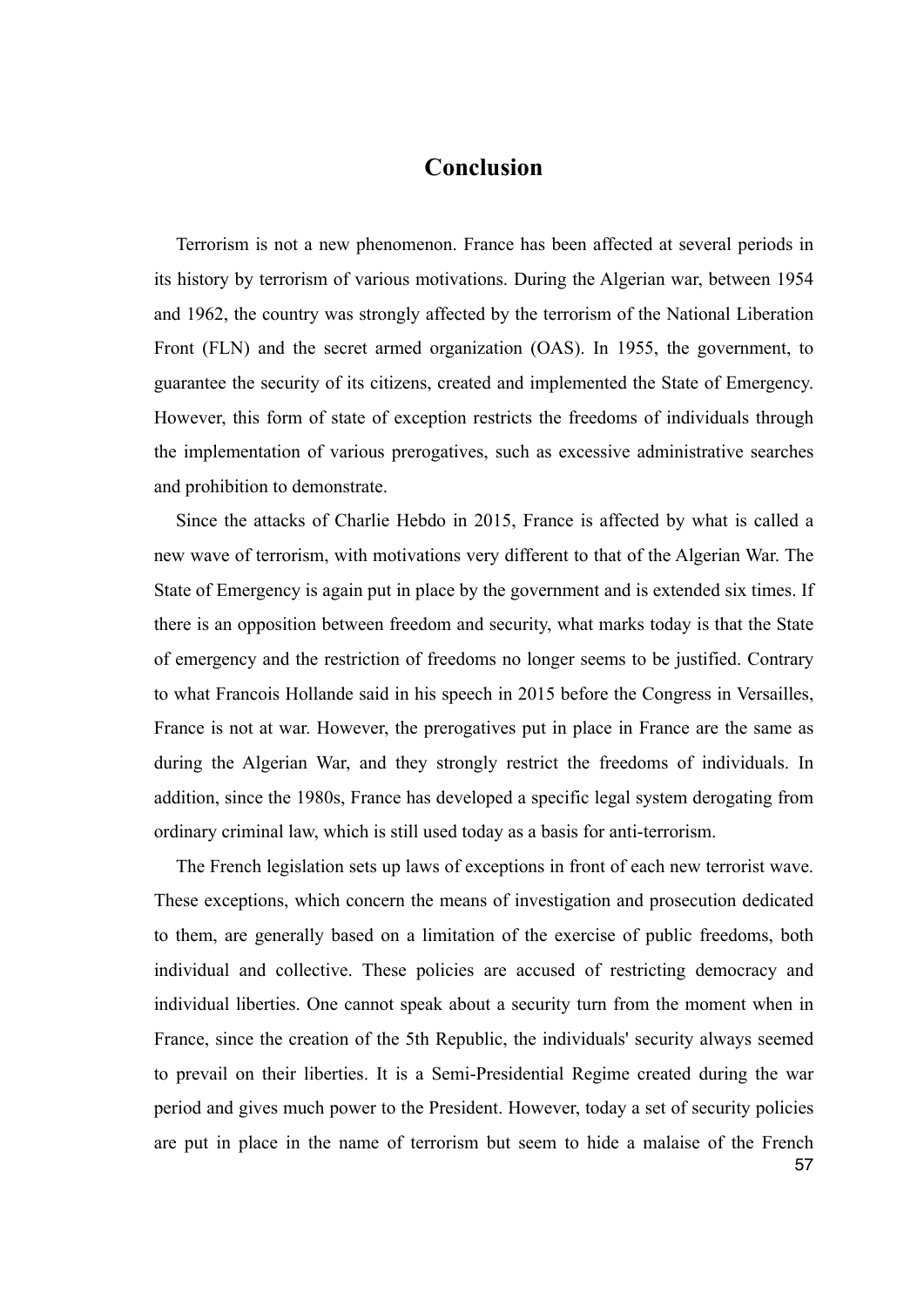society, attacking a specific community, the Arab and Muslim community of the country.

Radicalization has become the new obsession in the fight against terrorism; the government tries to prevent attacks by finding potential terrorists within society. It is considered that terrorism must be defeated at its origin. Therefore, the fight against radicalization must be implemented in the deepest part of society to prevent citizens from becoming radicalized. The government, therefore establish a surveillance system within society. For example, the surveillance act in 2015 aims to control the information shared on the Internet through black boxes to find signs of radicalization in individuals. This law is once again an invasion of the privacy of French citizens, and it is unclear whether the government will use the information gathered only in the fight against terrorism. The surveillance Law illustrates how the fight against radicalization intrudes into all areas of society, depriving individuals of some of their freedoms. While it is a law that targets all French people using the Internet, the government is implementing policies that attack the freedoms of some individuals.

Today, terrorism is an Islamic terrorism. However, through the fight against terrorism, the government makes the amalgam between Islam and terrorism. Within the fight against radicalization, the State will look for signs of radicalization, making the connection between Islam and terrorism. The Law against separatism aims to fight any form of communitarianism. France is a secular country, and religion must be manifested within the limits of the respect of public order. However, the approach of secularism is today used to harden a discourse stigmatizing the country's Muslim community. The Law against separatism attacks the associative, sporting, political domains (...) of society by attacking the freedoms of Muslims.

The Islamophobia discourse in France is not new but is rooted in the colonial discourse of France. It is a racial discourse that the French intellectual elite propagated to justify, among other things, the French presence abroad. However, this colonial discourse persists because the French government has still not apologized to the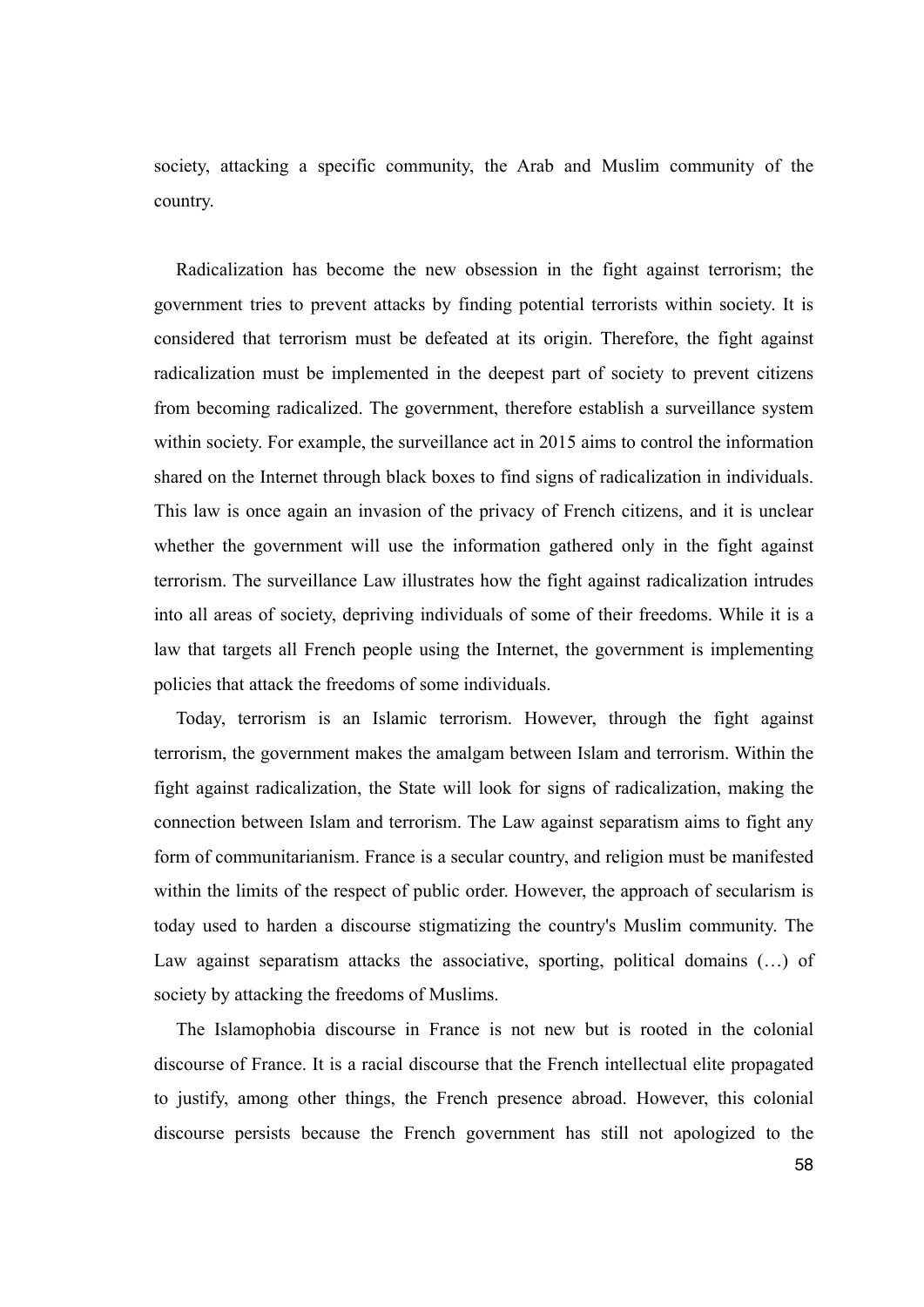formerly colonized countries and has still not put in place a work of memory that would allow for the change of the colonial imaginary and transform the discourse.

Moreover, today the Islamophobia security discourse is relayed by the extreme right. The extreme right ideas are firmly taken up, and the party of the extreme right, the Rassemblement National, gains ground at each new election. It manages to mobilize public opinion and influence the political agenda.

Many emblematic figures of the extreme right take up the theory of the Great Replacement. It is a racist theory re-popularized by Renaud Camus, who defends France's idea of living through a substitution of the French population by a non-European population, primarily from sub-Saharan Africa and the Maghreb. This population change would imply a change of civilization, destroying France's history, culture, and values.

A critical historical element of this substitution is decolonization and the end of the Algerian war. It is the beginning of the loss of influence of France abroad and, therefore, the end of its primacy. At the end of the Algerian war, the last migrations coming from the former colony are pointed out and lived with mistrust. The end of the Algerian War was a defeat for the extreme right and the beginning of mobilizing a more virulent discourse towards Arab migrants. The relationship between the Muslim presence in France and preserving a colonial memory is essential in the extreme right's rhetoric and actions.

Terrorism marks for the extreme right the last decadence of the theory of the Great Replacement. France is being targeted directly on its grounds. These attacks are viewed as retaliation by formerly colonial countries. They foresee a civil war between immigrants and the French.

If the theory of the Great Replacement is not taken back explicitly by all the adherents of the extreme right, their speech is strongly influenced by this theory.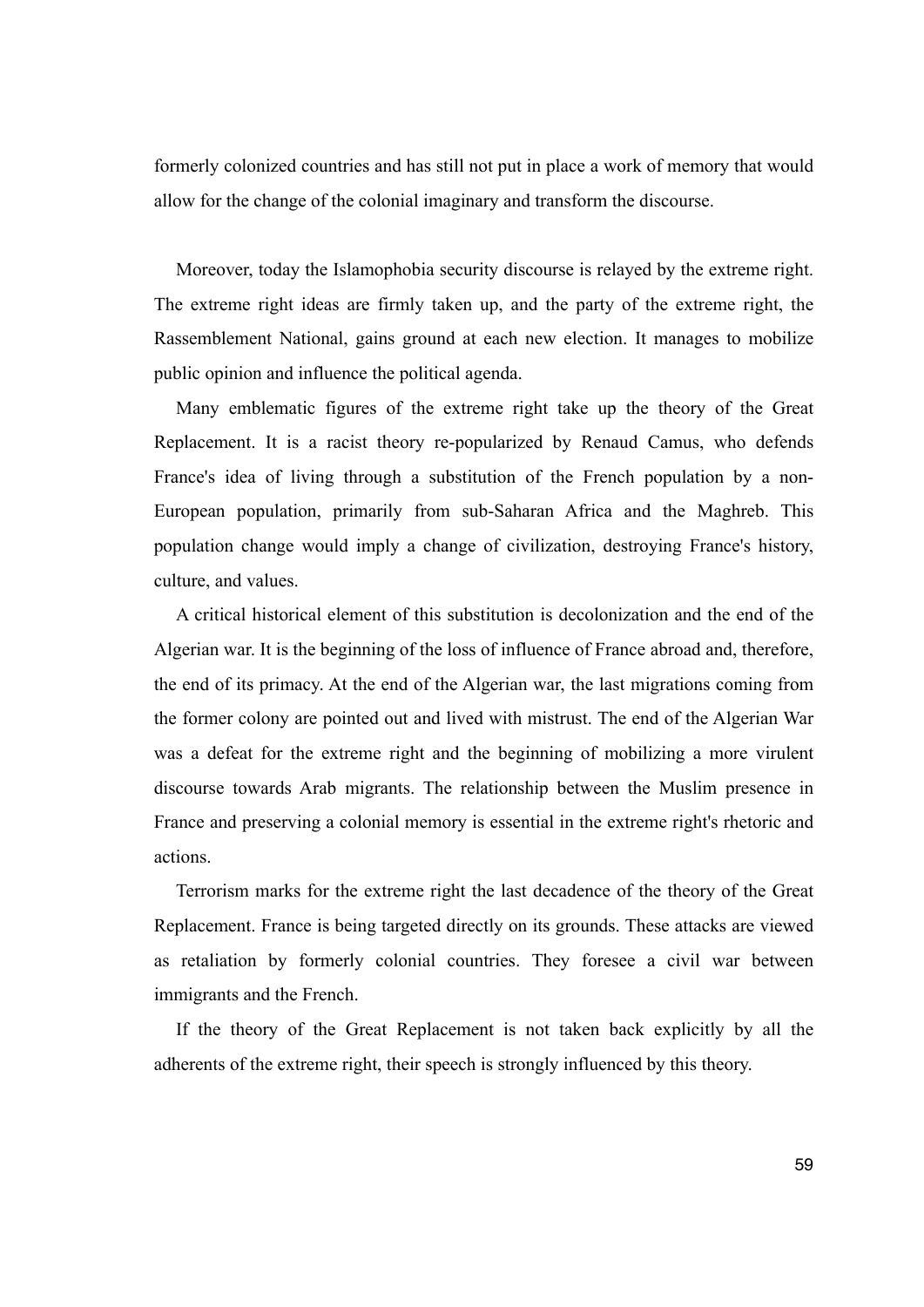The fight against terrorism has continually deepened the power of the government, taking over the freedoms of citizens. It is a situation that we find between the period of the Algerian War and from 2015. However, the true discourse does not revolve around terrorism and security but around the issue of Muslims. The fight against terrorism shows us the failures of French society. It has become a viral diffusion of hate. The notion that terrorism is an attack on our "values" can be accepted or rejected. However, French ideals are threatened by the response to these attacks, not by the attacks themselves.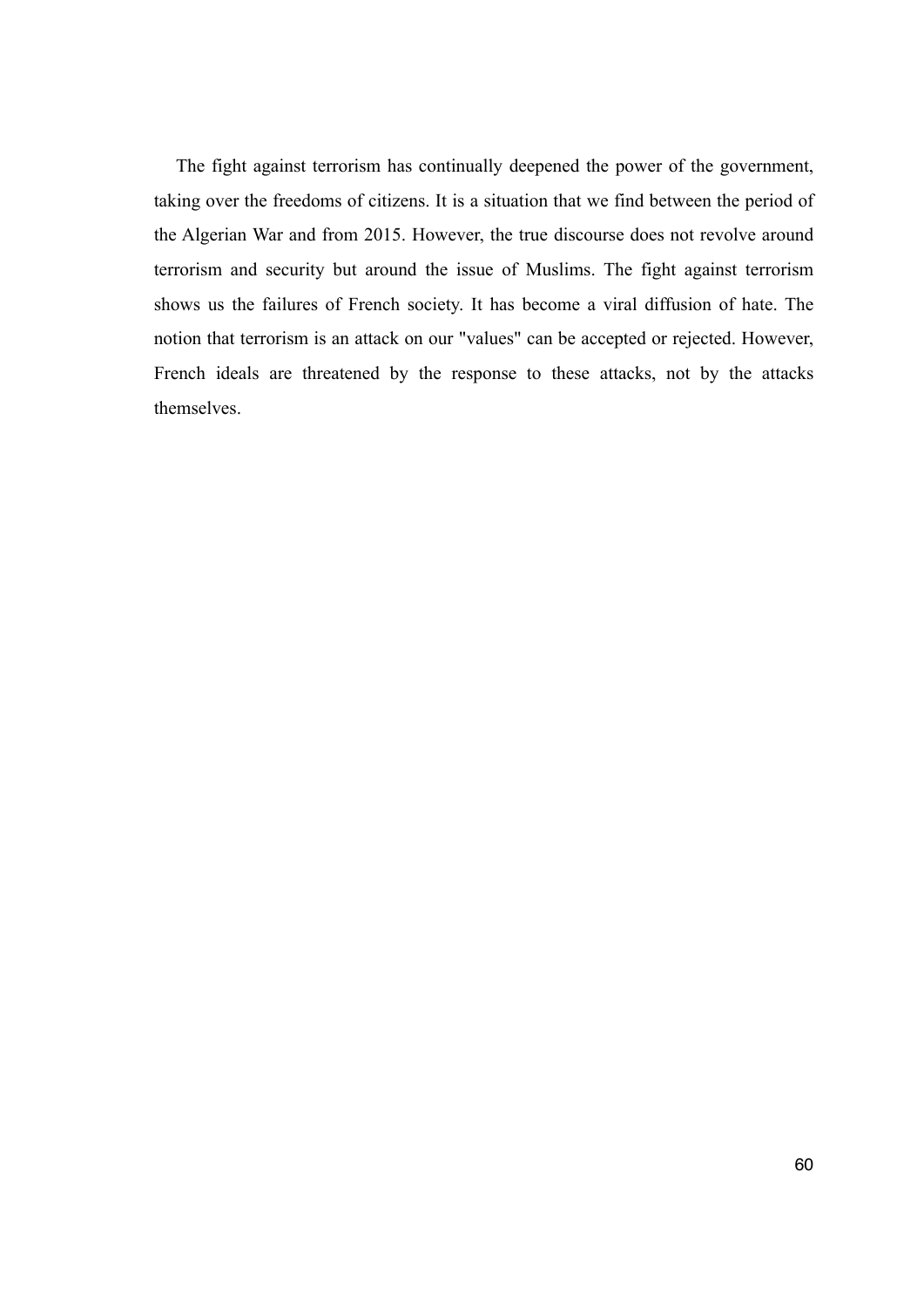## **References**

- Abdelkhalek, H., Saidani, Y., 2020. Attentats de janvier 2015 : un procès pour les 17 victimes. Franceinfo.
- Agamben, G., 2015. De l'Etat de droit à l'Etat de sécurité | Global Research. Le Monde.
- Ageron, C.-R., 2005. Les Français devant la guerre civile algérienne. Histoire du Maghreb 495–512.
- Ageron, C.-R., 1976. L'Opinion française devant la guerre d'Algérie. Outre-Mers. Revue d'histoire 63, 256–285.
- Amghar, S., 2009. L'Europe, terre d'influence des Frères musulmans. Politique étrangère Eté, 377–388.
- Amghar, S., 2008. La France face au terrorisme islamique : une typologie du salafisme jihadiste, Qu'est-ce que le salafisme ? Presses Universitaires de France.
- Antiterrorisme : les députés étendent les motifs de fermeture administrative de lieux de culte, 2017. Le Monde.
- Article 11 Loi n° 55-385 du 3 avril 1955 relative à l'état d'urgence. Légifrance, n.d.
- Auffret, S., 2021. La loi « sécurité globale » définitivement adoptée par l'Assemblée nationale. Le Monde.
- Azzouzi, P.R.E., 2019. En France, «les origines de l'islamophobie sont coloniales».
- Bancel, N., Blanchard, P., Boubeker, A., 2015. 9. Les réactionnaires médiatiques : de la théorie du déclin à celle du « grand remplacement ». Cahiers libres 141–152.
- Benjamin Bruel, 2016. Qu'est-ce que l'article 49.3 ?
- Benraad, M., 2018. « C'est l'islamophobie qui alimente le jihadisme. ». Idees recues, Jihad : des origines religieuses à l'idéologie 105–113.
- Bertrand Bissuel, 2016. Temps de travail, licenciement, prud'hommes : ce que contient le projet de loi d'El Khomri. Le Monde.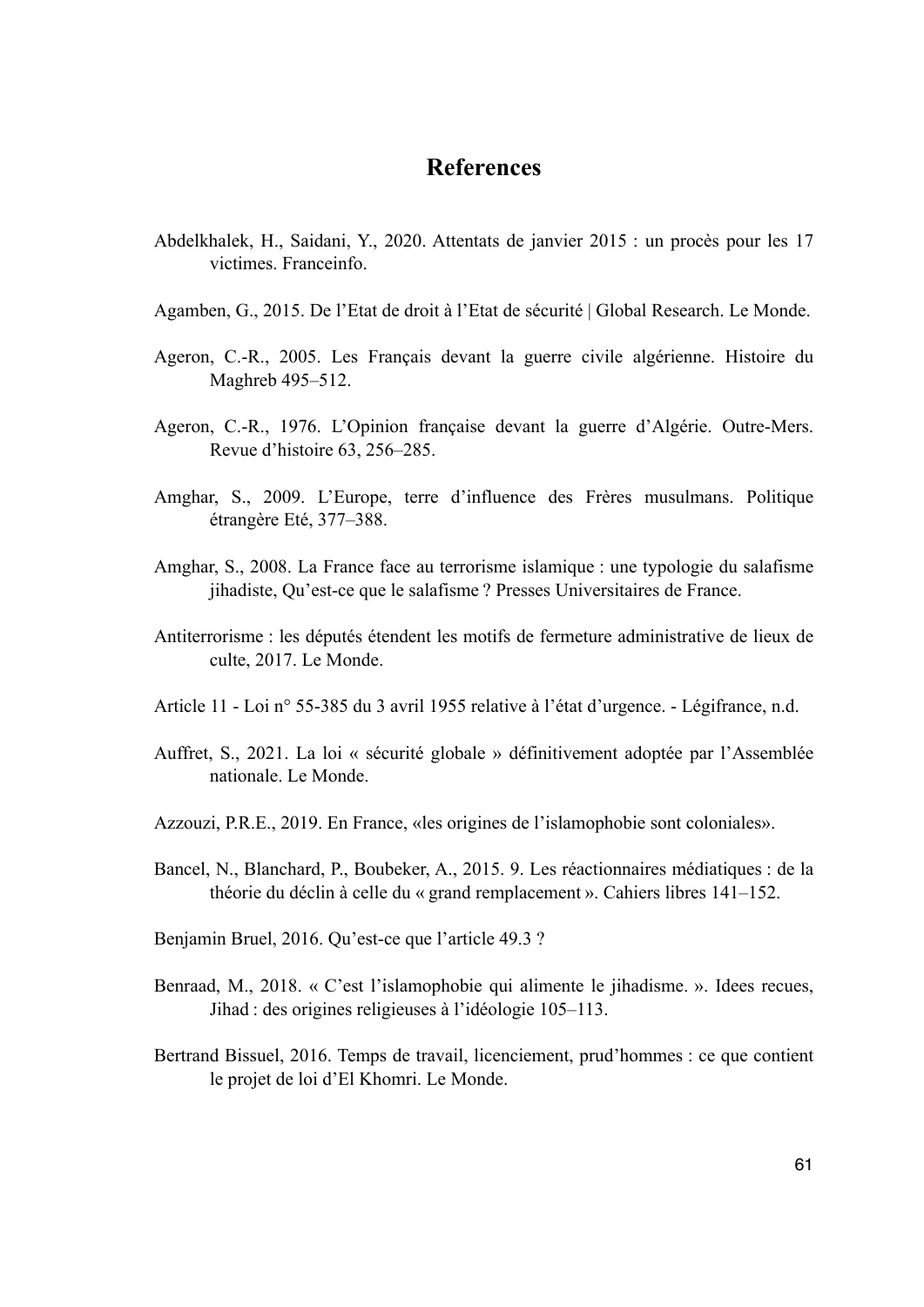- Bigo, D., Hermant, D., 1986. Simulation et dissimulation. Les politiques de lutte contre le terrorisme en France. Sociologie du Travail 28, 506–526.
- Camus, C., 2007. La lutte contre le terrorisme dans les démocraties occidentales : État de droit et exceptionnalisme. Revue internationale et strategique N°66, 9–24.
- Carte. Le terrorisme islamiste a tué 167 000 personnes en 40 ans, 2019. . Ouest-France.
- Catherine Le Brech, 2018. Algérie: de la conquête française à la colonisation. Franceinfo.
- Cécile Chambraud, 2021. Les sénateurs adoptent un « amendement UNEF » permettant de dissoudre les associations faisant des réunions non mixtes racisées.
- Ceyhan, A., 1998. Analyser la sécurité : Dillon, Waever, Williams et les autres. Cultures & Conflits.
- Chassignolles, P., 2016. Contre la radicalisation. Archives de politique criminelle n° 38, 137–148.
- Chemin, A., Johannès, F., Vincent, E., 2021. Derrière les tribunes de militaires, une opération politico-médiatique et un emballement. Le Monde.
- Chevallier, J., 2019. L'État de droit au défi de l'État sécuritaire, in: Bailleux, A., Bernard, D., Cartuyvels, Y., Dumont, H., Hachez, I., Misonne, D. (Eds.), Le Droit Malgré Tout : Hommage à François Ost, Collection Générale. Presses de l'Université Saint-Louis, Bruxelles, pp. 293–312.
- Chloé Leprince, Pierre Ropert, 2016. De Charonne à la loi Travail, une brève histoire du droit de manifester.
- Codaccioni, V., 2015. Justice d'exception. La cour de sûreté de l'Etat sous la Ve République: L'État face aux crimes politiques et terroristes. CNRS Editions.
- Davezac, R., 2003. Le terrorisme et l'évolution de l'opinion publique dans l'agglomération algéroise, 1er juin 1958-30 avril 1961, Des hommes et des femmes en guerre d'Algérie. Autrement.
- De Barros, F., 2005. Des « Français musulmans d'Algérie » aux « immigrés ». Actes de la recherche en sciences sociales 159, 26–53.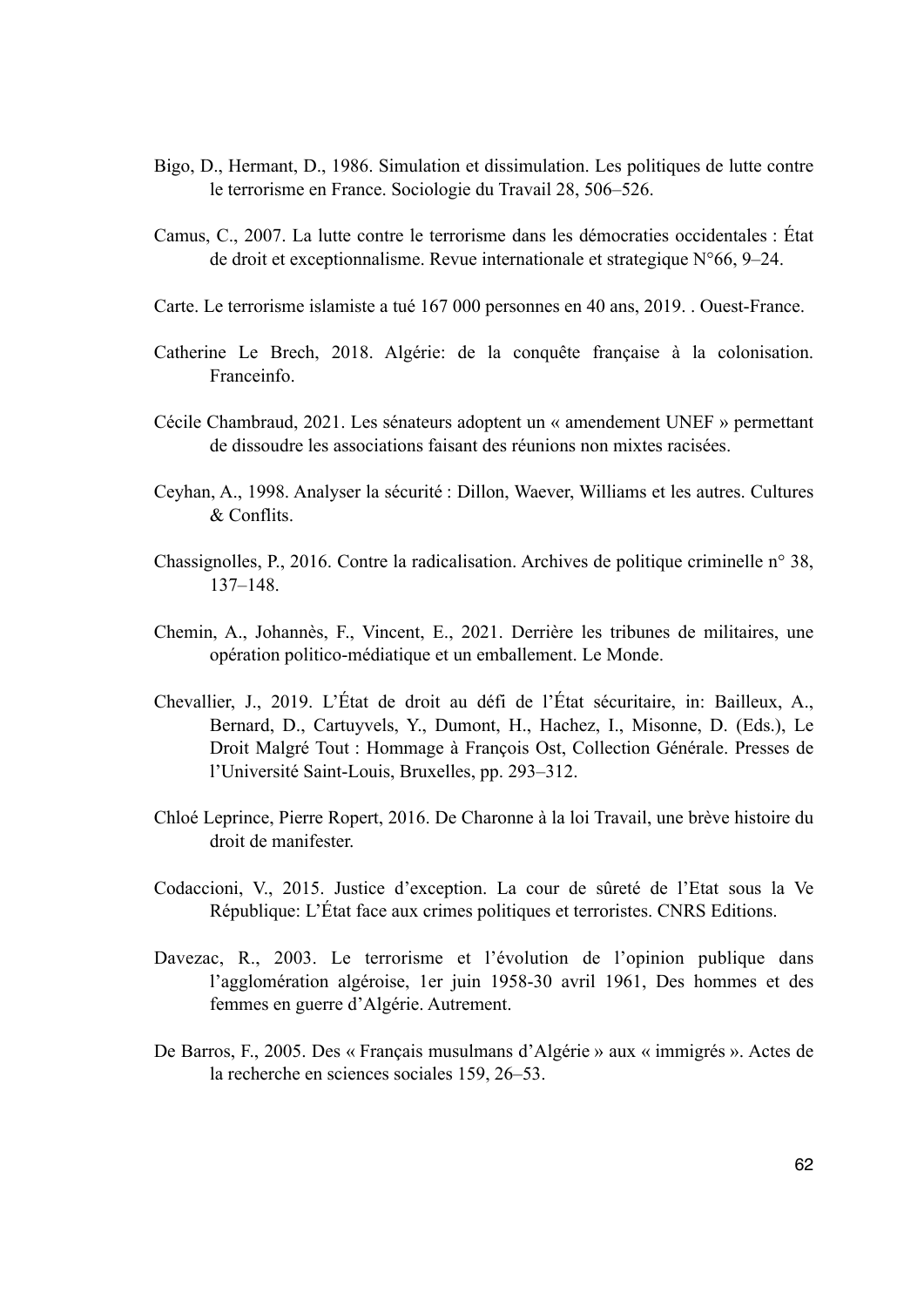- Derder, P., 2012. L'Humanité censuré. 1954-1962, un quotidien dans la guerre d'Algérie | Musée national de l'histoire de l'immigration
- Dubuisson, F., 2017. La définition du « terrorisme » : débats, enjeux et fonctions dans le discours juridique. Confluences Méditerranée N° 102, 29–45.
- Elise, Vincent, 2020. Une menace terroriste désormais plus « endogène » que « projetée » de l'étranger. Le Monde.
- Esma Ben Said, 2017. De la guerre d'Algérie à l'islamophobie, histoire d'un racisme à la française
- Fieschi, C., 2020. Muslims and the secular city: How right-wing populists shape the French debate over Islam. Brookings.
- Fourquet, J., Lebourg, N., 2017. "La nouvelle guerre d'Algérie n'aura pas lieu" Le Point.
- FranceCulture, n.d. Le grand remplacement, un virus français (2/5) : le Front National. Mécaniques du Complotisme.
- Franck Johannes, 2015. Loi sur le renseignement : le Conseil constitutionnel « filtre le moustique et laisse passer le chameau ».
- François, S., 2016. L'extrême-droite et la violence politique. Humanisme N° 313, 51– 56.
- Frédéric Bobin, 2021. En « facilitant » l'accès aux archives de la guerre d'Algérie, Macron poursuit sa politique des « petits pas » sur la réconciliation mémorielle.
- Fressoz, F., 2020. « Le quinquennat d'Emmanuel Macron est, depuis son origine, marqué par l'agressivité ». Le Monde.
- Gagné, D., 2019. La réponse sécuritaire à la radicalisation islamique : Étude de cas en France (Essai). Université de Sherbrooke.
- Geisser, V., 2021. Un séparatisme « venu d'en haut ». Migrations Societe N° 183, 3–15.

Gouvernement, n.d. Comprendre le terrorisme

Harris Interactive, 2021. Réactions des Français à la tribune des militaires dans Valeurs Actuelles. Paris.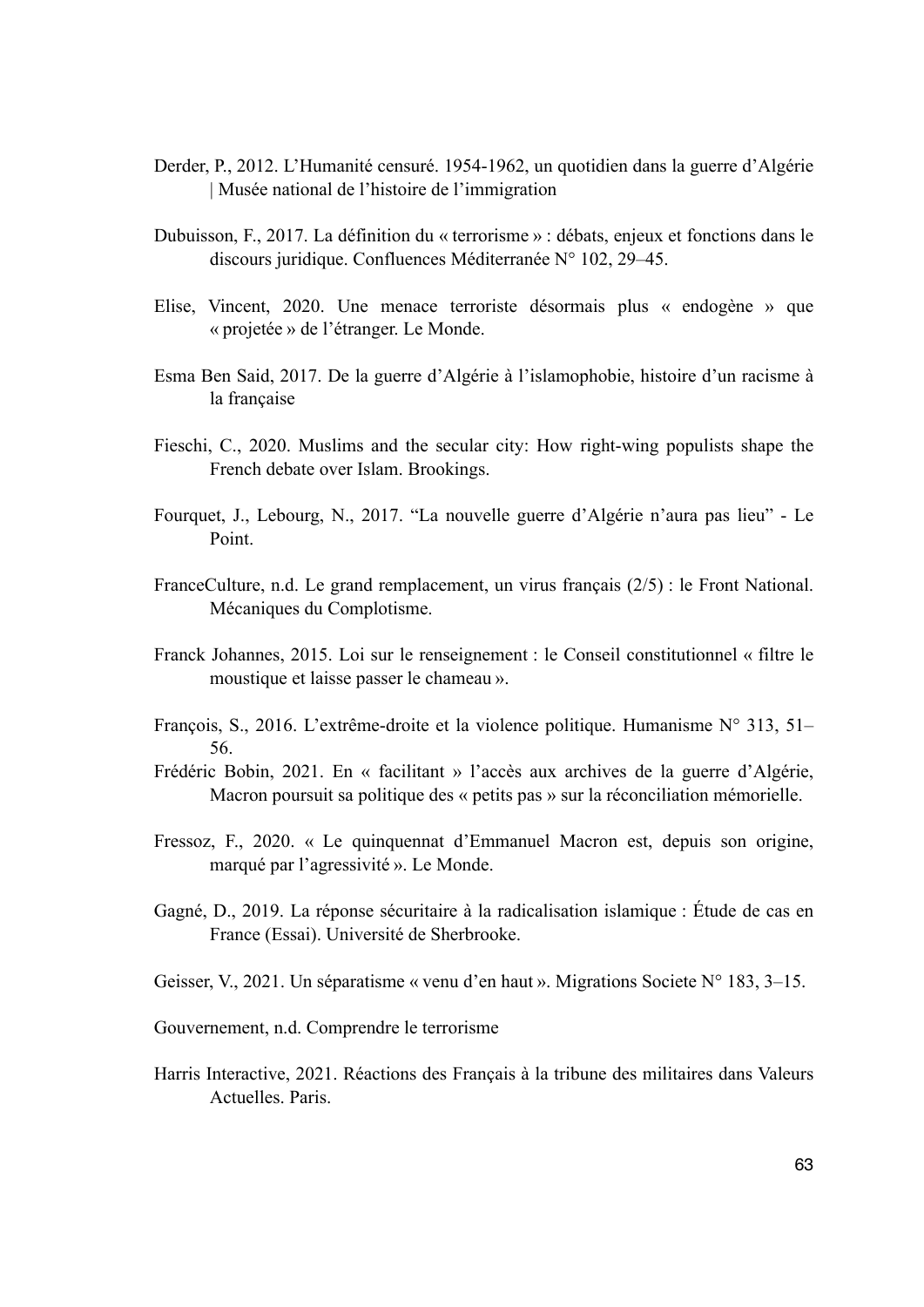- Heymann-Doat, A., 2016. L'état d'urgence, un régime juridique d'exception pour lutter contre le terrorisme ? Archives de politique criminelle n° 38, 59–74.
- Houda Asal, 2014. Islamophobie : la fabrique d'un nouveau concept. État des lieux de la recherche | Cairn.info. Sociologie 13 à 29.
- Hubert, N., 2012. 1. Éditer pour contrôler : littérature nationaliste, littérature parapublique et littérature militaire dans les années 1950. Histoire du Maghreb 23– 64.
- Janisch, W., Roger, P., Wieder, T., Ulrich, S., 2016. « L'Etat de droit reste le fondement de l'Union européenne ». Le Monde.
- Jean-Baptiste Jacquin, 2016. Un état d'urgence permanent, mais pour quel résultat ? Le Monde.
- Jean-François, G., David, S., 2006. Le terrorisme, Presses Universitaires de France. ed, Que sais-je ?
- Joel Saget, 2019. Le polémiste Eric Zemmour reprend la thèse complotiste du « grand remplacement ». OuestFrance.
- Julia Pascual, 2017. Quand l'état d'urgence rogne le droit de manifester. Le Monde.
- Julia Pascual, 2016. Les interdictions de manifester jugées sur le fond pour la première fois. Le Monde.
- Julia Pascual, Jean-Baptiste Jacquin, 2017. Un an, 11 mois et 18 jours d'état d'urgence. Le Monde.
- Julien Bouissou, 2020. La France s'oppose à l'accord entre l'Union européenne et le Mercosur. Le Monde.
- Kellner, A.M., 2017. Democracy and Terrorism Experiences in Coping with Terror Attacks 48.
- Koehler, D., 2016. Right-Wing Extremism and Terrorism in Europe: Current Developments and Issues for the Future. PRISM 6, 84–105.
- Kourliandsky, J. J., 2016. Attentats de 2015 en France: sécurité globalisée et repli diplomatique. Desafios 28, 413–424.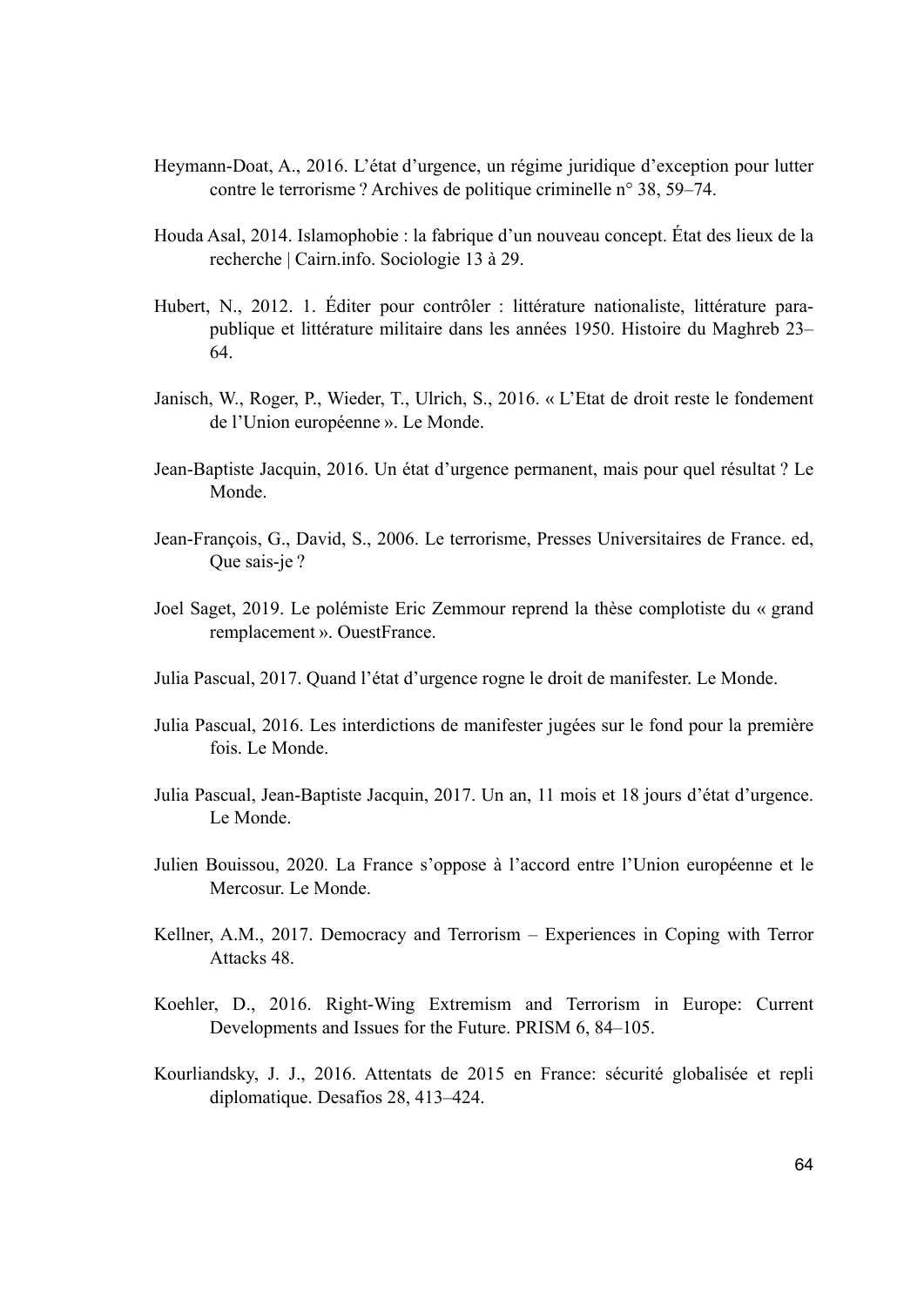- La rédaction, 2019. État d'urgence et autres régimes d'exception (article 16, état de siège). ViePublique.
- La rédaction numérique de RTL, 2014. FN : Jean-Marie Le Pen se rallie à la thèse du "Grand remplacement." RTL.
- Lacroix, I., 2018. Radicalisations et jeunesses 94.
- Laurent Ribadeau Dumas, 2015. 17 octobre 1961: la «sanglante répression» d'une manifestation d'Algériens.
- Le Monde, 2016. Loi travail : plusieurs opposants interdits de manifester. Le Monde.
- Legros, C., 2020. « Après les attentats de 2015, on a vu une opinion publique de plus en plus ouverte à l'égard des minorités ». Le Monde.
- Les arrêtés anti-burkini pris en France favorisent la « stigmatisation » des musulmans, selon l'ONU, 2016. Le Monde.
- Loi contre les séparatismes : le Sénat serre la vis à l'université, 2021. Le Figaro.
- Loi Travail: le projet rejeté par 74% des Français L'Express, 2016.
- Lutte contre le terrorisme : C'est quoi la surveillance par algorithme que souhaite mettre en place le gouvernement ?, 2021. 20 Minutes.
- Martin, V., Simonin, A., Vo-Ha, P., 2021. « Que des militaires en mal de pouvoir prennent leurs désirs pour une réalité renseigne sur l'état d'une partie de l'armée ». Le Monde.
- Michel Lascombe, 2020. DALLOZ Etudiant Actualité: Les états d'urgence : l'état d'urgence et l'état d'urgence sanitaire.
- Moine, A., 2017. Les aspirations à l'État et au califat de l'« organisation État Islamique ». Civitas Europa N° 38, 127–152.
- Muelle, R., 1994. La guerre d'Algérie en France: 1954-1962. FeniXX.
- Olivier Roy : « Le djihadisme est une révolte générationnelle et nihiliste », 2015. Le Monde.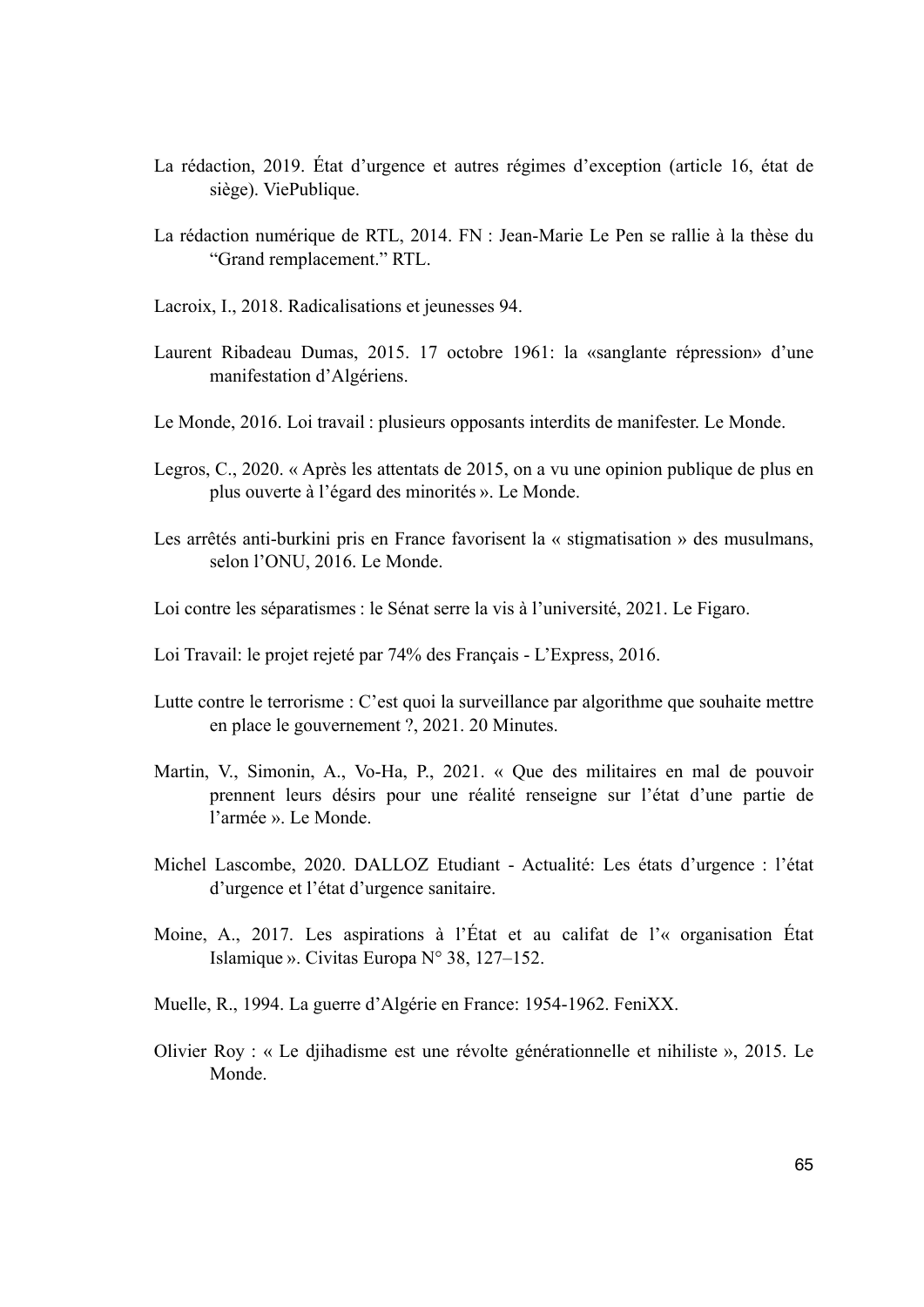- Pascal Dupont, 2016. L'état d'urgence face au terrorisme. Revue Défense Nationale pages 17 à 21.
- Patrick Pesnot, n.d. Le Putsch d'Alger et la CIA. Rendez vous avec X…
- Pervillé, G., 2012. Les accords d'Evian (1962). Armand Colin.
- Pinon, S., 2021. Laïcité, que d'erreurs on commet en ton nom ! Pouvoirs N° 177, 143– 151.
- PLENEL, E., 1986. La France et le terrorisme: la tentation du sanctuaire. Politique étrangère 51, 919–936.
- Pouthier, J.-L., 2015. La démocratie face au terrorisme. Etudes mars, 4–6.
- Projet de loi "Séparatisme" : comment les sénateurs ont durci le texte, entre "amendement Unef" et port du voile limité, 2021. France Info.
- Raflik, J., 2017. La France face au terrorisme d'hier à aujourd'hui. Outre-Terre N° 51, 202–214.
- Raphaëlle Besse Desmoulières, 2015. Etat d'urgence : « une marge de manœuvre bien trop large est offerte aux autorités ». Le Monde.
- Rousseau, D., 2006. L'état d'urgence, un état vide de droit(s). Revue Projet n° 291, 19– 26.
- Séparatisme : le Sénat souhaite donner la possibilité aux maires d'interdire les drapeaux étrangers — RT en français, 2021.
- SOW, P.D., 2018. Contribution : Le terrorisme et l'impératif sécuritaire dans les démocraties occidentales. Teranga News.
- Stora, B., 2021. L'onde de choc des années algériennes en France: L'« Algérie française » et le Front national. Editions Esprit 13–28.
- Tournyol du Clos, S., 2008. L'étude du terrorisme en France : une recherche encore embryonnaire | Cairn.info 97–108.
- Truc, G., Le Bart, C., Née, É., 2018. L'attentat comme objet de discours : problématique et enjeux. Mots. Les langages du politique 9–18.